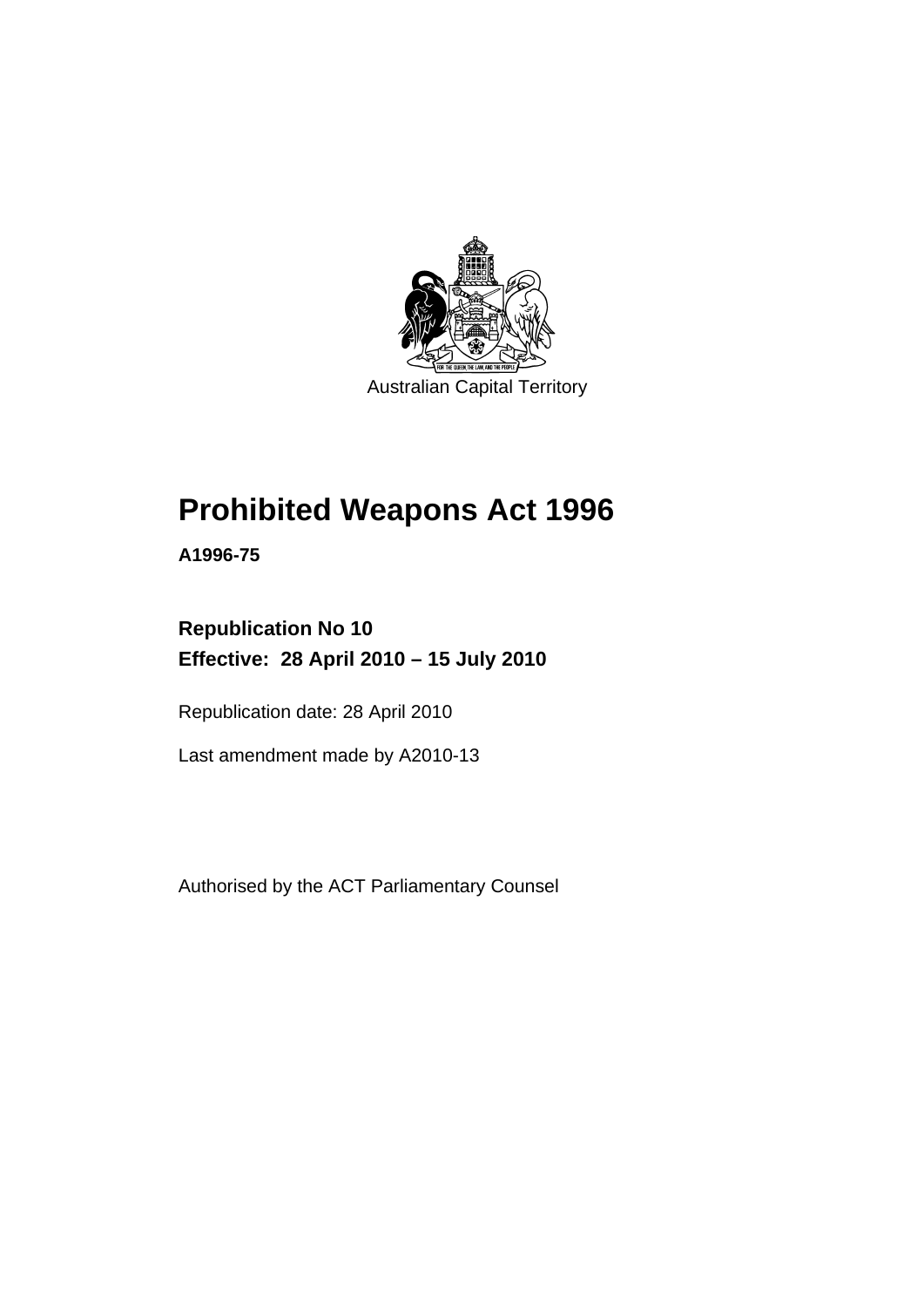### **About this republication**

### **The republished law**

This is a republication of the *Prohibited Weapons Act 1996* (including any amendment made under the *Legislation Act 2001*, part 11.3 (Editorial changes)) as in force on 28 April 2010*.* It also includes any amendment, repeal or expiry affecting the republished law to 28 April 2010.

The legislation history and amendment history of the republished law are set out in endnotes 3 and 4.

#### **Kinds of republications**

The Parliamentary Counsel's Office prepares 2 kinds of republications of ACT laws (see the ACT legislation register at www.legislation.act.gov.au):

- authorised republications to which the *Legislation Act 2001* applies
- unauthorised republications.

The status of this republication appears on the bottom of each page.

### **Editorial changes**

The *Legislation Act 2001*, part 11.3 authorises the Parliamentary Counsel to make editorial amendments and other changes of a formal nature when preparing a law for republication. Editorial changes do not change the effect of the law, but have effect as if they had been made by an Act commencing on the republication date (see *Legislation Act 2001*, s 115 and s 117). The changes are made if the Parliamentary Counsel considers they are desirable to bring the law into line, or more closely into line, with current legislative drafting practice.

This republication does not include amendments made under part 11.3 (see endnote 1).

### **Uncommenced provisions and amendments**

If a provision of the republished law has not commenced or is affected by an uncommenced amendment, the symbol  $\mathbf{U}$  appears immediately before the provision heading. The text of the uncommenced provision or amendment appears only in the last endnote.

#### **Modifications**

If a provision of the republished law is affected by a current modification, the symbol  $\mathbf{M}$ appears immediately before the provision heading. The text of the modifying provision appears in the endnotes. For the legal status of modifications, see *Legislation Act 2001*, section 95.

#### **Penalties**

At the republication date, the value of a penalty unit for an offence against this law is \$110 for an individual and \$550 for a corporation (see *Legislation Act 2001*, s 133).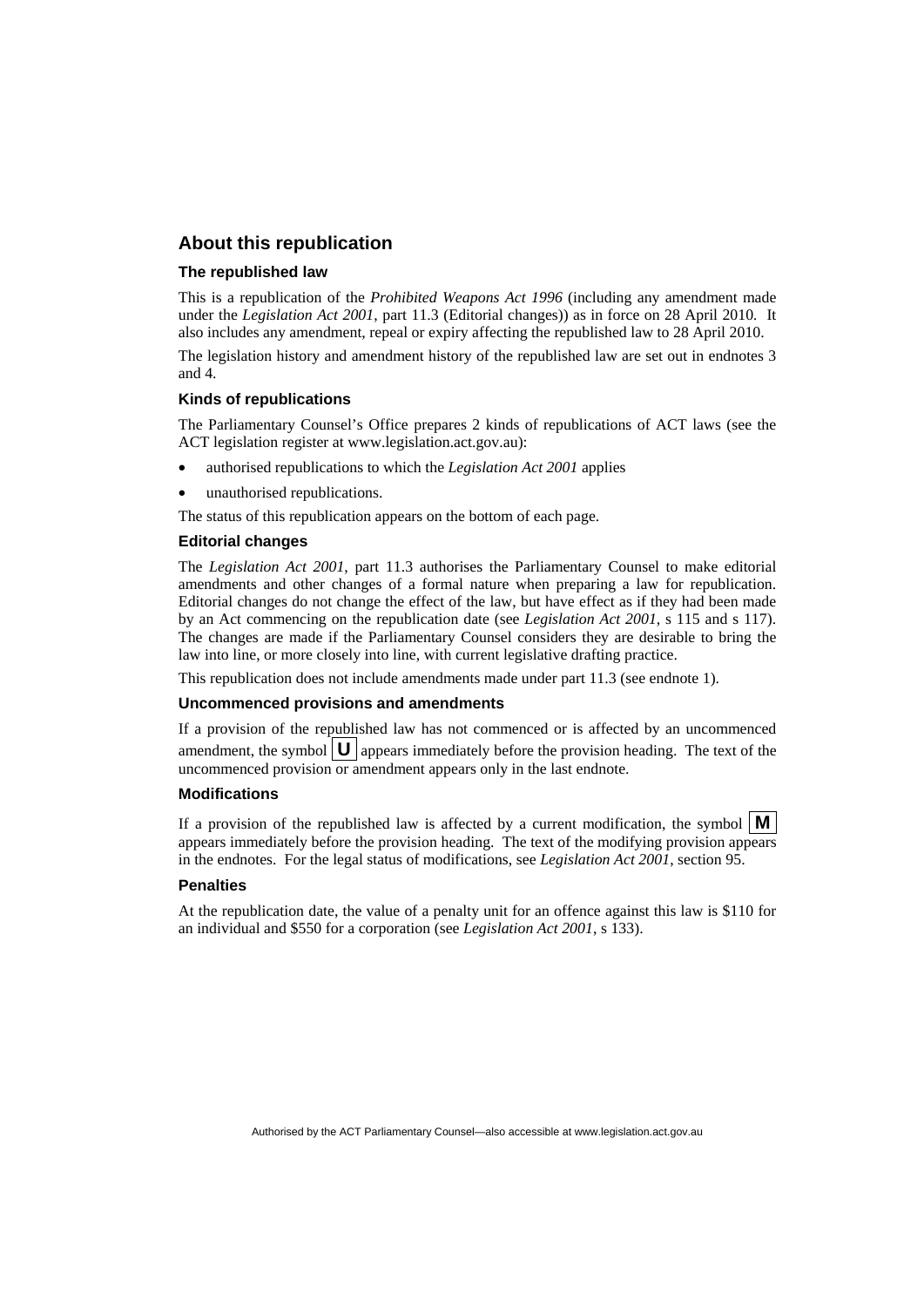

# **[Prohibited Weapons Act 1996](#page-6-0)**

# **Contents**

| Part 1  | <b>Preliminary</b>                                                                    |   |
|---------|---------------------------------------------------------------------------------------|---|
| 1       | Name of Act                                                                           | 2 |
| 2       | Dictionary                                                                            | 2 |
| 2A      | <b>Notes</b>                                                                          | 2 |
| 2B      | Offences against Act-application of Criminal Code etc                                 | 2 |
| 3       | Meaning of <i>possession</i> —Act                                                     | 3 |
| 3A      | Evidence of possession—prohibited weapons or articles at premises                     | 4 |
| 3B      | Evidence of possession-care, control or management of prohibited<br>weapon or article | 4 |
| 4       | Application of Act                                                                    | 5 |
| Part 1A | <b>Important concepts</b>                                                             |   |
| 4A      | Meaning of <i>prohibited</i> weapon-Act                                               | 7 |
| 4B      | Meaning of <i>prohibited article</i> —Act                                             | 8 |
|         |                                                                                       |   |

| R10      | Prohibited Weapons Act 1996  | contents 1 |
|----------|------------------------------|------------|
| 28/04/10 | Effective: 28/04/10-15/07/10 |            |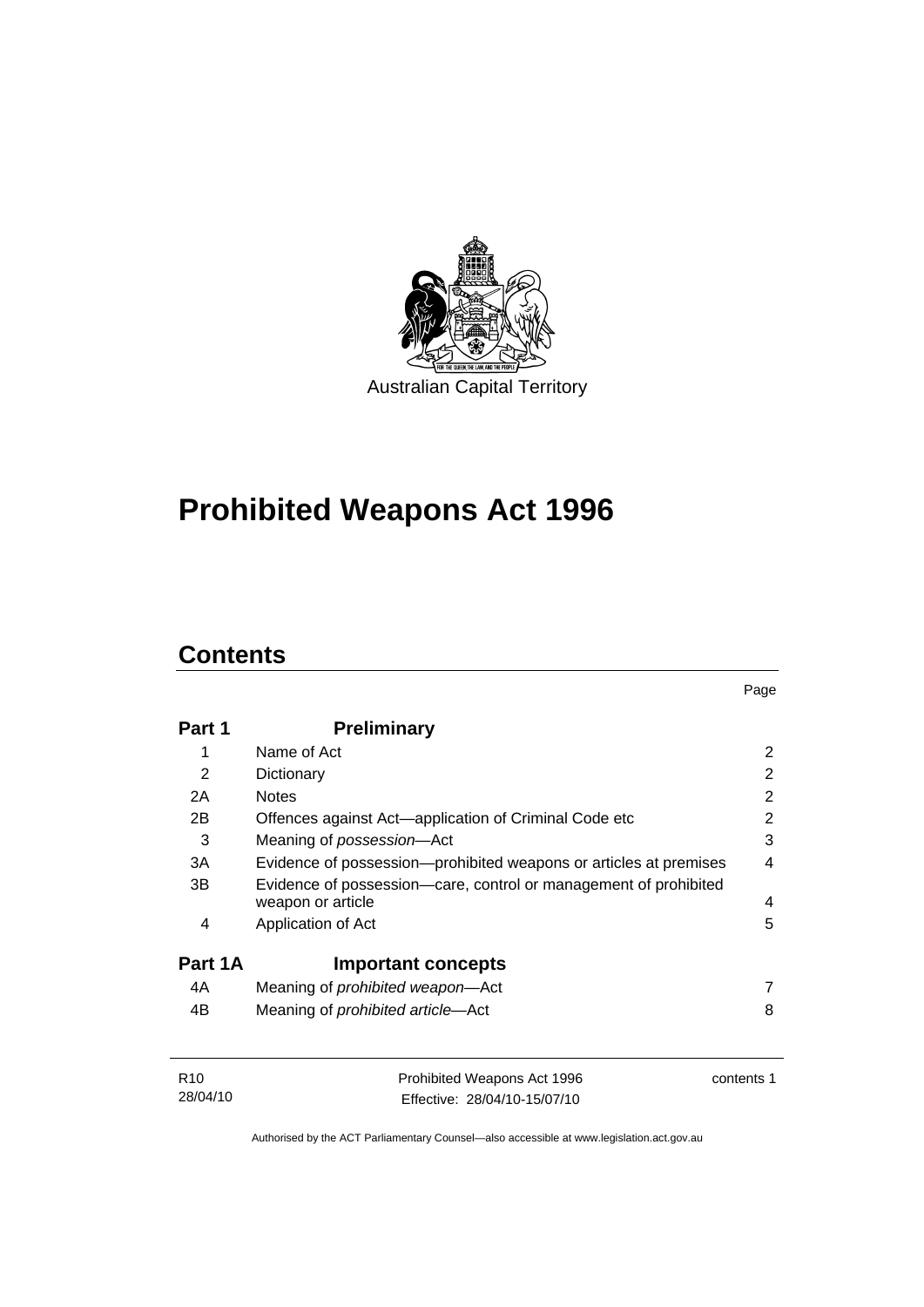#### Contents

| -ane |
|------|
|      |

| Part 1B        | <b>Unregulated weapons</b>                                                     |                 |
|----------------|--------------------------------------------------------------------------------|-----------------|
| 4C             | Meaning of unregulated weapon-Act                                              | 9               |
| 4CA            | Meaning of connected-pt 1B                                                     | 9               |
| 4D             | Unregulated weapons-seizure by police                                          | 9               |
| 4E             | Unregulated weapons-receipt for seizure                                        | 10              |
| 4F             | Unregulated weapons-examination                                                | 10              |
| 4G             | Unregulated weapons-access to things seized                                    | 11              |
| 4H             | Unregulated weapons-review of decision to seize                                | 11              |
| 4 <sub>l</sub> | Unregulated weapons-forfeiture                                                 | 12              |
| Part 1C        | <b>Minister's guidelines</b>                                                   |                 |
| 4K             | Minister's guidelines                                                          | 13              |
| Part 1D        | Declarations about prohibited articles and<br>weapons                          |                 |
| 4L             | Prohibited articles and weapons declarations by registrar                      | 14              |
| 4M             | Effect of certain declarations                                                 | 14              |
| Part 2         | <b>Offences</b>                                                                |                 |
| 5              | Offence-unauthorised possession or use of prohibited weapons                   | 15              |
| 6              | Offence—unauthorised possession or use of prohibited articles                  | 15              |
| 6A             | Declarations about authorised possession and use of laser pointers             | 16              |
| 6B             | Guidelines for declarations under section 6A                                   | 16              |
| $\overline{7}$ | Inspection of prohibited weapons or articles by police                         | 17              |
| 8              | Offence-disposal of prohibited weapons and articles by unauthorised<br>holders | 17              |
| Part 3         | <b>Permits</b>                                                                 |                 |
| 9              | Permits                                                                        | 19              |
| 11             | Contravention of conditions                                                    | 19              |
| 12             | Production of permit                                                           | 20              |
| 13             | Surrender of cancelled permit                                                  | 20              |
| Part 3A        | <b>Notification and review of decisions</b>                                    |                 |
| 14             | Meaning of reviewable decision-pt 3A                                           | 21              |
| 14A            | Reviewable decision notices                                                    | 21              |
| contents 2     | Prohibited Weapons Act 1996                                                    | R <sub>10</sub> |
|                | Effective: 28/04/10-15/07/10                                                   | 28/04/10        |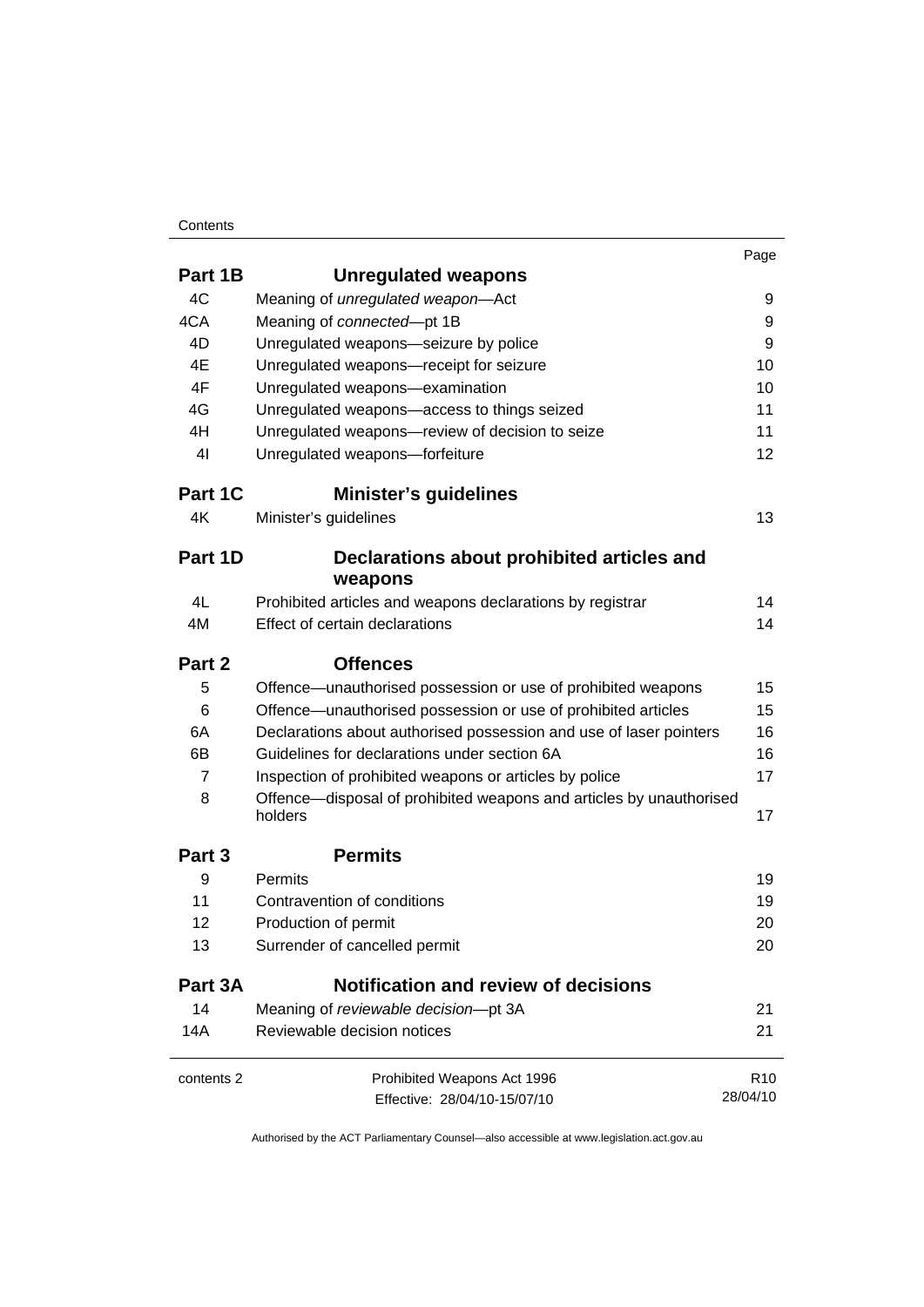|                   |                      |                                                                    | Contents   |  |  |
|-------------------|----------------------|--------------------------------------------------------------------|------------|--|--|
| 14B               |                      | Applications for review                                            | Page<br>21 |  |  |
| Part 4            | <b>Miscellaneous</b> |                                                                    |            |  |  |
| 15                |                      | Information to be supplied                                         | 22         |  |  |
| 16                | articles             | Disposal of surrendered or seized prohibited weapons or prohibited | 22         |  |  |
| 17                |                      | Evidentiary provisions                                             | 23         |  |  |
| 17A               |                      | Determination of fees                                              | 23         |  |  |
| 18                | Approved forms       |                                                                    | 23         |  |  |
| 19                |                      | Regulation-making power                                            | 23         |  |  |
| Part 5            |                      | <b>Transitional</b>                                                |            |  |  |
| 50                | Definitions-pt 5     |                                                                    | 25         |  |  |
| 51                |                      | Pre-commencement Act-permitted weapons and articles generally      | 25         |  |  |
| 52                |                      | Pre-commencement Act-permitted weapons and articles-late           |            |  |  |
|                   |                      | application for permit                                             |            |  |  |
| 53                |                      | <b>Transitional regulations</b>                                    | 27         |  |  |
| 54                | Expiry-pt 5          |                                                                    | 27         |  |  |
| <b>Schedule 1</b> |                      | <b>Prohibited weapons</b>                                          | 28         |  |  |
| <b>Part 1.1</b>   |                      | <b>Prohibited bladed weapons</b>                                   | 28         |  |  |
| <b>Part 1.2</b>   |                      | <b>Prohibited hand weapons</b>                                     | 31         |  |  |
| <b>Part 1.3</b>   |                      | <b>Prohibited missile weapons</b>                                  | 33         |  |  |
| <b>Part 1.4</b>   |                      | <b>Other prohibited weapons</b>                                    | 34         |  |  |
| <b>Schedule 2</b> |                      | <b>Prohibited articles</b>                                         | 36         |  |  |
| <b>Schedule 3</b> |                      | <b>Reviewable decisions</b>                                        | 37         |  |  |
| <b>Dictionary</b> |                      |                                                                    | 38         |  |  |
|                   |                      |                                                                    |            |  |  |

| R <sub>10</sub> | Prohibited Weapons Act 1996  | contents 3 |
|-----------------|------------------------------|------------|
| 28/04/10        | Effective: 28/04/10-15/07/10 |            |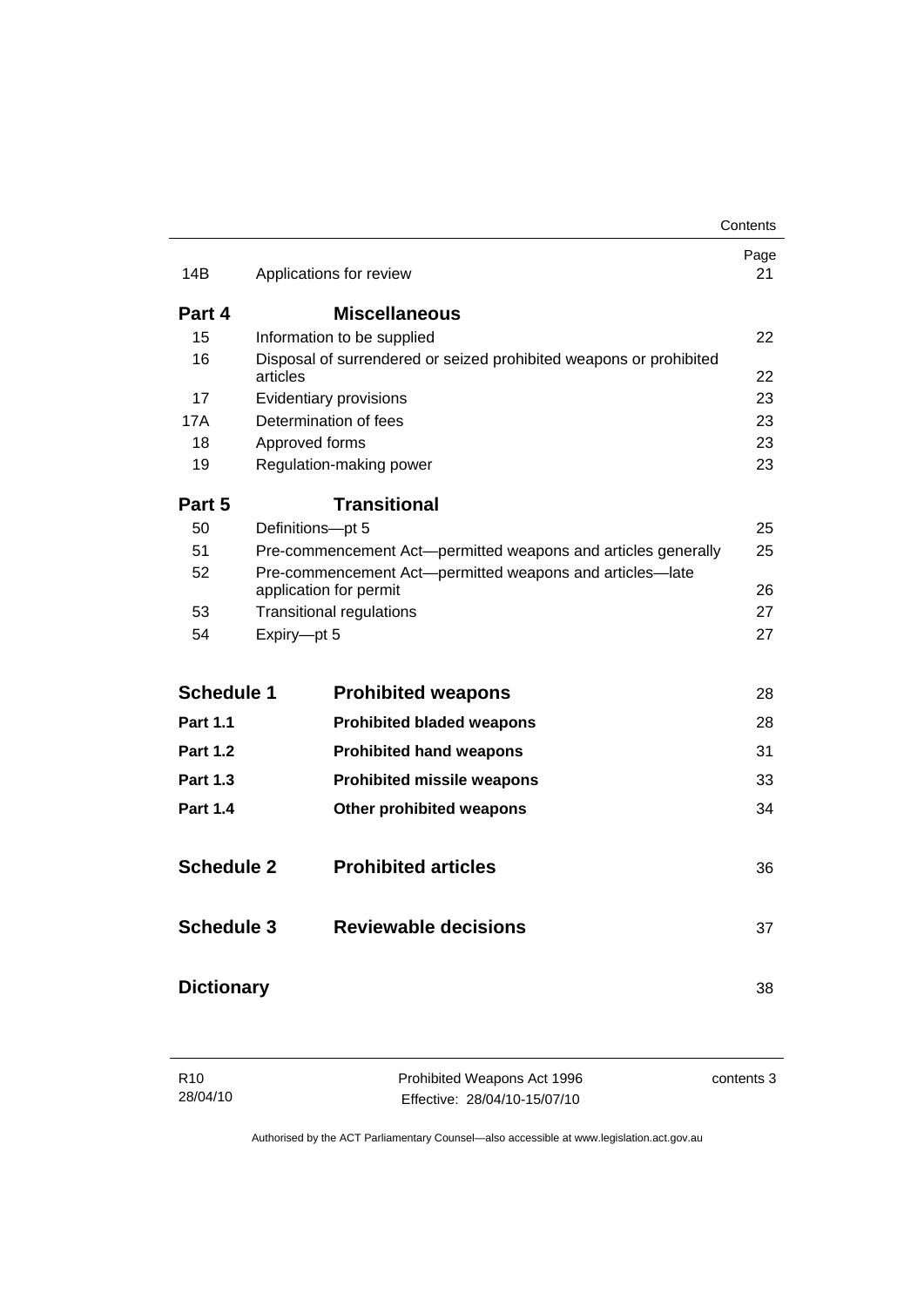### **Contents**

|                 |                        | Page |
|-----------------|------------------------|------|
| <b>Endnotes</b> |                        |      |
|                 | About the endnotes     | 40   |
| 2               | Abbreviation key       | 40   |
| 3               | Legislation history    | 41   |
| 4               | Amendment history      | 42   |
| 5               | Earlier republications | 46   |

contents 4 **Prohibited Weapons Act 1996** Effective: 28/04/10-15/07/10

R10 28/04/10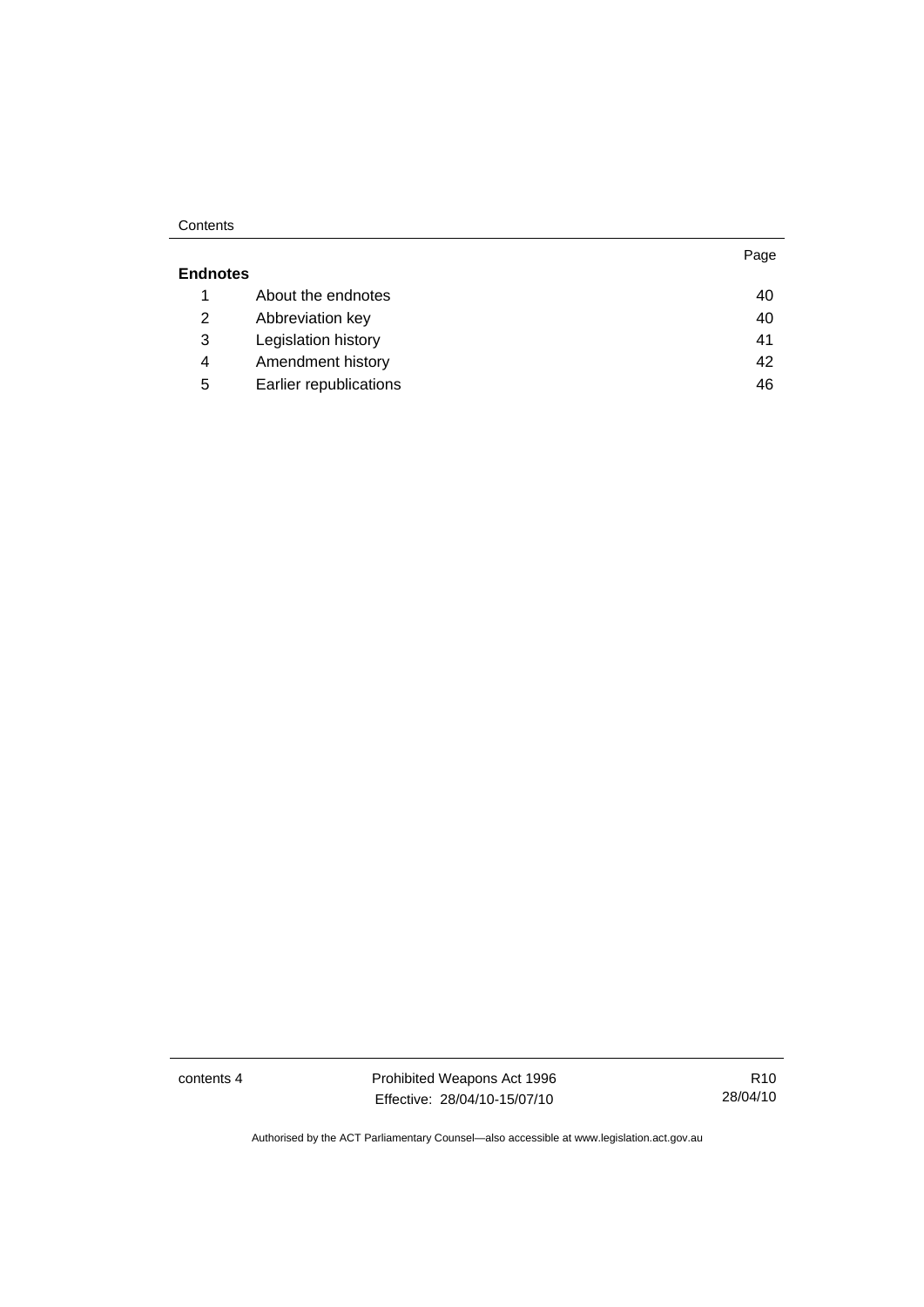<span id="page-6-0"></span>

# **Prohibited Weapons Act 1996**

An Act to prohibit the possession of certain dangerous weapons and other articles, and for related purposes

R10 28/04/10

֖֚֚֚֬

Prohibited Weapons Act 1996 Effective: 28/04/10-15/07/10

page 1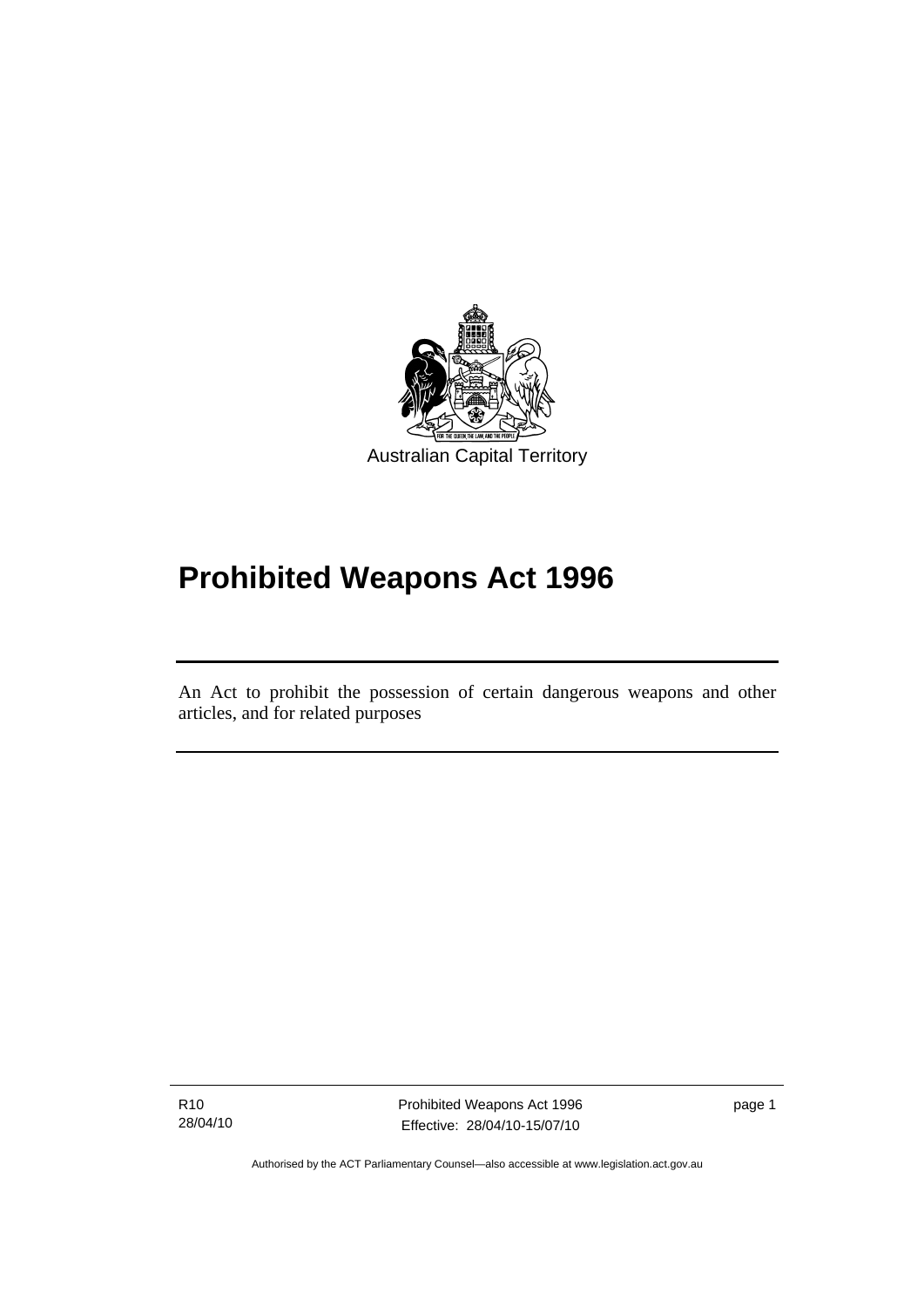#### <span id="page-7-0"></span>Part 1 **Preliminary**

Section 1

# **Part 1** Preliminary

### **1 Name of Act**

This Act is the *Prohibited Weapons Act 1996*.

### **2 Dictionary**

The dictionary at the end of this Act is part of this Act.

*Note 1* The dictionary at the end of this Act defines certain terms used in this Act, and includes references (*signpost definitions*) to other terms defined elsewhere.

> For example, the signpost definition, '*firearm*—see the *Firearms Act 1996*, section 6.' means that the term 'firearm' is defined in that section and the definition applies to this Act.

*Note 2* A definition in the dictionary (including a signpost definition) applies to the entire Act unless the definition, or another provision of the Act, provides otherwise or the contrary intention otherwise appears (see Legislation Act, s 155 and s 156 (1)).

### **2A Notes**

A note included in this Act is explanatory and is not part of this Act.

*Note* See the Legislation Act, s 127 (1), (4) and (5) for the legal status of notes.

### **2B Offences against Act—application of Criminal Code etc**

Other legislation applies in relation to offences against this Act.

### *Note 1 Criminal Code*

The Criminal Code, ch 2 applies to the following offences against this Act (see Code, pt 2.1):

- s 5 (Offence—unauthorised possession or use of prohibited weapons)
- s 6 (Offence—unauthorised possession or use of prohibited articles)

page 2 **Prohibited Weapons Act 1996** Effective: 28/04/10-15/07/10

R10 28/04/10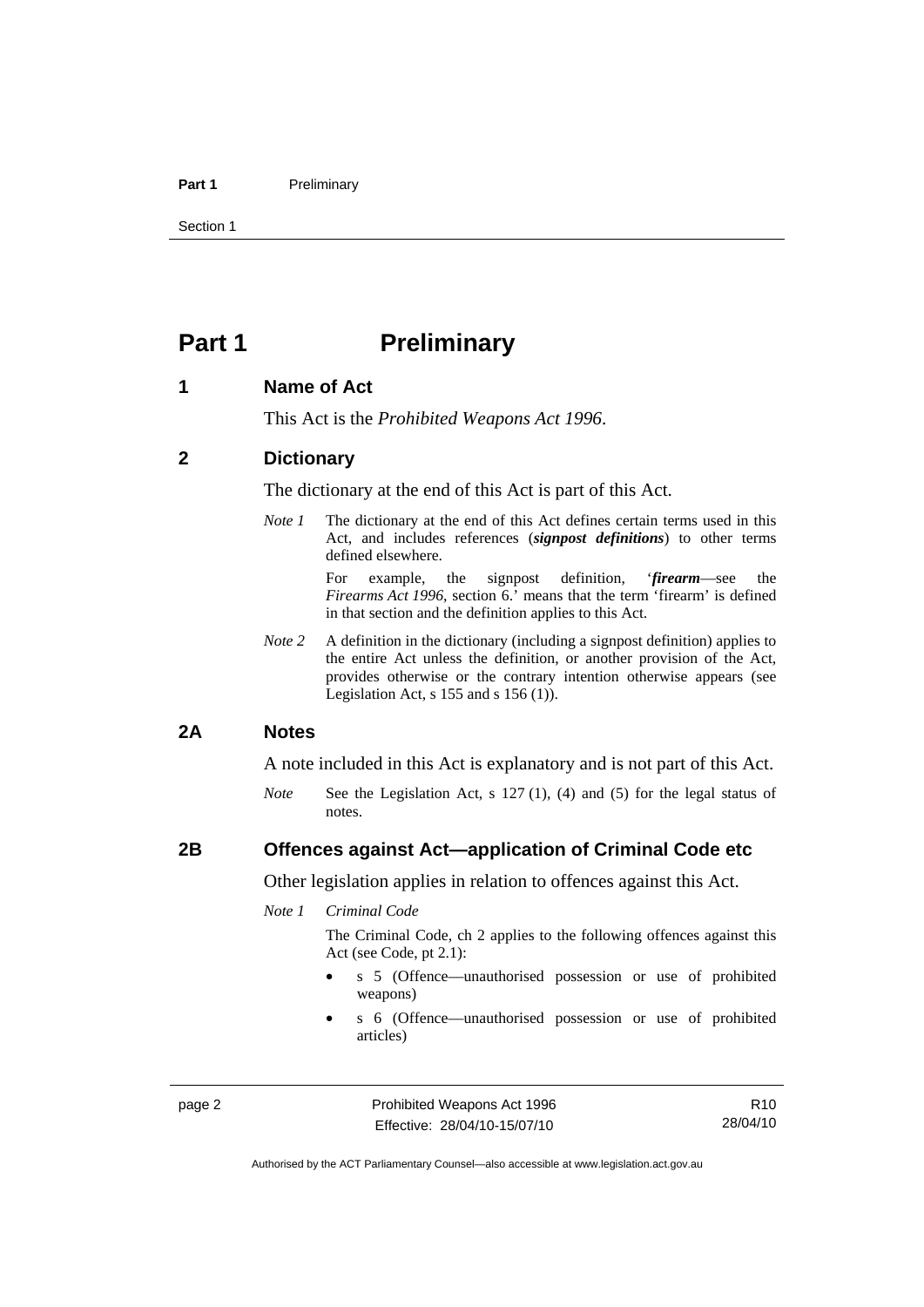<span id="page-8-0"></span>• s 8 (Offence—disposal of prohibited weapons and articles by unauthorised holders).

The chapter sets out the general principles of criminal responsibility (including burdens of proof and general defences), and defines terms used for offences to which the Code applies (eg *conduct*, *intention*, *recklessness* and *strict liability*).

*Note 2 Penalty units* 

The Legislation Act, s 133 deals with the meaning of offence penalties that are expressed in penalty units.

# **3 Meaning of** *possession***—Act**

- (1) For this Act, a person has *possession* of a prohibited weapon or prohibited article if the person—
	- (a) has the weapon or article on his or her person, including in something carried or worn by the person (*physical possession*); or
	- (b) has the weapon or article at premises owned, leased or occupied by the person; or
	- (c) otherwise has the care, control or management of the firearm.
- (2) Also, for this Act, a person has *possession* of a prohibited weapon or prohibited article if—
	- (a) part of the weapon or article is in the person's possession; and
	- (b) other parts of the weapon or article are in the possession of 1 or more other people; and
	- (c) at least 1 of the other people is in possession of the other part or parts for an agreed purpose with the person; and
	- (d) the parts would make up the weapon or article if fitted together.

page 3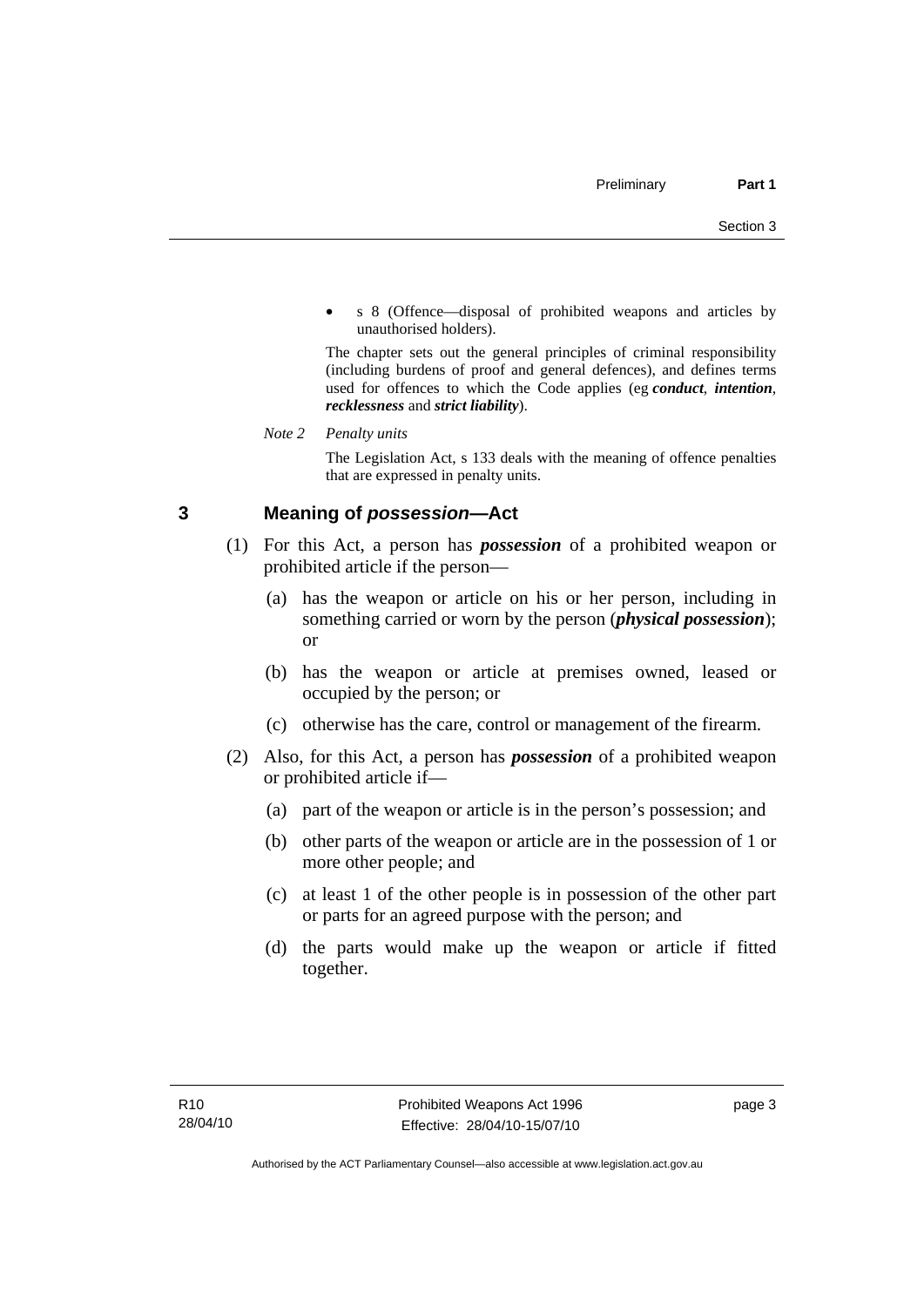# <span id="page-9-0"></span>**3A Evidence of possession—prohibited weapons or articles at premises**

- (1) For this Act, a person is not taken to have possession of a prohibited weapon or prohibited article only because the weapon or article is at premises owned, leased or occupied by the person if—
	- (a) the person does not know that the weapon or article is at the premises; or
	- (b) someone else who is authorised to possess the weapon or article—
		- (i) is also at the premises; or
		- (ii) has the care, control or management of the weapon or article; or
	- (c) someone else who is not authorised to possess the weapon or article has the care, control or management of the weapon or article; or
	- (d) the trier of fact is otherwise satisfied that the person was not in possession of the weapon or article.
- (2) To remove any doubt, a defendant to a prosecution for an offence against this Act who wishes to rely on a matter mentioned in subsection (1) has the evidential burden in relation to the matter.

### **3B Evidence of possession—care, control or management of prohibited weapon or article**

- (1) To work out whether a person has the care, control or management of a prohibited weapon or prohibited article for this Act, each of the following must be considered:
	- (a) whether the person knows about the weapon or article;
	- (b) whether the person can use or dispose of the weapon or article;
	- (c) whether the person can control or prevent someone else from using or having physical possession of the weapon or article.

R10 28/04/10

Authorised by the ACT Parliamentary Counsel—also accessible at www.legislation.act.gov.au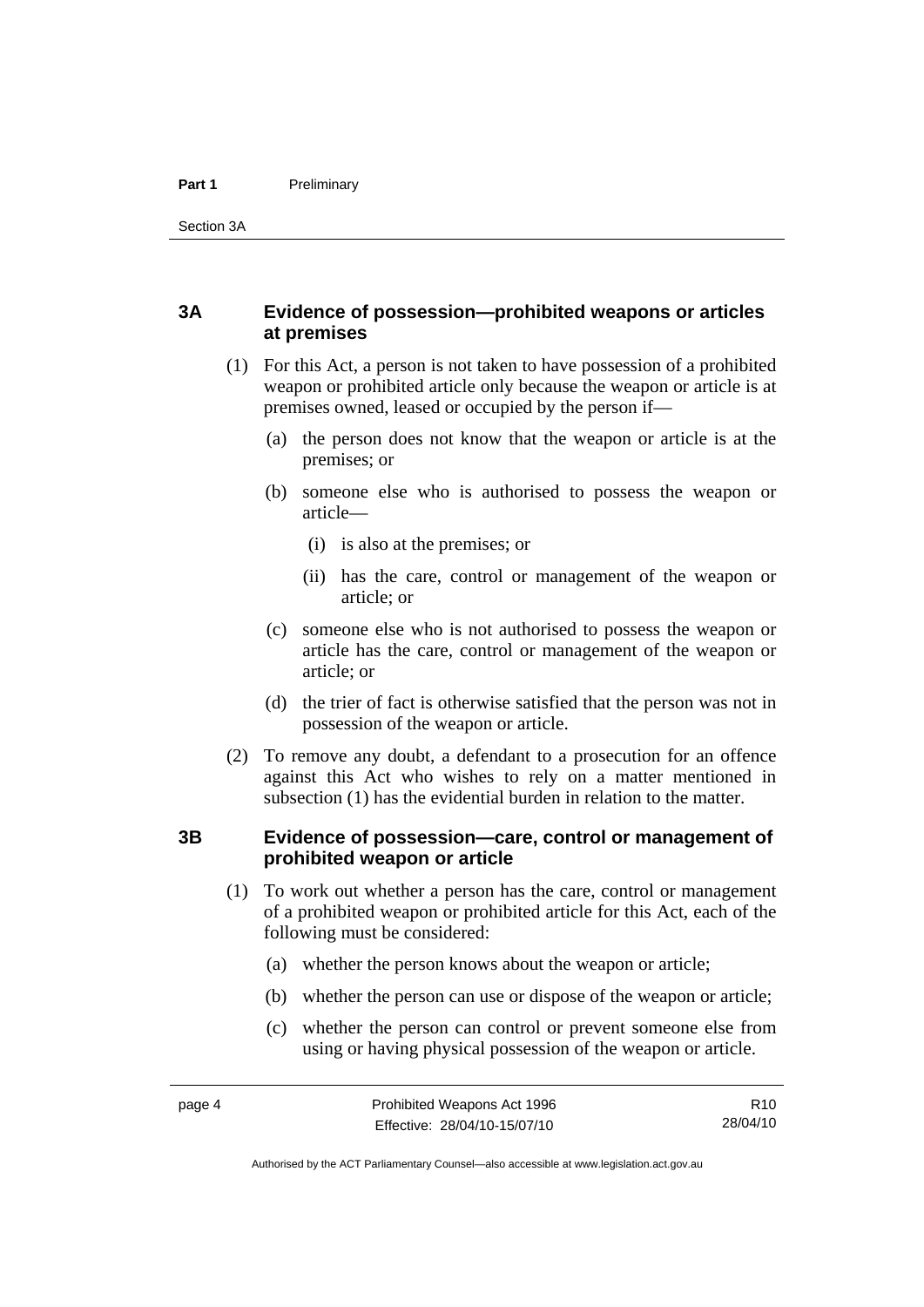<span id="page-10-0"></span>(2) In this section:

*physical possession*—see section 3 (1) (a).

# **4 Application of Act**

- (1) A person does not commit an offence against this Act only because of something done by the person in the exercise of the person's functions as a member of—
	- (a) the Australian Federal Police or a police force of a State or another Territory; or
	- (b) a police service or force of a foreign country required to possess or use a prohibited weapon or prohibited article for taking part in a training activity—
		- (i) conducted by the Australian Federal Police; and
		- (ii) carried out in the ACT; or
	- (c) the Defence Force; or
	- (d) a visiting force within the meaning of the *Defence (Visiting Forces) Act 1963* (Cwlth); or
	- (e) the Australian Cadet Corps established under the *Defence Act 1903* (Cwlth); or
	- (f) the council of the Australian War Memorial or of the staff of the memorial who, in the exercise of his or her functions and duties in accordance with the *Australian War Memorial Act 1980* (Cwlth), has in his or her possession a prohibited weapon, forming part of the memorial collection within the meaning of that Act; or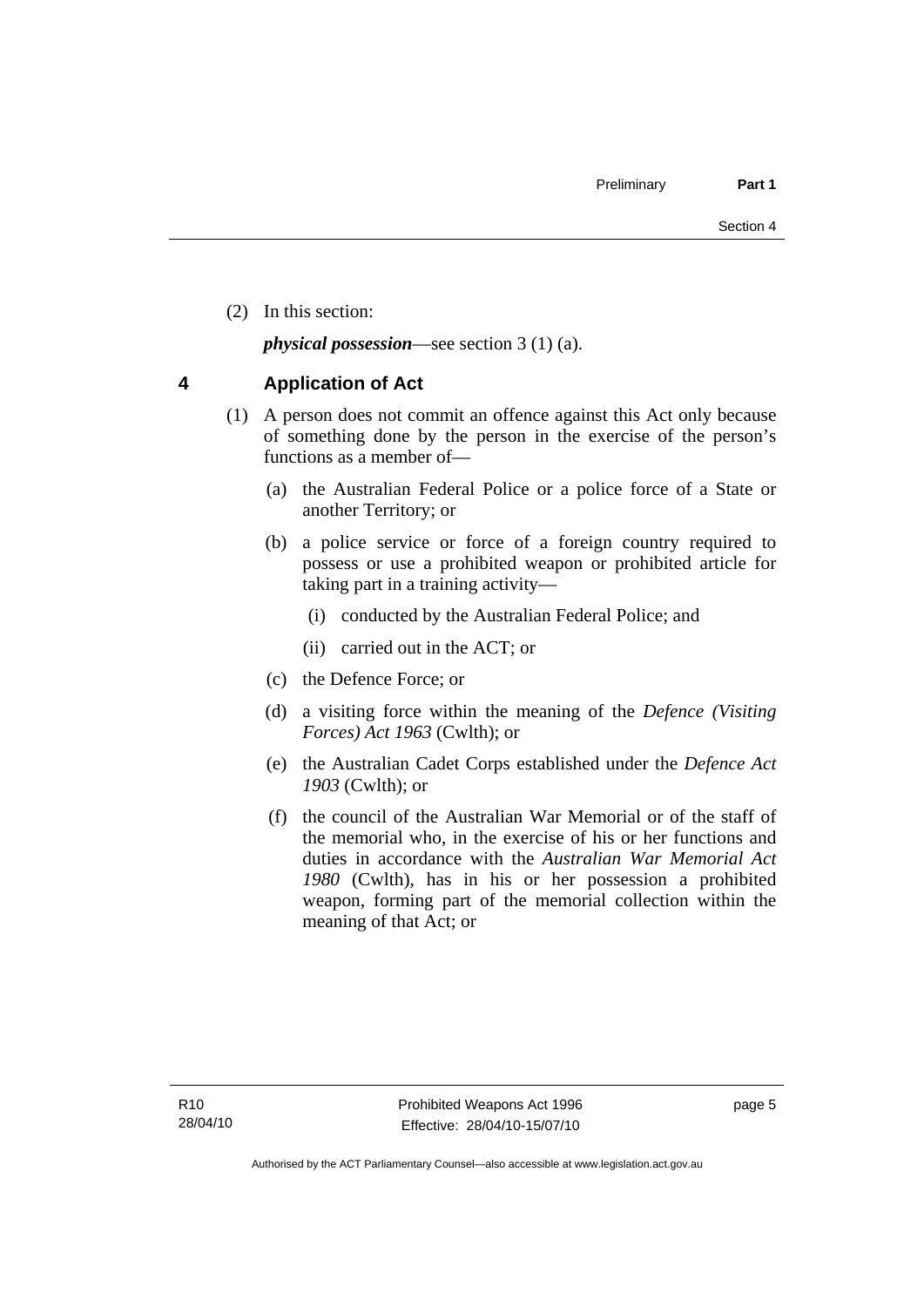- (g) the council of the National Museum of Australia or of the staff of the museum who, in the exercise of his or her functions and duties in accordance with the *National Museum of Australia Act 1980* (Cwlth), has in his or her possession a prohibited weapon forming part of the memorial collection under that Act.
- *Note* A reference to an Act includes a reference to the statutory instruments made or in force under the Act, including regulations and permits (see *Legislation Act 2001*, s 104).
- (2) A corrections officer does not commit an offence against this Act only because of something done by the officer in the exercise of the officer's functions.
	- *Note Corrections officer*, *exercise* and *function* are defined in the Legislation Act, dict, pt 1.

page 6 **Prohibited Weapons Act 1996** Effective: 28/04/10-15/07/10

Authorised by the ACT Parliamentary Counsel—also accessible at www.legislation.act.gov.au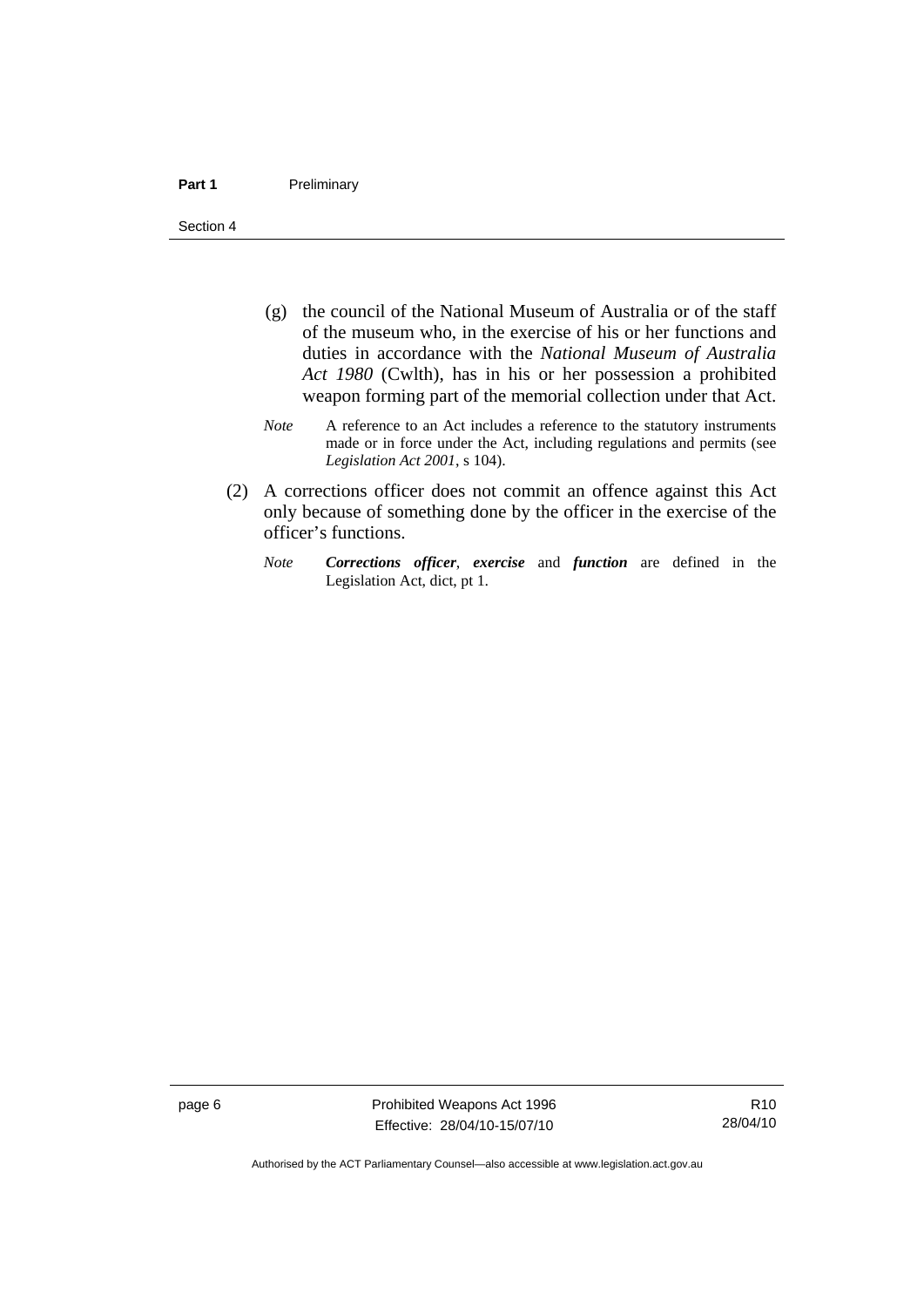# <span id="page-12-0"></span>**Part 1A Important concepts**

### **4A Meaning of** *prohibited weapon***—Act**

(1) In this Act:

# *prohibited weapon*—

- (a) means—
	- (i) a weapon or thing described in schedule 1; and
	- (ii) a weapon or thing prescribed by regulation; and
	- (iii) something declared to be a prohibited weapon under section 4L; and
- (b) includes a modified prohibited weapon.
- (2) However, *prohibited weapon* does not include something declared not to be a prohibited weapon under section 4L.
- (3) A regulation may amend schedule 1—
	- (a) by adding the name or description of a weapon or thing; or
	- (b) by amending a name or description of a prohibited weapon to more accurately describe the weapon; or
	- (c) by omitting the name and description of a prohibited weapon.
- (4) In this section:

*modified prohibited weapon* means a weapon or thing that would be a prohibited weapon if—

- (a) it did not have something missing from it, or a defect or obstruction; or
- (b) something had not been added to it.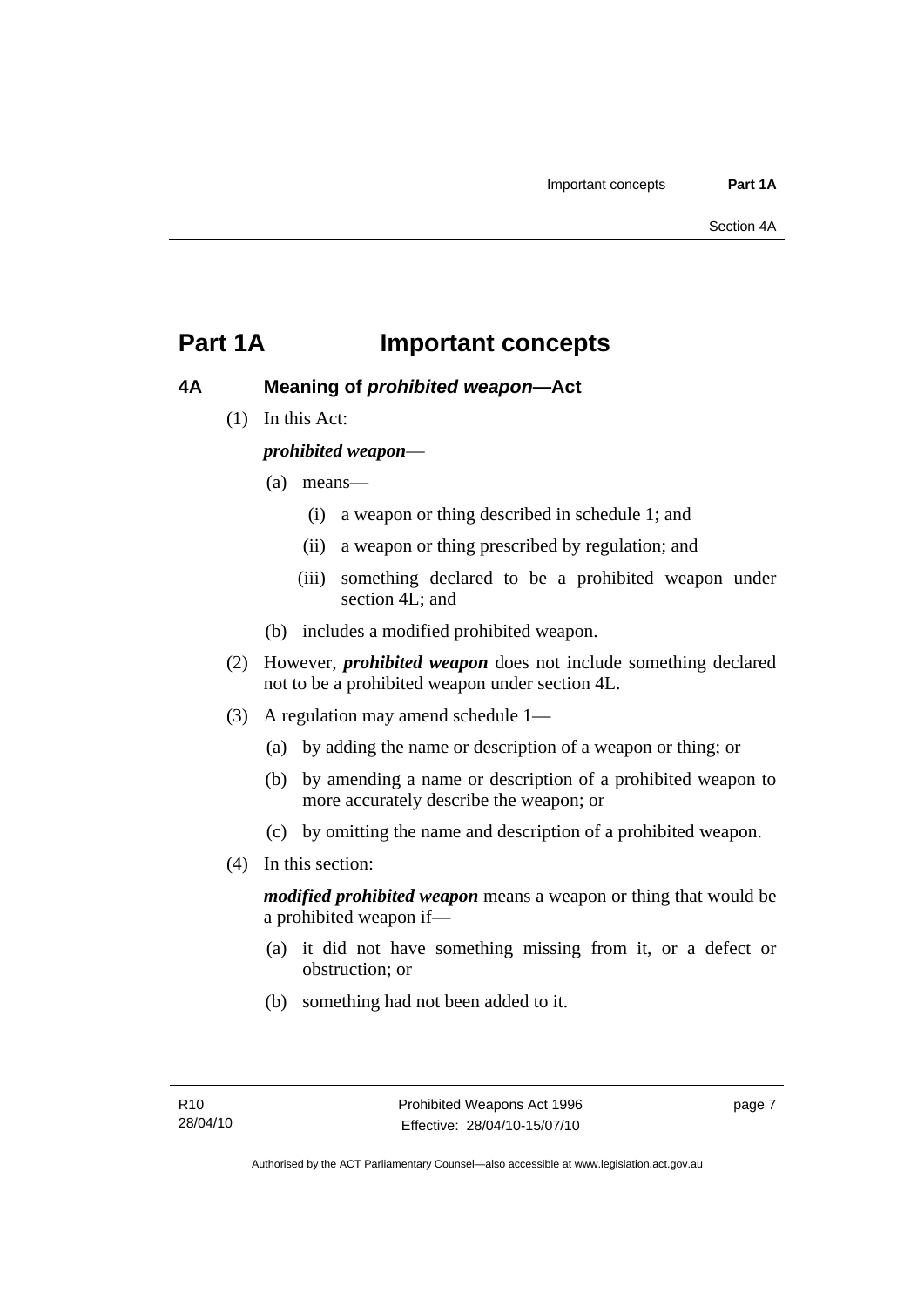### <span id="page-13-0"></span>**Part 1A Important concepts**

Section 4B

### **4B Meaning of** *prohibited article***—Act**

(1) In this Act:

### *prohibited article*—

- (a) means—
	- (i) an article described in schedule 2; and
	- (ii) an article prescribed by regulation; and
	- (iii) something declared to be a prohibited article under section 4L; and
- (b) includes a modified prohibited article.
- (2) However, *prohibited article* does not include something declared not to be a prohibited article under section 4L.
- (3) A regulation may amend schedule 2—
	- (a) by adding the name or description of an article; or
	- (b) by amending a name or description of a prohibited article to more accurately describe the article; or
	- (c) by omitting the name and description of a prohibited article.
- (4) In this section:

*modified prohibited article* means an article that would be a prohibited article if—

- (a) it did not have something missing from it, or a defect or obstruction; or
- (b) something had not been added to it.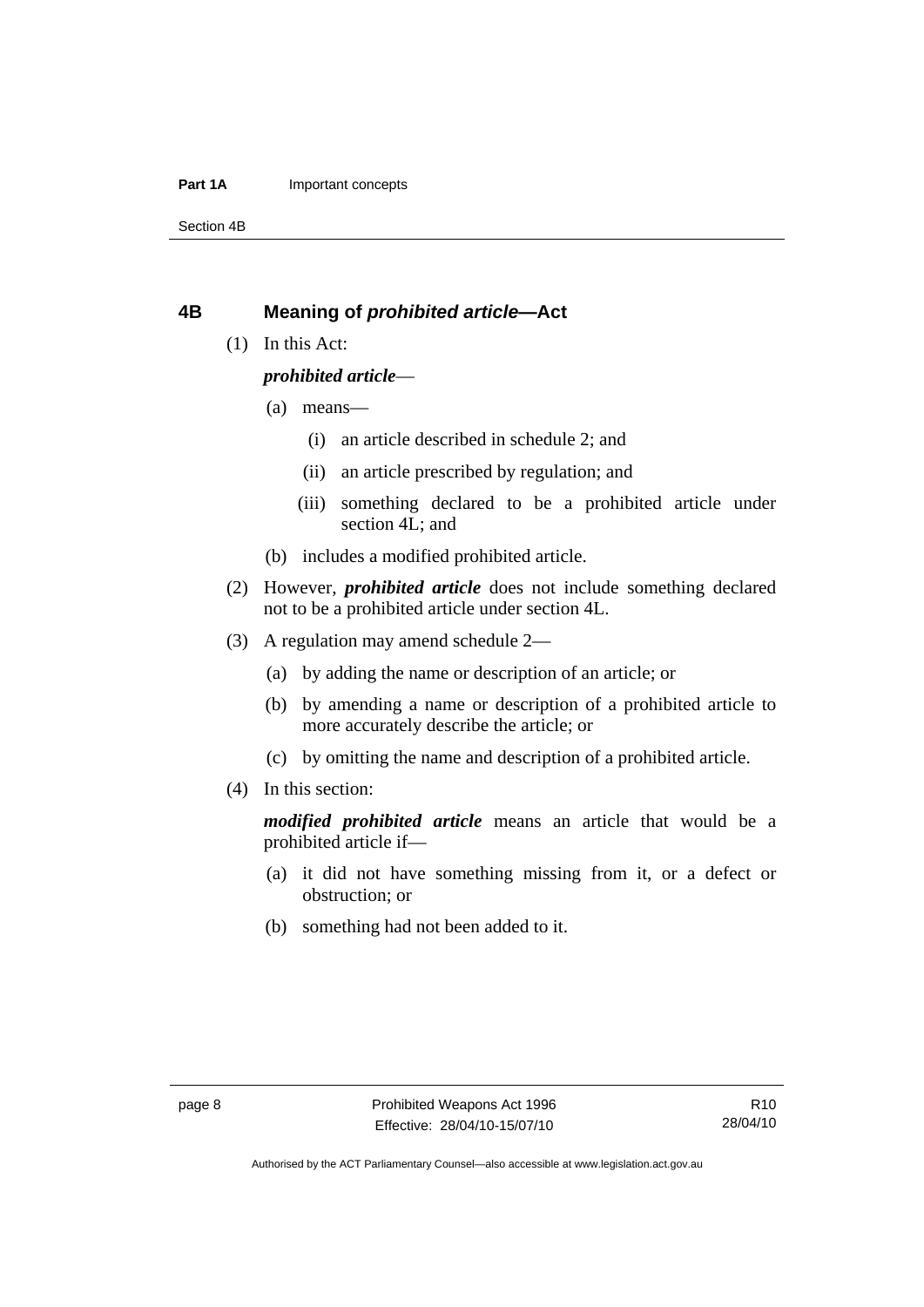# <span id="page-14-0"></span>**Part 1B Unregulated weapons**

# **4C Meaning of** *unregulated weapon***—Act**

In this Act:

### *unregulated weapon*—a thing is an *unregulated weapon* if—

- (a) the thing is designed, made or altered to be used as a weapon; and
- (b) the only practical use of the thing is as a weapon; and
- (c) the thing is not a prohibited weapon; and
- (d) the possession or use of the thing is not authorised under this Act.

# **4CA Meaning of** *connected***—pt 1B**

In this part:

*connected*—a thing is *connected* with an offence if—

- (a) the offence has been committed in relation to it; or
- (b) it will provide evidence of the commission of the offence; or
- (c) it was used, is being used, or is intended to be used, to commit the offence.

# **4D Unregulated weapons—seizure by police**

A police officer may seize a thing if the police officer believes on reasonable grounds that the thing is an unregulated weapon and that the seizure is necessary—

 (a) because the thing would pose a risk to the safety of anyone if used; and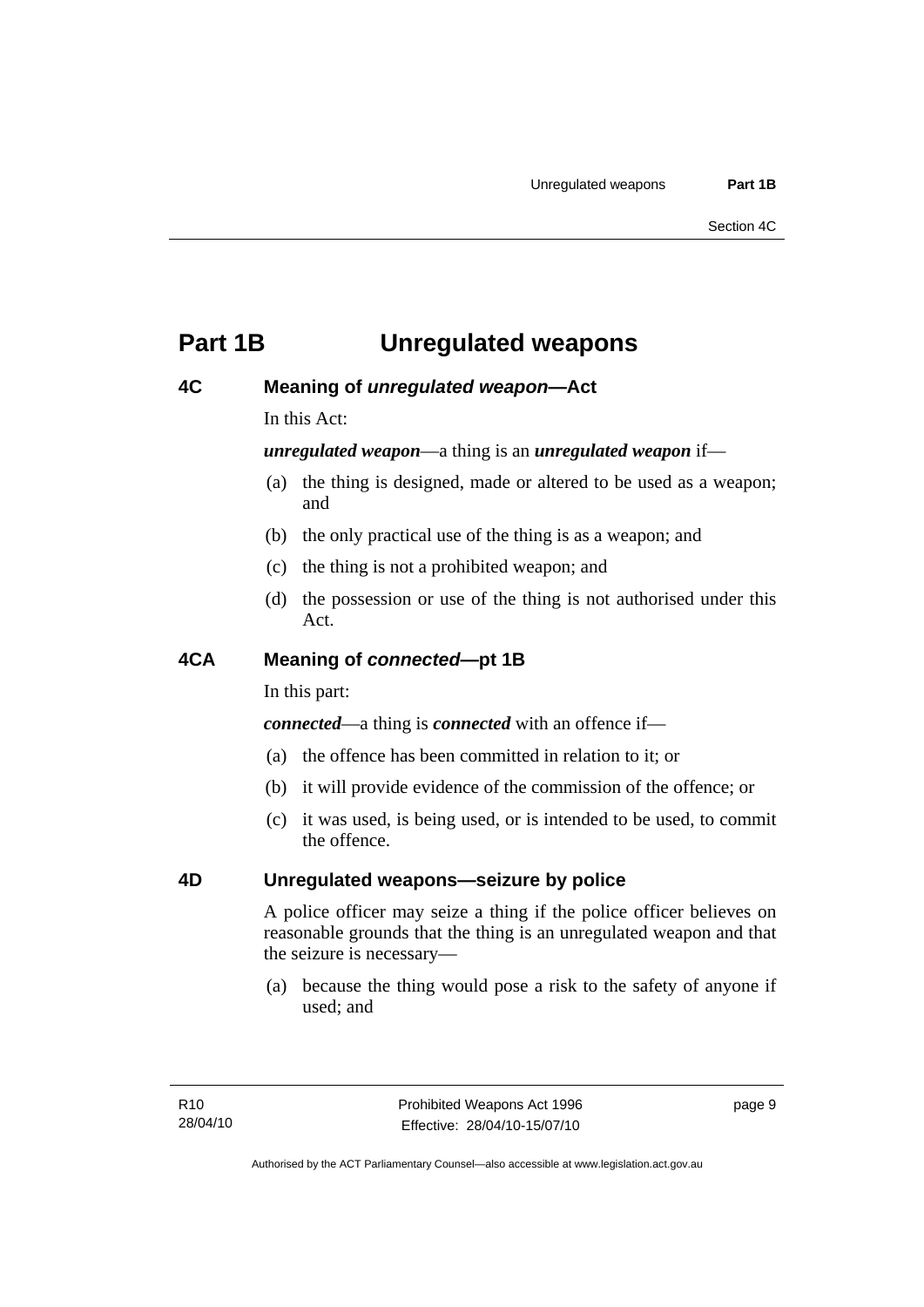#### <span id="page-15-0"></span>**Part 1B** Unregulated weapons

Section 4E

 (b) to prevent the thing from being used or concealed, lost or destroyed.

### **4E Unregulated weapons—receipt for seizure**

- (1) A police officer who seizes a thing under section 4D must give a receipt for the thing to the person from whom it was seized.
- (2) If, for any reason, it is not practicable to comply with subsection (1), the police officer must leave the receipt, secured conspicuously, at the premises where it was seized (the *place of seizure*).
- (3) The receipt must include the following:
	- (a) a description of the thing seized;
	- (b) an explanation of why the thing was seized;
	- (c) the police officer's name, and how to contact the officer;
	- (d) if the thing is removed from the place of seizure under section 4F—the address of the place to which the thing is removed.

# **4F Unregulated weapons—examination**

- (1) A police officer who seizes a thing under section 4D (Unregulated weapons—seizure by police) may remove the thing from the premises where it was seized to another place for examination or processing, for not longer than 7 days (the *7-day period*).
- (2) A police officer may apply to the Magistrates Court for an extension of the 7-day period if the officer believes on reasonable grounds that the thing cannot be examined or processed within that time.
- (3) The police officer must, if practicable, give notice of the application to the person from whom the thing was seized, and the person is entitled to be heard on the application.

R10 28/04/10

Authorised by the ACT Parliamentary Counsel—also accessible at www.legislation.act.gov.au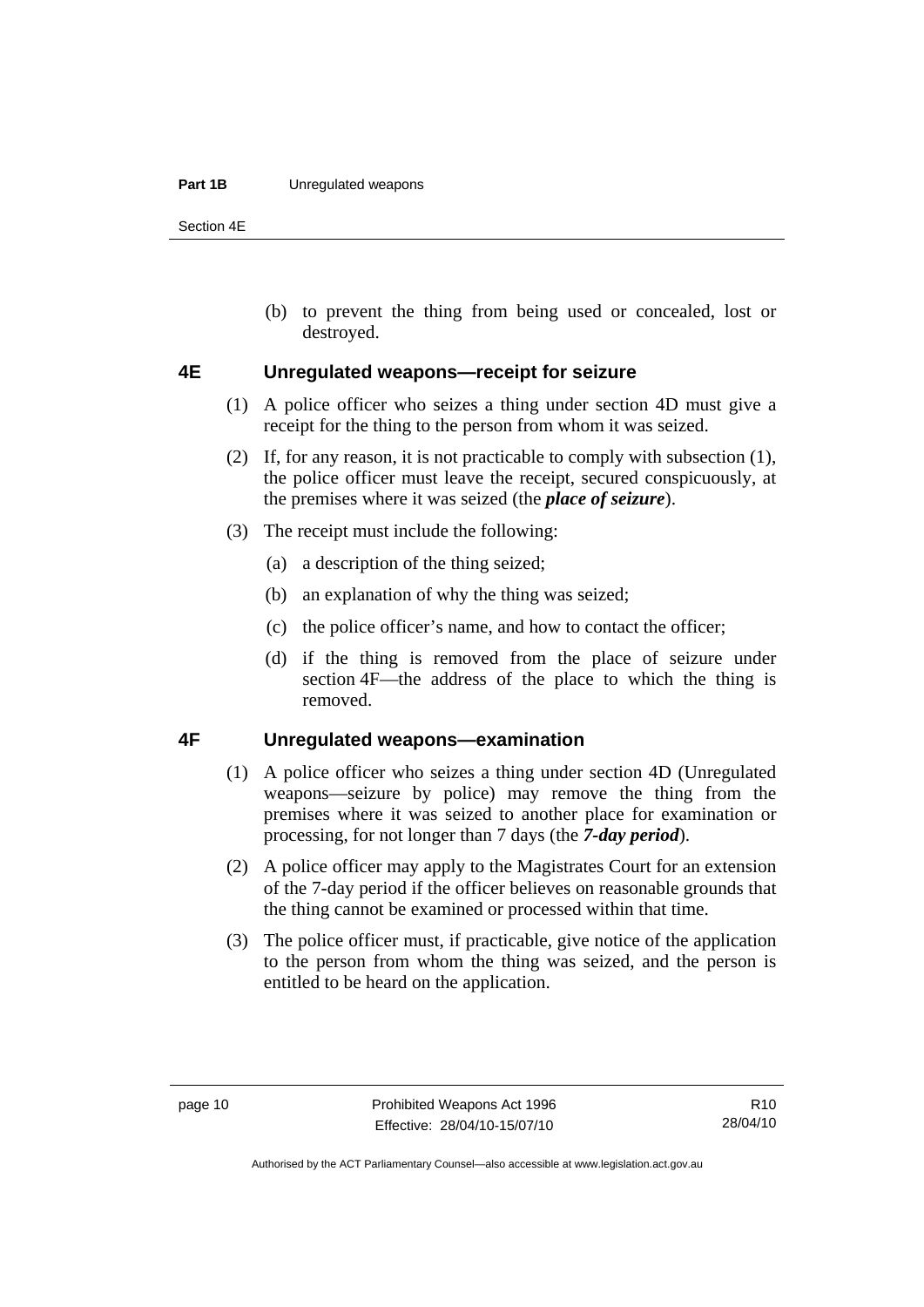- <span id="page-16-0"></span> (4) The court may order the extension if satisfied on reasonable grounds that the thing cannot be examined or processed within the 7-day period.
- (5) If a thing is moved to another place under this section, the police officer must, if practicable, tell the person from whom the thing was seized (or the person's representative) the results of the examination or processing.

# **4G Unregulated weapons—access to things seized**

A person who would, apart from the seizure, be entitled to inspect a thing seized under section 4D (Unregulated weapons—seizure by police) may inspect it.

# **4H Unregulated weapons—review of decision to seize**

- (1) The registrar must review each seizure under section 4D (Unregulated weapons—seizure by police) and order the return of the thing to the person from whom it was seized if—
	- (a) when seized, the thing was not—
		- (i) an unregulated weapon; or
		- (ii) a prohibited weapon; or
	- (b) within 30 days after the day of seizure, the thing is not a prohibited weapon; or
	- (c) the registrar has no reasonable grounds to believe that the thing is connected with an offence against any of the following:
		- (i) this Act;
		- (ii) the *Firearms Act 1996*;
		- (iii) the *Crimes Act 1900;*
		- (iv) the Criminal Code;
		- (v) another law prescribed by regulation.

page 11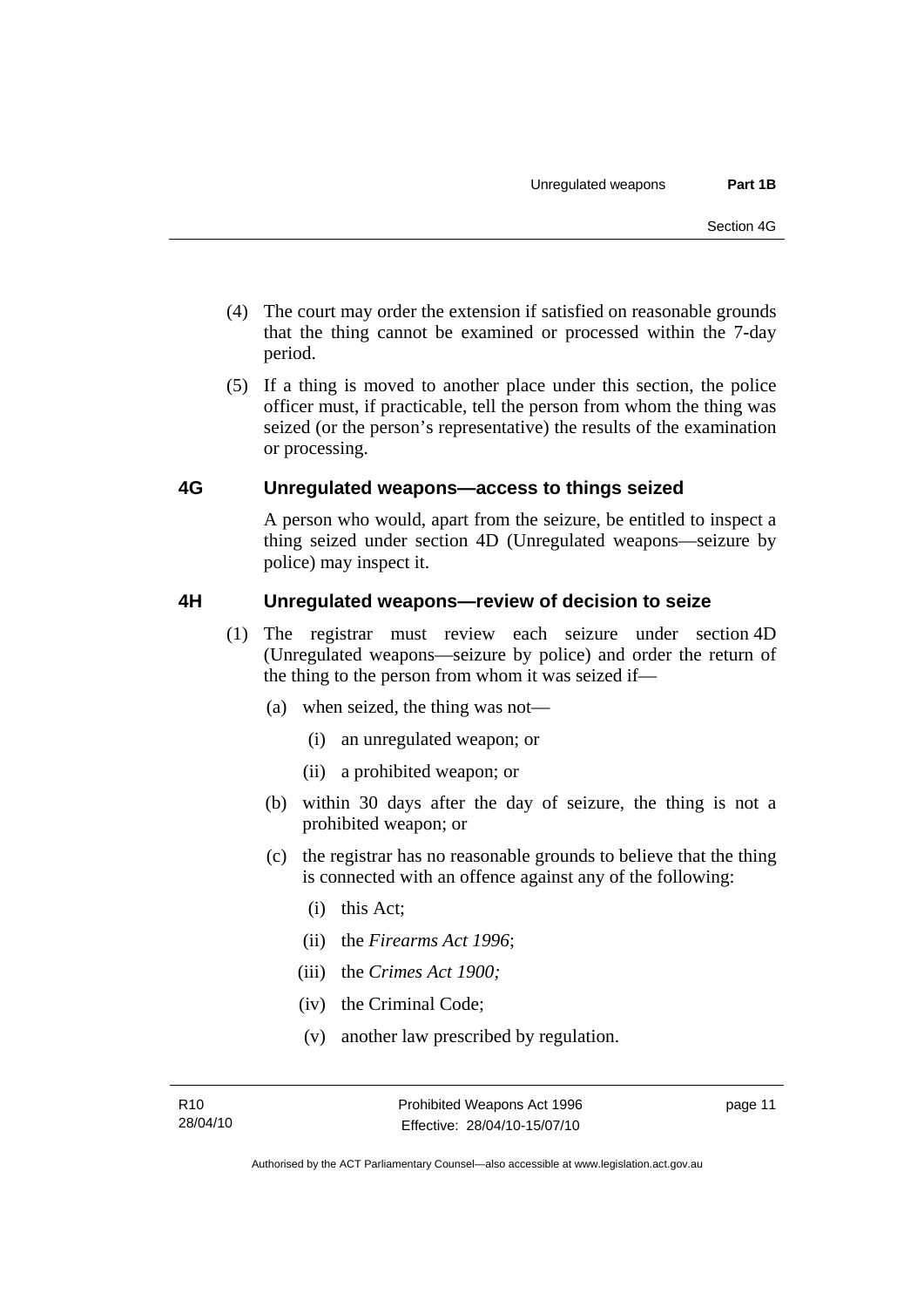#### <span id="page-17-0"></span>**Part 1B** Unregulated weapons

Section 4I

- (2) If a thing is ordered to be returned under subsection (1) to the person from whom it was seized, but it cannot be returned, the Territory must pay reasonable compensation to the owner of the thing for its loss.
- (3) In this section:

*offence* includes an offence that there are reasonable grounds for believing has been, is being or will be, committed.

# **4I Unregulated weapons—forfeiture**

- (1) A thing seized under section 4D (Unregulated weapons—seizure by police) is forfeited to the Territory if there is no requirement under section 4H—
	- (a) to return the thing to the person from whom it was seized; or
	- (b) to pay compensation for the thing.
- (2) A thing forfeited to the Territory may be destroyed or otherwise disposed of as the chief executive directs.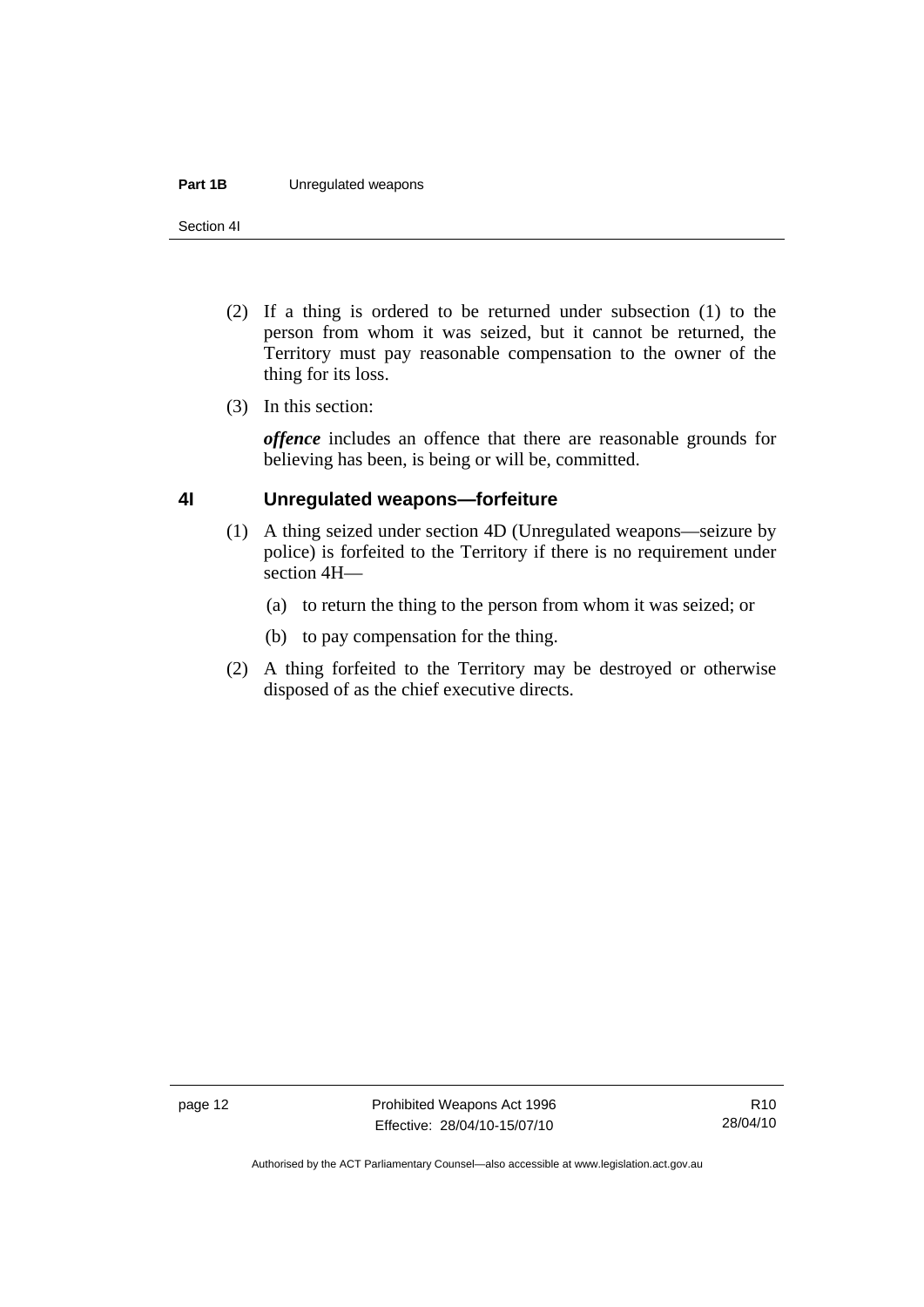# <span id="page-18-0"></span>**Part 1C Minister's guidelines**

# **4K Minister's guidelines**

- (1) The Minister may make guidelines about the making of a decision by the registrar under section 4L.
- (2) The registrar must comply with any guidelines under this section.
- (3) A guideline is a disallowable instrument.
	- *Note* A disallowable instrument must be notified, and presented to the Legislative Assembly, under the Legislation Act.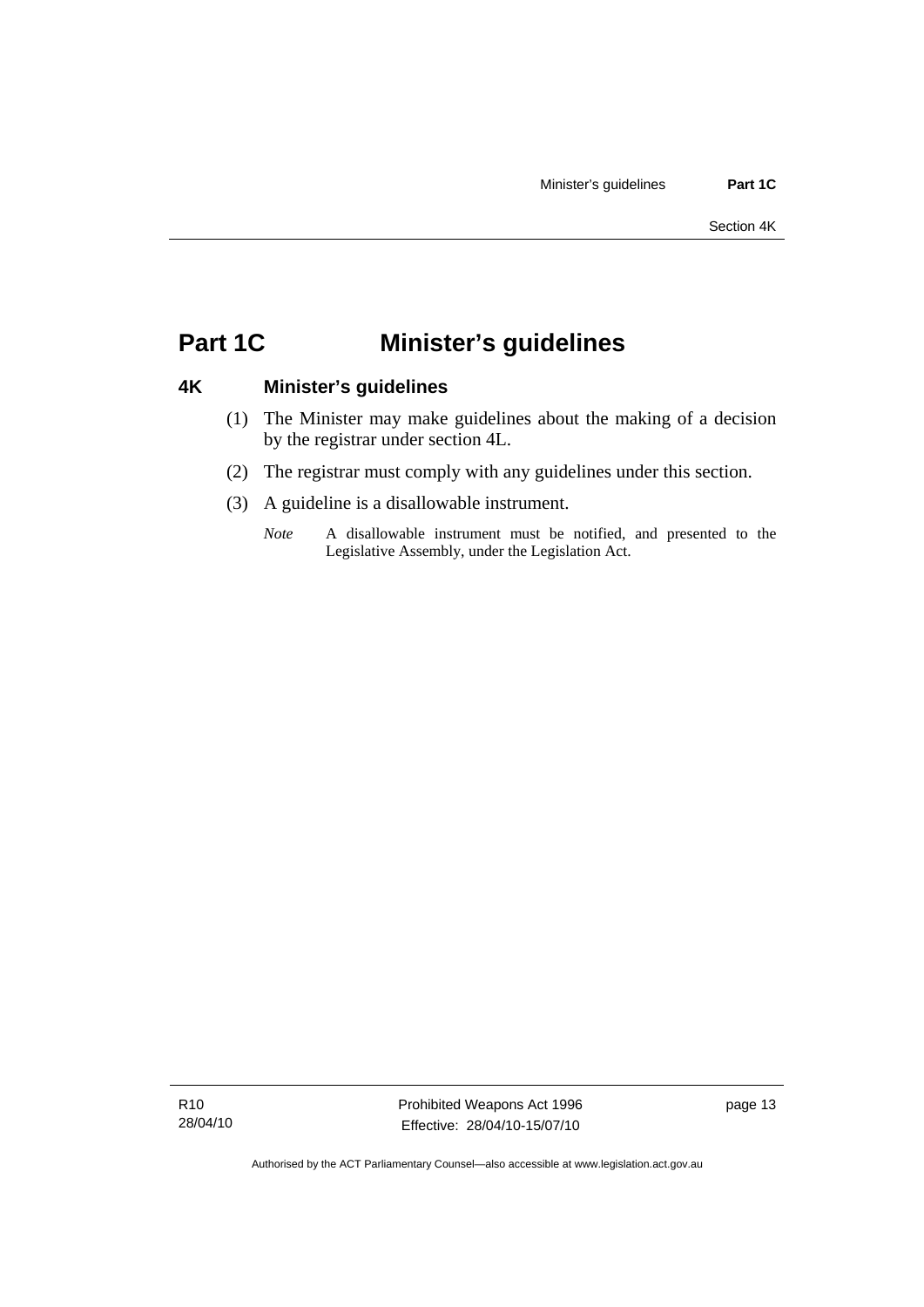<span id="page-19-0"></span>Section 4L

# **Part 1D Declarations about prohibited articles and weapons**

### **4L Prohibited articles and weapons declarations by registrar**

- (1) The registrar may, in accordance with any guidelines under section 4K (Minister's guidelines), do any of the following:
	- (a) declare something to be a prohibited article;
	- (b) declare an unregulated weapon to be a prohibited weapon;
	- (c) declare that something is not a prohibited article or prohibited weapon.
- (2) A declaration remains in force for 3 months beginning on the day after the day the declaration is notified under the Legislation Act.
- (3) A declaration is a disallowable instrument.

*Note* A disallowable instrument must be notified, and presented to the Legislative Assembly, under the Legislation Act.

(4) The registrar must also publish the declaration in a daily newspaper.

*Note Daily newspaper*—see the Legislation Act, dictionary, pt 1.

### **4M Effect of certain declarations**

A person does not commit an offence against this Act in relation to the possession or use of a thing that is the subject of a declaration under section  $4L(1)(a)$  or (b) if the elements of the offence happen less than 2 days after the day the declaration is notified under the Legislation Act.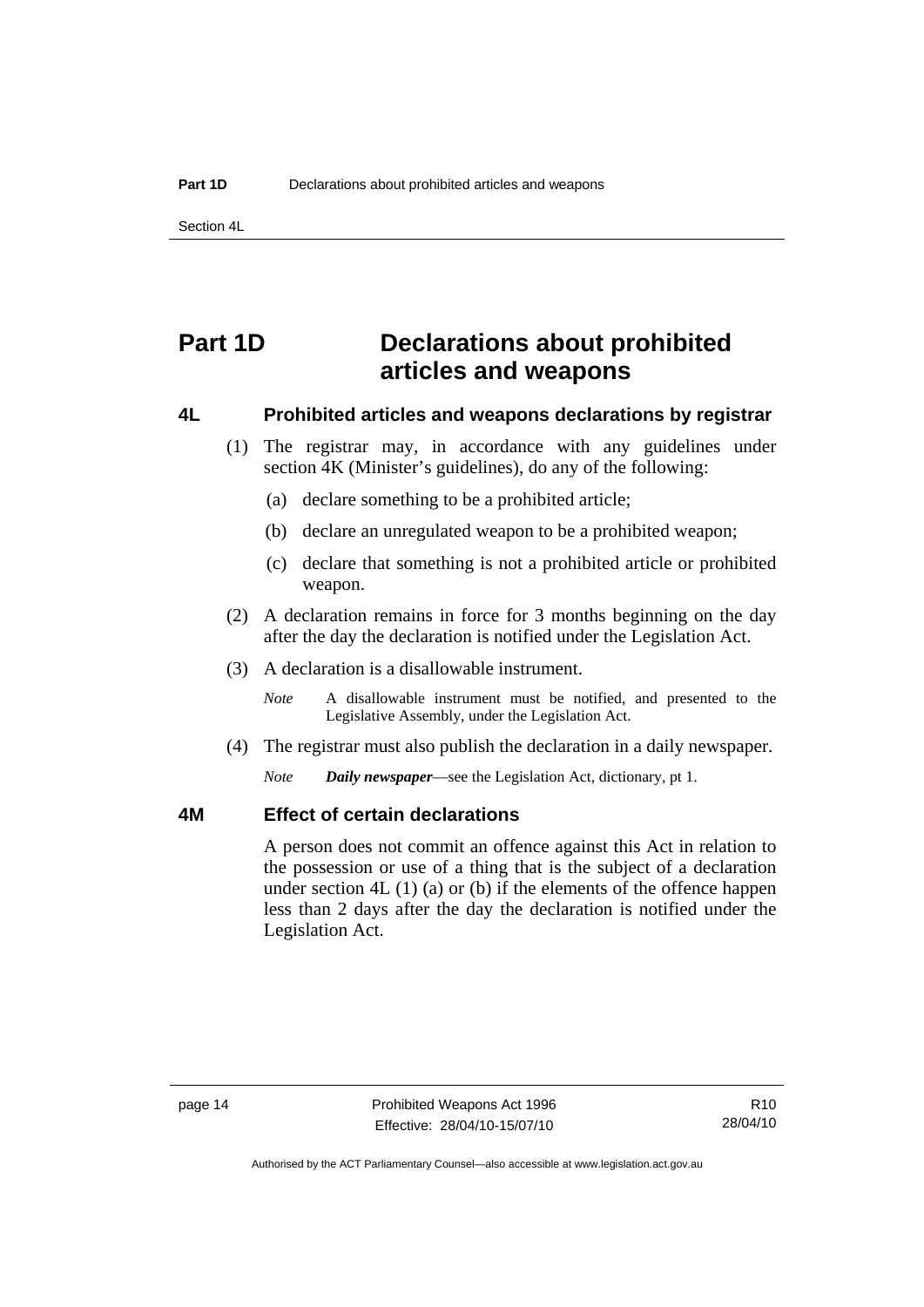# <span id="page-20-0"></span>**Part 2 Offences**

# **5 Offence—unauthorised possession or use of prohibited weapons**

A person commits an offence if the person—

- (a) possesses or uses a prohibited weapon; and
- (b) is not authorised by a permit, or otherwise under this Act, to possess or use the weapon.

Maximum penalty: 500 penalty units, imprisonment for 5 years or both.

*Note* A reference to an Act includes a reference to the statutory instruments made or in force under the Act, including any regulation (see Legislation Act, s 104).

# **6 Offence—unauthorised possession or use of prohibited articles**

A person commits an offence if the person—

- (a) possesses or uses a prohibited article; and
- (b) is not authorised by a permit, or otherwise under this Act, to possess or use the article.

Maximum penalty: 200 penalty units, imprisonment for 2 years or both.

*Note* A reference to an Act includes a reference to the statutory instruments made or in force under the Act, including any regulation (see Legislation Act, s 104).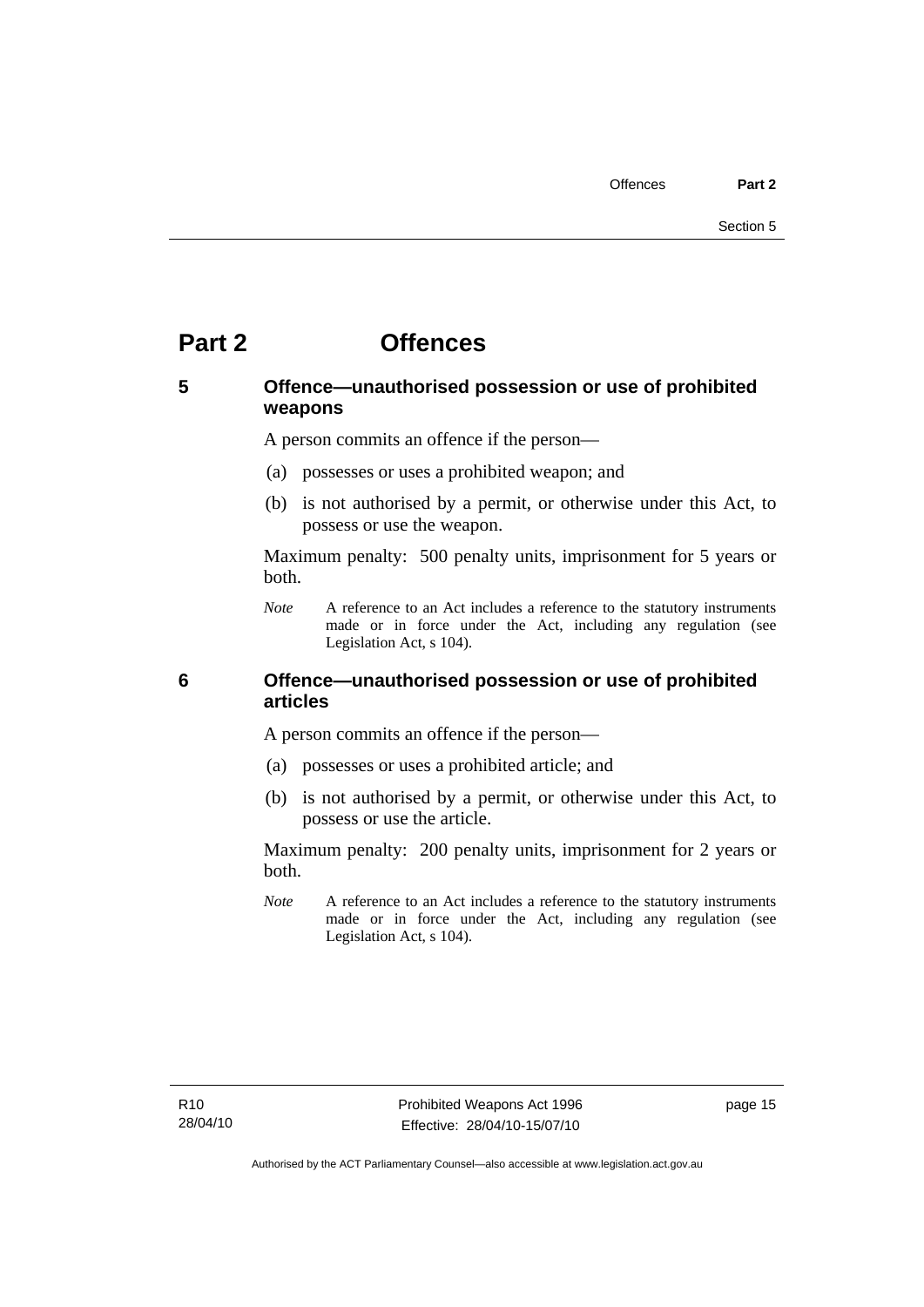## <span id="page-21-0"></span>**6A Declarations about authorised possession and use of laser pointers**

- (1) The registrar may, in accordance with any guidelines under section 6B, declare that the possession or use of a laser pointer is authorised.
	- *Note 1* A power to make a statutory instrument includes power to make different provision in relation to different matters or different classes of matters (see Legislation Act, s 48.)
	- *Note 2* A reference to an Act includes a reference to a provision of an Act (see Legislation Act, s 7 (3)).
- (2) A declaration may provide for the authorisation—
	- (a) to apply generally or in a particular case; or
	- (b) to be conditional.
- (3) A declaration is a disallowable instrument.

*Note* A disallowable instrument must be notified, and presented to the Legislative Assembly, under the Legislation Act.

(4) In this section:

*laser pointer* means a prohibited weapon that is a hand-held article, commonly known as a laser pointer, designed or adapted to emit a laser beam with an accessible emission level of greater than 1mW.

# **6B Guidelines for declarations under section 6A**

- (1) The Minister may make guidelines about the making of a declaration under section 6A.
- (2) The registrar must comply with any guidelines under this section.
- (3) A guideline is a disallowable instrument.
	- *Note* A disallowable instrument must be notified, and presented to the Legislative Assembly, under the Legislation Act.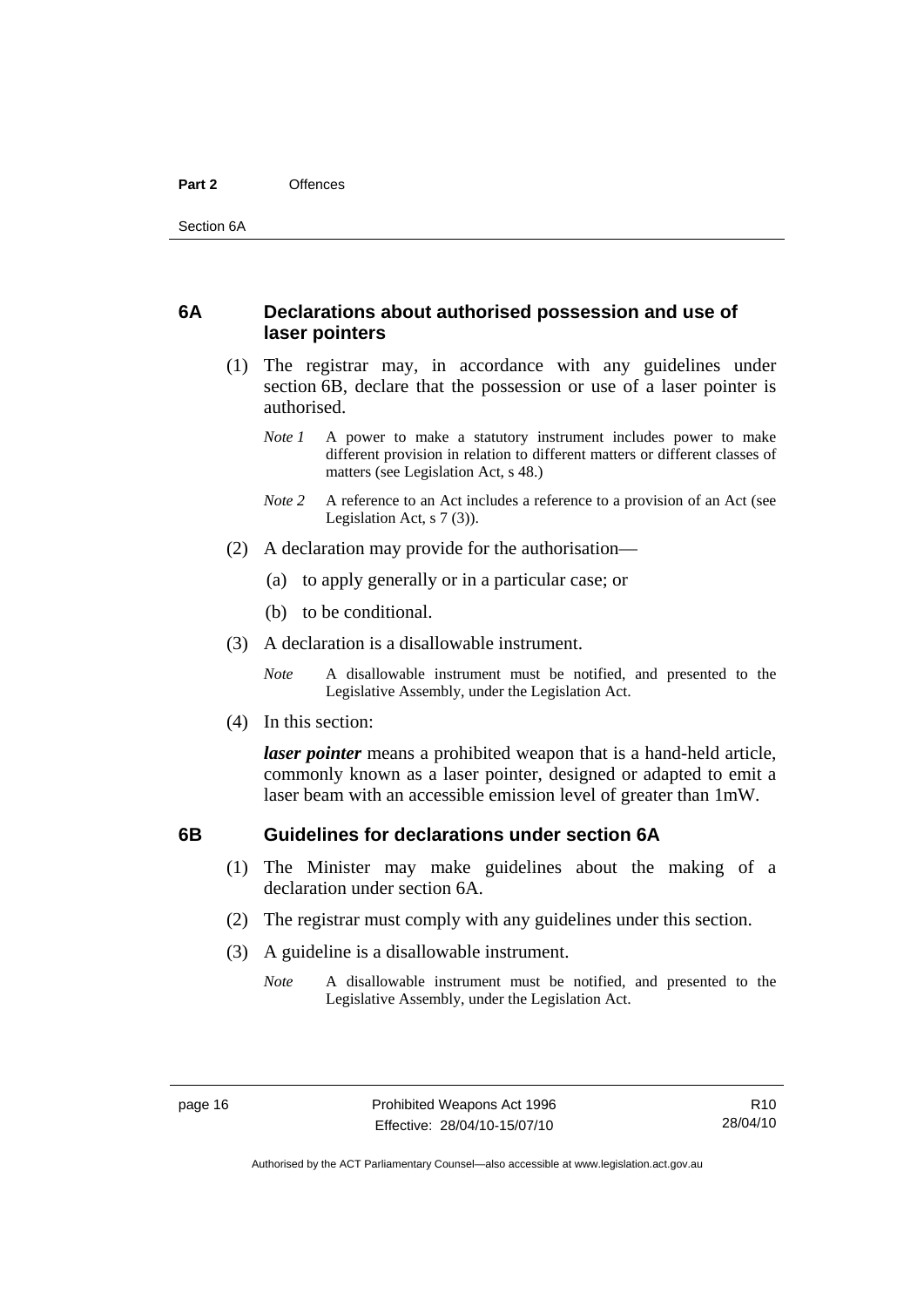# <span id="page-22-0"></span>**7 Inspection of prohibited weapons or articles by police**

- (1) A person who possesses a prohibited weapon or prohibited article shall, on demand made by a police officer at any time, produce for inspection by that officer—
	- (a) the weapon or article; and
	- (b) any permit that authorises the person to possess the weapon or article.

Maximum penalty: 50 penalty units.

- (2) A person commits an offence against subsection (1) only if the police officer, when making the demand, explains to the person that failure to comply with the demand is an offence against this Act.
- (3) In subsection (1), a reference to a *prohibited weapon* or a *prohibited article* includes a reference to a part of a prohibited weapon or a prohibited article.

# **8 Offence—disposal of prohibited weapons and articles by unauthorised holders**

- (1) A person commits an offence if—
	- (a) the person has possession of a prohibited weapon or prohibited article; and
	- (b) the person is not, or is no longer, authorised by a permit or otherwise under this Act to possess the weapon or article; and
	- (c) within 7 days after the day the person comes into possession of, or is no longer authorised to possess, the weapon or article, the person fails—
		- (i) to surrender the weapon or article to a police officer; or

page 17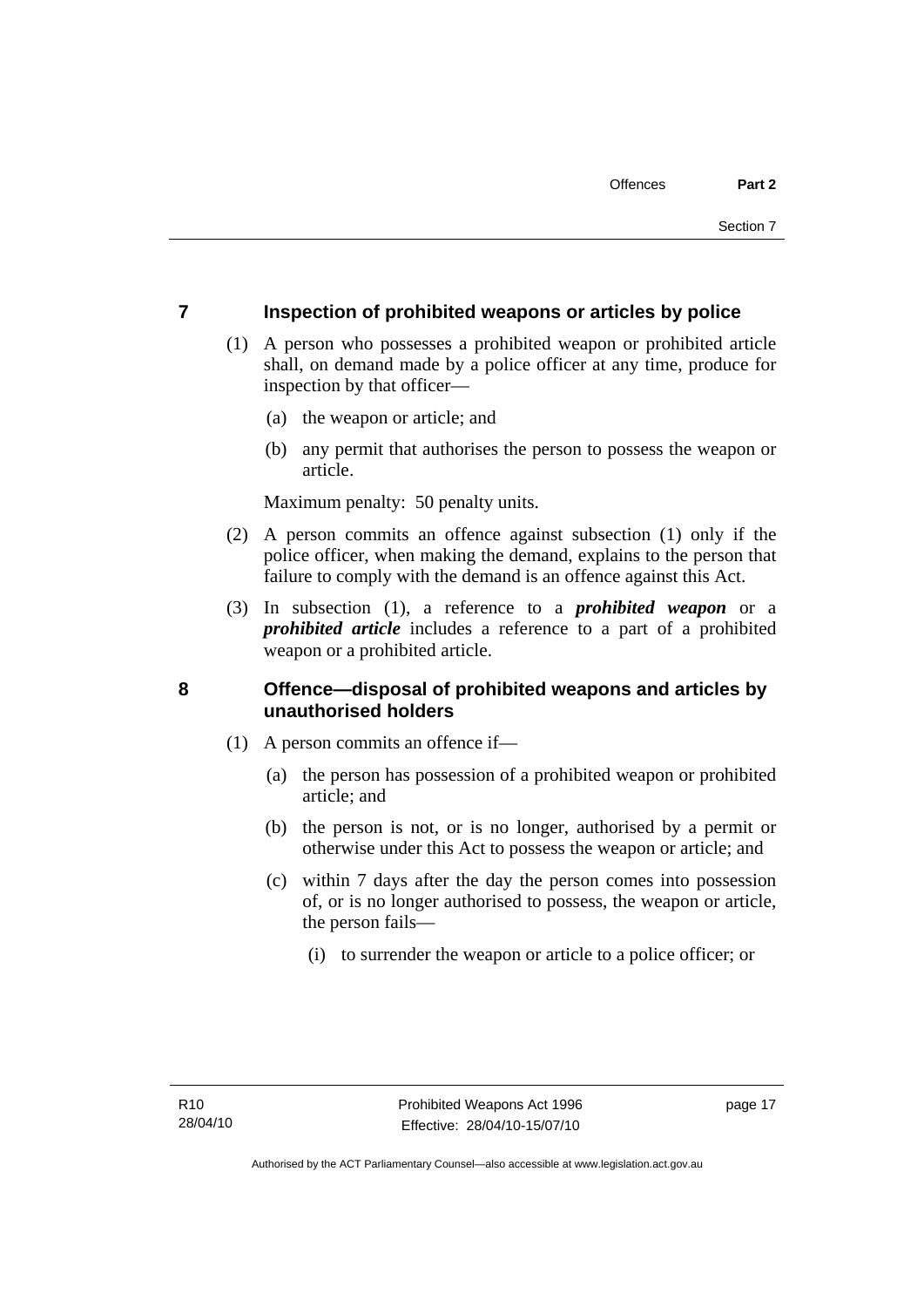(ii) to dispose of the weapon or article to someone who is authorised by a permit to possess it.

Maximum penalty: 50 penalty units, imprisonment for 6 months or both.

- (2) A person does not contravene any other provision of this Act because the person—
	- (a) disposed of or surrendered a prohibited weapon or prohibited article in accordance with this section; or
	- (b) accepted a prohibited weapon or prohibited article under this section.

page 18 **Prohibited Weapons Act 1996** Effective: 28/04/10-15/07/10

R10 28/04/10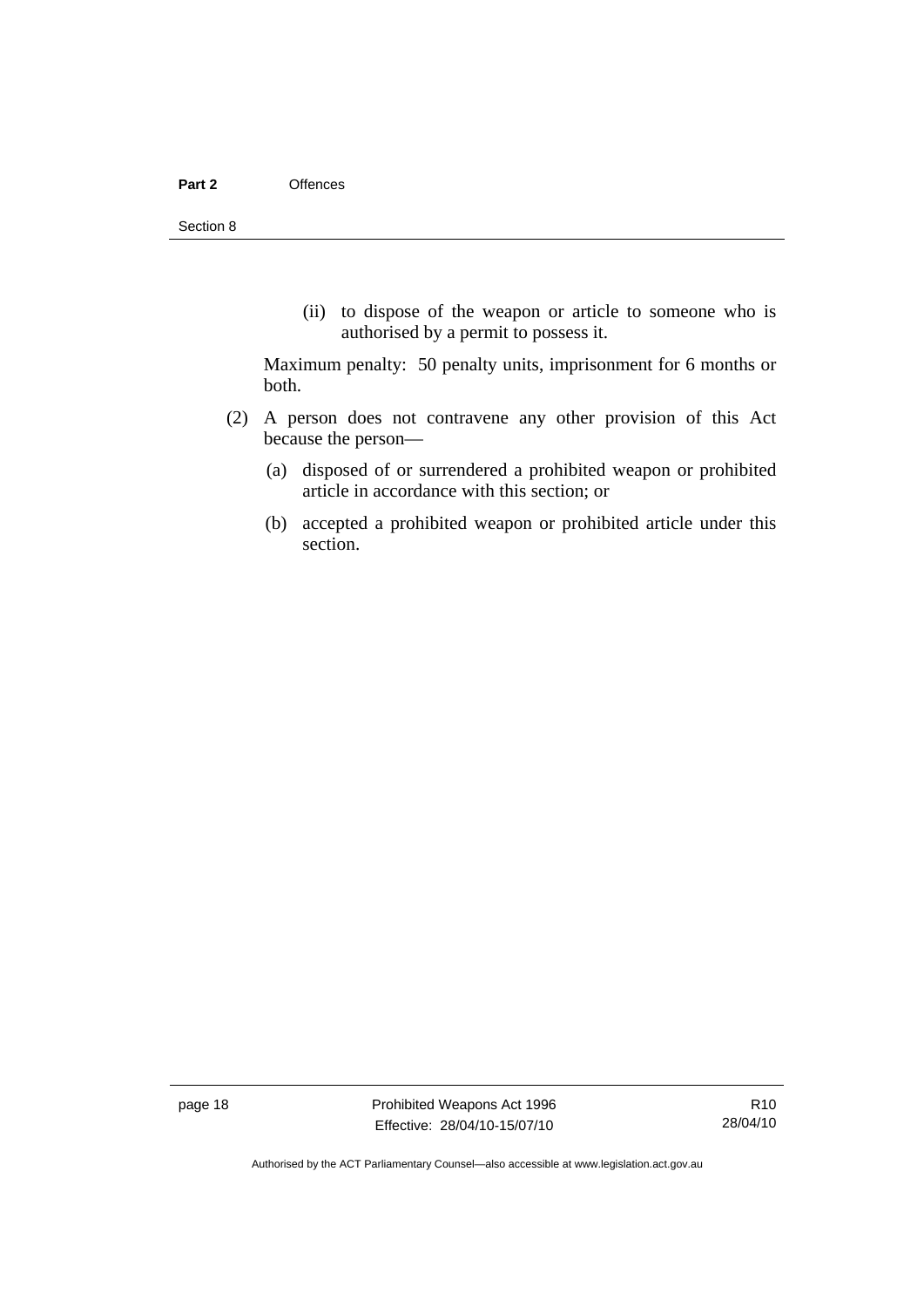# <span id="page-24-0"></span>**Part 3 Permits**

# **9 Permits**

- (1) The registrar may issue a permit authorising—
	- (a) the possession or the possession and use of a prohibited weapon; or
	- (b) the possession of a prohibited article.
- (2) The regulations may provide for mandatory or discretionary grounds for refusing the issue of a permit.
- (3) A permit may be issued subject to conditions.
- (4) The conditions may provide for the expiration of the permit, limit the authority it confers and impose requirements on the person to whom the permit is issued.
- (5) The registrar may, for any reason the registrar considers sufficient, cancel a permit by causing written notice of its cancellation to be served on the person to whom the permit was issued.
- (6) A person to whom a permit was issued may surrender the permit for cancellation.

# **11 Contravention of conditions**

A person to whom a permit is issued shall not contravene any requirement made by the conditions of a permit.

Maximum penalty: 50 penalty units.

page 19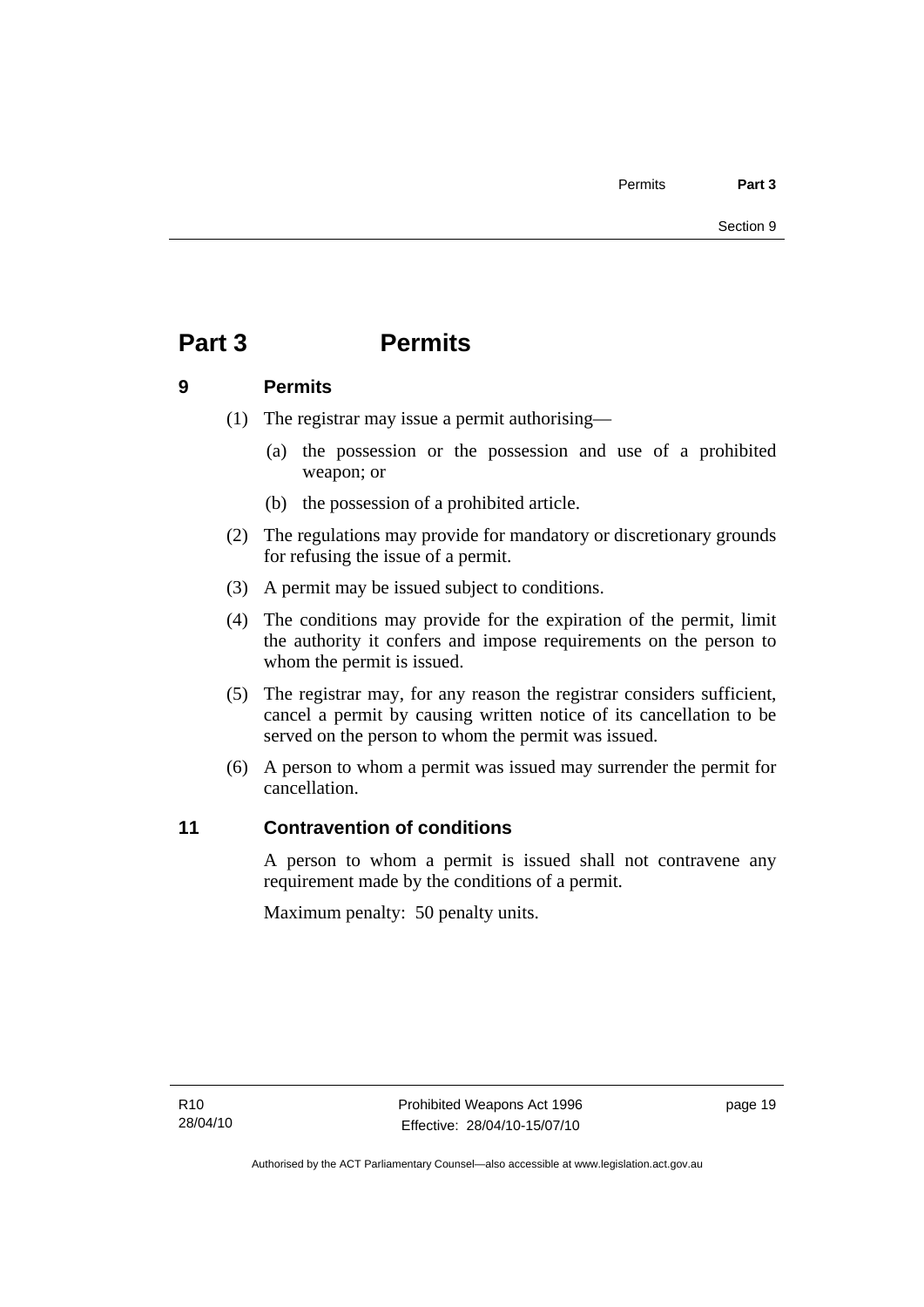### <span id="page-25-0"></span>**12 Production of permit**

- (1) A person to whom a permit is issued shall, on demand of a police officer at any time—
	- (a) produce the permit for inspection by the police officer if the person has the permit in his or her possession; or
	- (b) state the person's full name and usual place of residence to the police officer.

Maximum penalty: 50 penalty units, imprisonment for 6 months or both.

 (2) A person commits an offence against subsection (1) only if the police officer, when making the demand, explains to the person that failure to comply with the demand is an offence against this Act.

### **13 Surrender of cancelled permit**

If a permit is cancelled or expires, the person to whom it was issued shall within 7 days of that cancellation or expiry, surrender it to the registrar.

Maximum penalty: 50 penalty units, imprisonment for 6 months or both.

Authorised by the ACT Parliamentary Counsel—also accessible at www.legislation.act.gov.au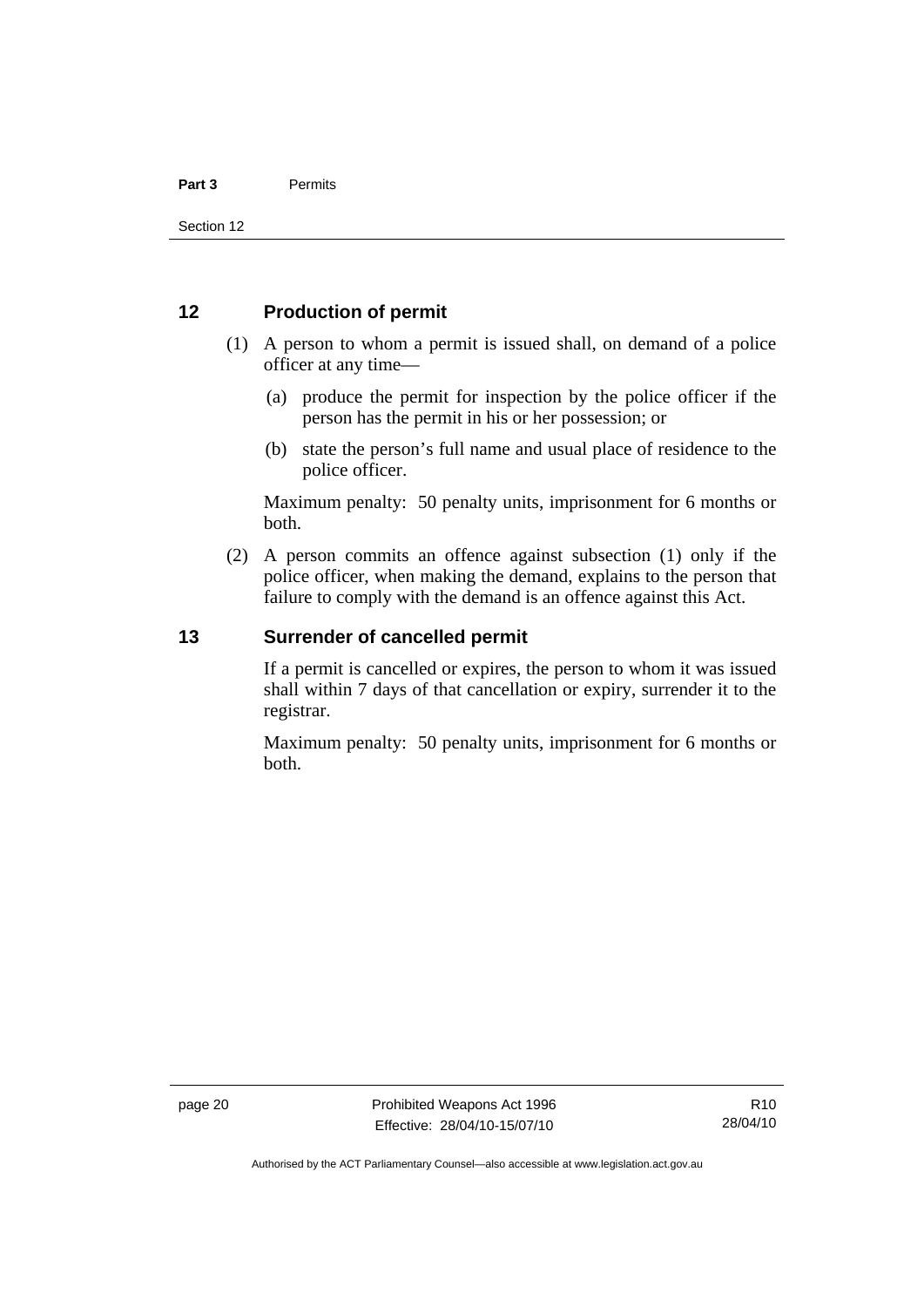# <span id="page-26-0"></span>**Part 3A Notification and review of decisions**

**14 Meaning of** *reviewable decision—***pt 3A** 

In this part:

*reviewable decision* means a decision mentioned in schedule 3, column 3 under a provision of this Act mentioned in column 2 in relation to the decision.

### **14A Reviewable decision notices**

If a person makes a reviewable decision, the person must give a reviewable decision notice to each entity mentioned in schedule 3, column 4 in relation to the decision.

- *Note 1* The person must also take reasonable steps to give a reviewable decision notice to any other person whose interests are affected by the decision (see *ACT Civil and Administrative Tribunal Act 2008*, s 67A).
- *Note 2* The requirements for reviewable decision notices are prescribed under the *ACT Civil and Administrative Tribunal Act 2008*.

### **14B Applications for review**

The following may apply to the ACAT for a review of a reviewable decision:

- (a) an entity mentioned in schedule 3, column 4 in relation to the decision;
- (b) any other person whose interests are affected by the decision.
- *Note* If a form is approved under the *ACT Civil and Administrative Tribunal Act 2008* for the application, the form must be used.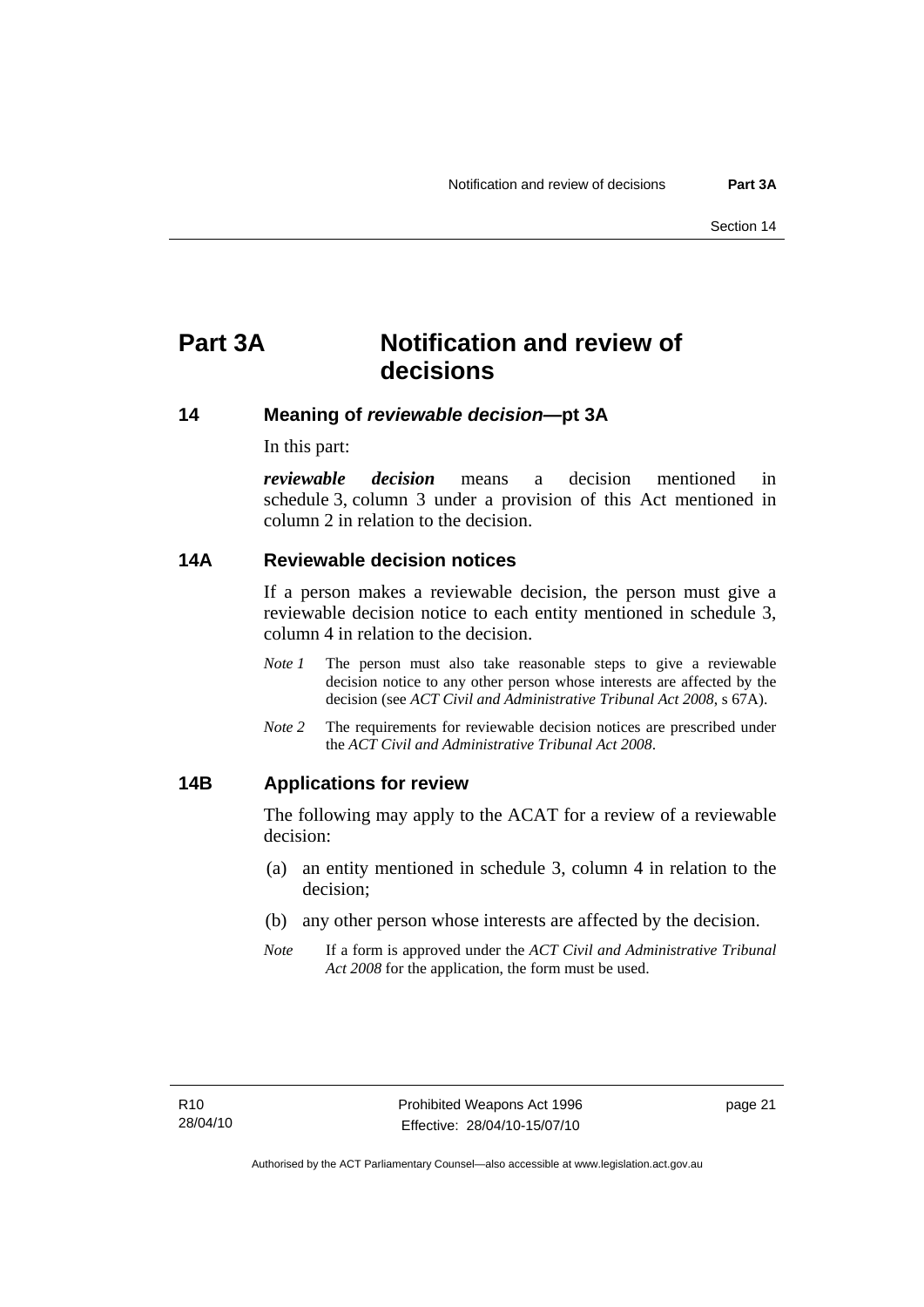#### <span id="page-27-0"></span>**Part 4** Miscellaneous

Section 15

# **Part 4 Miscellaneous**

### **15 Information to be supplied**

A person who has possession of a prohibited weapon or prohibited article acquired from another person shall, on demand made by a police officer at any time, inform the police officer of—

- (a) the name and address of the person from whom the weapon or article was acquired; and
- (b) the date on which it was acquired.

Maximum penalty: 50 penalty units.

### **16 Disposal of surrendered or seized prohibited weapons or prohibited articles**

- (1) A magistrate may, on application by a police officer or by any person who claims to be the owner of a prohibited weapon or prohibited article surrendered to or seized by a police officer in accordance with this Act, order that the weapon or article—
	- (a) be forfeited to the Territory; or
	- (b) be returned to the person claiming to be the owner of the weapon or article; or
	- (c) be otherwise disposed of in such manner as the court thinks fit.
- (2) If a person is found guilty of an offence against this Act and a weapon or article has been seized by a police officer in connection with the offence, the court which makes the finding of guilt is taken to have ordered that the weapon or article be forfeited to the Territory.
- (3) A weapon or article forfeited under subsection (2) may be destroyed.

R10 28/04/10

Authorised by the ACT Parliamentary Counsel—also accessible at www.legislation.act.gov.au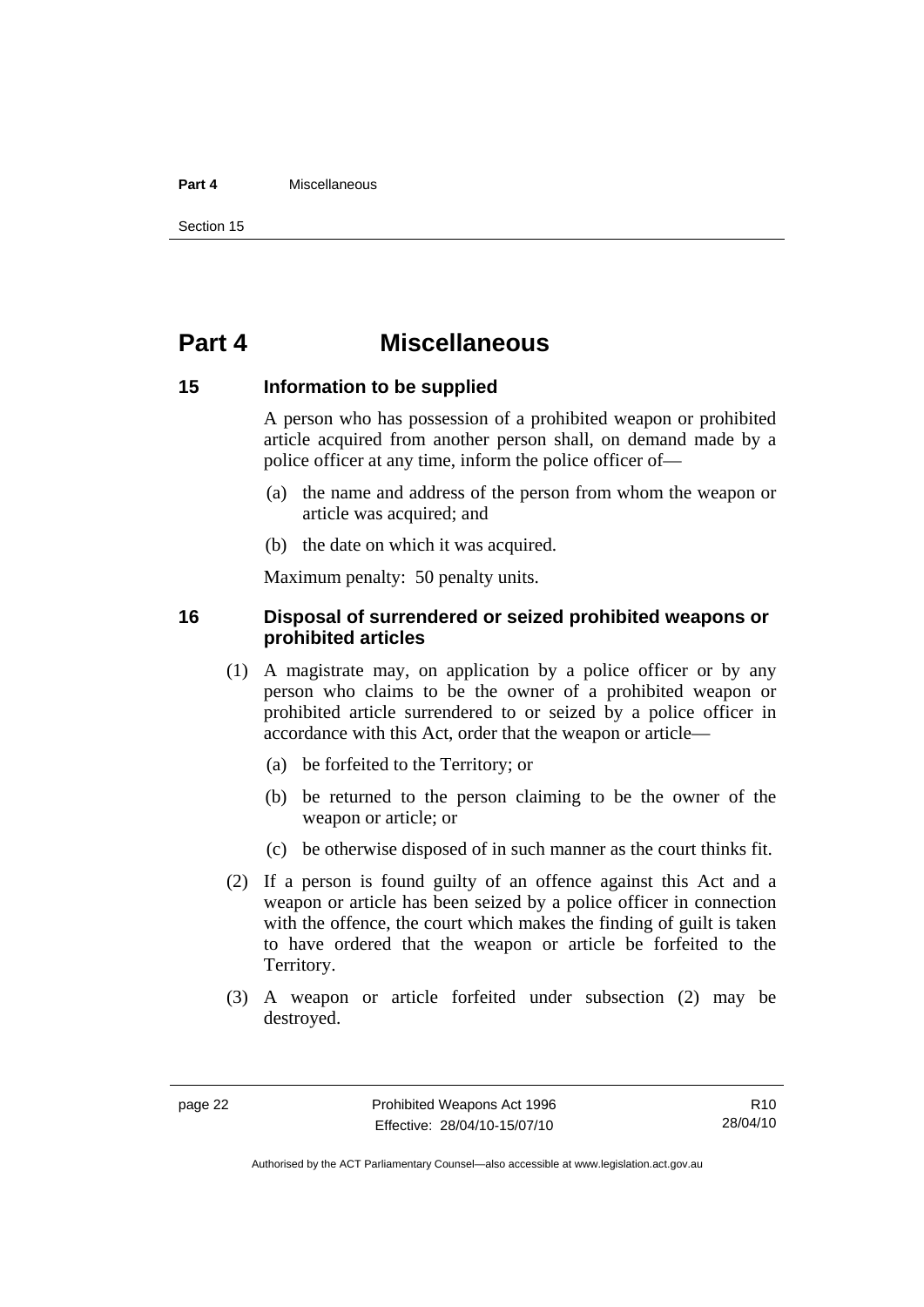# <span id="page-28-0"></span>**17 Evidentiary provisions**

A certificate signed by the registrar stating the following is evidence of the matter stated:

- (a) at a stated time or during a stated period, a stated person was, or was not, the holder of a stated permit (or of a permit for a stated prohibited weapon or prohibited article);
- (b) a permit was or was not, on a day or during a stated period, subject to a stated condition.

# **17A Determination of fees**

- (1) The Minister may determine fees for this Act.
	- *Note* The Legislation Act contains provisions about the making of determinations and regulations relating to fees (see pt 6.3).
- (2) A determination is a disallowable instrument.
	- *Note* A disallowable instrument must be notified, and presented to the Legislative Assembly, under the Legislation Act.

# **18 Approved forms**

- (1) The registrar may, in writing, approve forms for this Act.
- (2) If the registrar approves a form for a particular purpose, the approved form must be used for that purpose.
- (3) An approved form is a notifiable instrument.

*Note* A notifiable instrument must be notified under the *Legislation Act 2001*.

# **19 Regulation-making power**

- (1) The Executive may make regulations for this Act.
	- *Note* Regulations must be notified, and presented to the Legislative Assembly, under the *Legislation Act 2001*.

page 23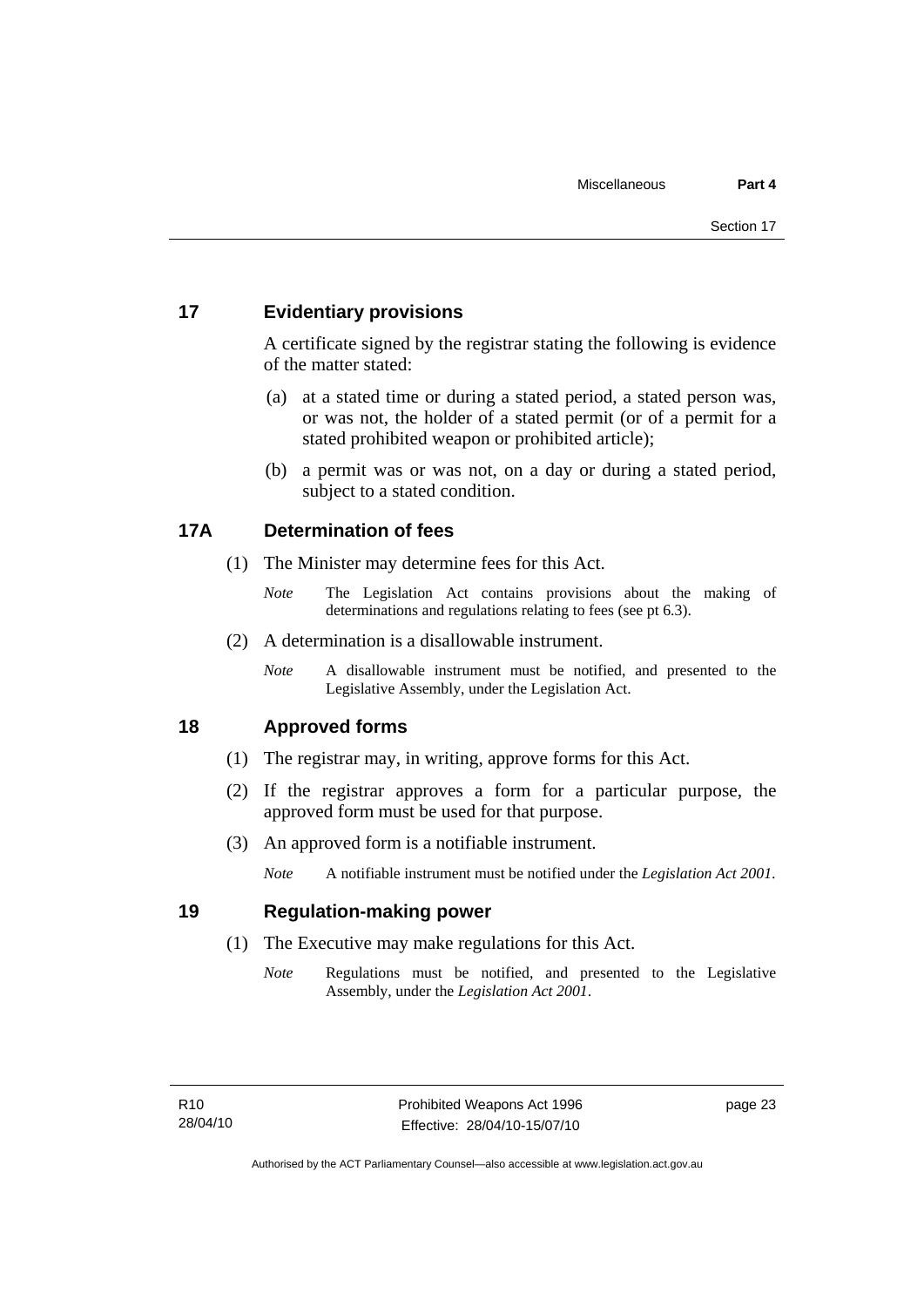### **Part 4** Miscellaneous

Section 19

 (2) The regulations may prescribe offences for contraventions of the regulations and prescribe maximum penalties of not more than 10 penalty units for offences against the regulations.

page 24 Prohibited Weapons Act 1996 Effective: 28/04/10-15/07/10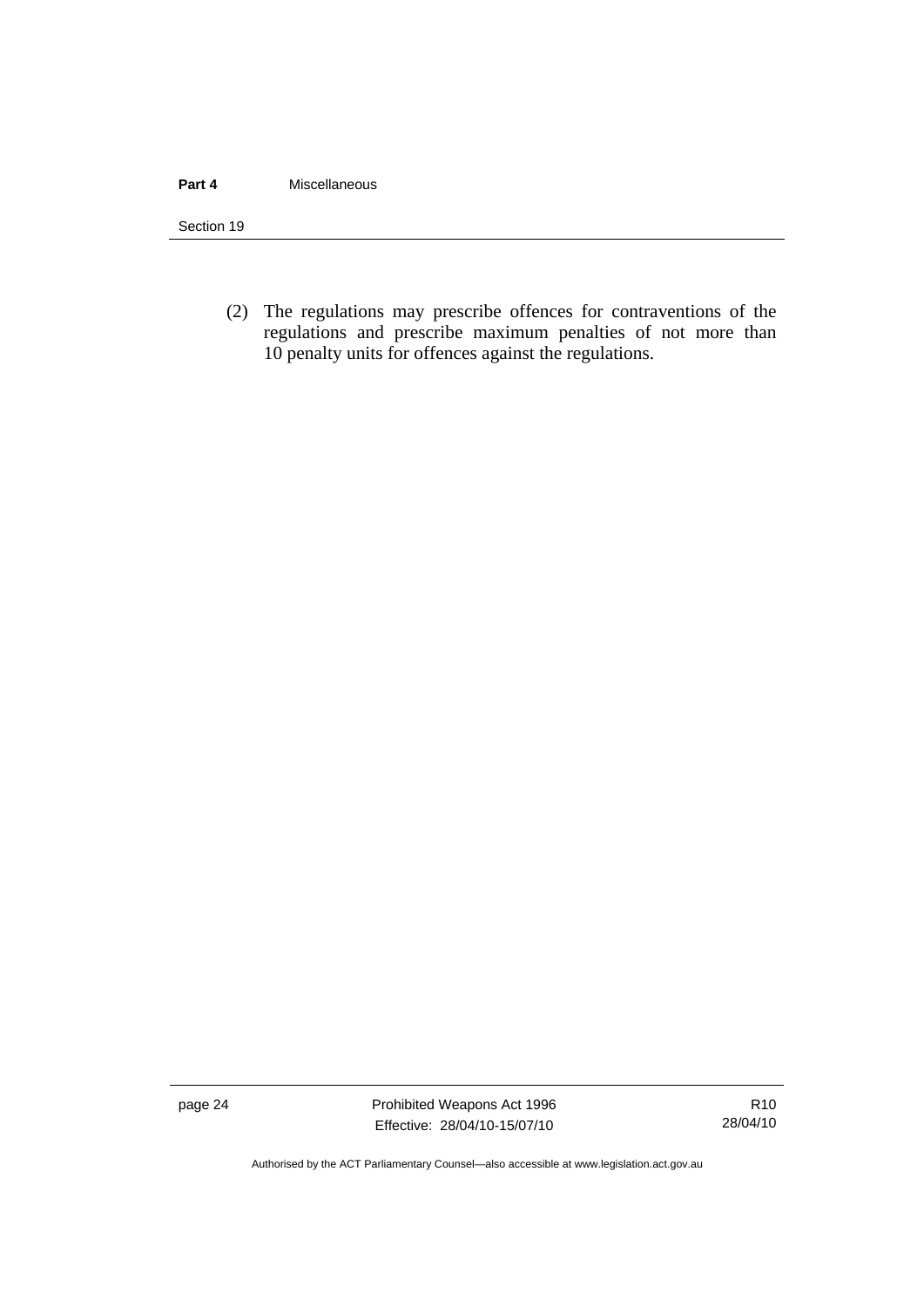# <span id="page-30-0"></span>**Part 5 Transitional**

# **50 Definitions—pt 5**

In this part:

*commencement day* means the day 1 year after the day the *Firearms Amendment Act 2008* is notified.

*dispose*, of a prohibited weapon or article, means sell, give away or otherwise transfer possession of the weapon or article.

*pre-commencement Act* means this Act as in force at any time before the commencement day.

# **51 Pre-commencement Act—permitted weapons and articles generally**

- (1) This section applies to a weapon or article that—
	- (a) is not, before the commencement day, a prohibited weapon or prohibited article; and
	- (b) will be, on the commencement day, a prohibited weapon or prohibited article.
- (2) A person may apply to the registrar for a permit for the weapon or article at any time before the commencement day.
- (3) For an application mentioned in subsection (2), section 9 (Permits), section 13 (Surrender of cancelled permit) and section 14 (Review of decisions) apply as if the weapon or article were a prohibited weapon or prohibited article.
- (4) The person is exempt from any fee that would otherwise be payable to the registrar for—
	- (a) the application; and
	- (b) if a permit is issued to the person—the issue of the permit.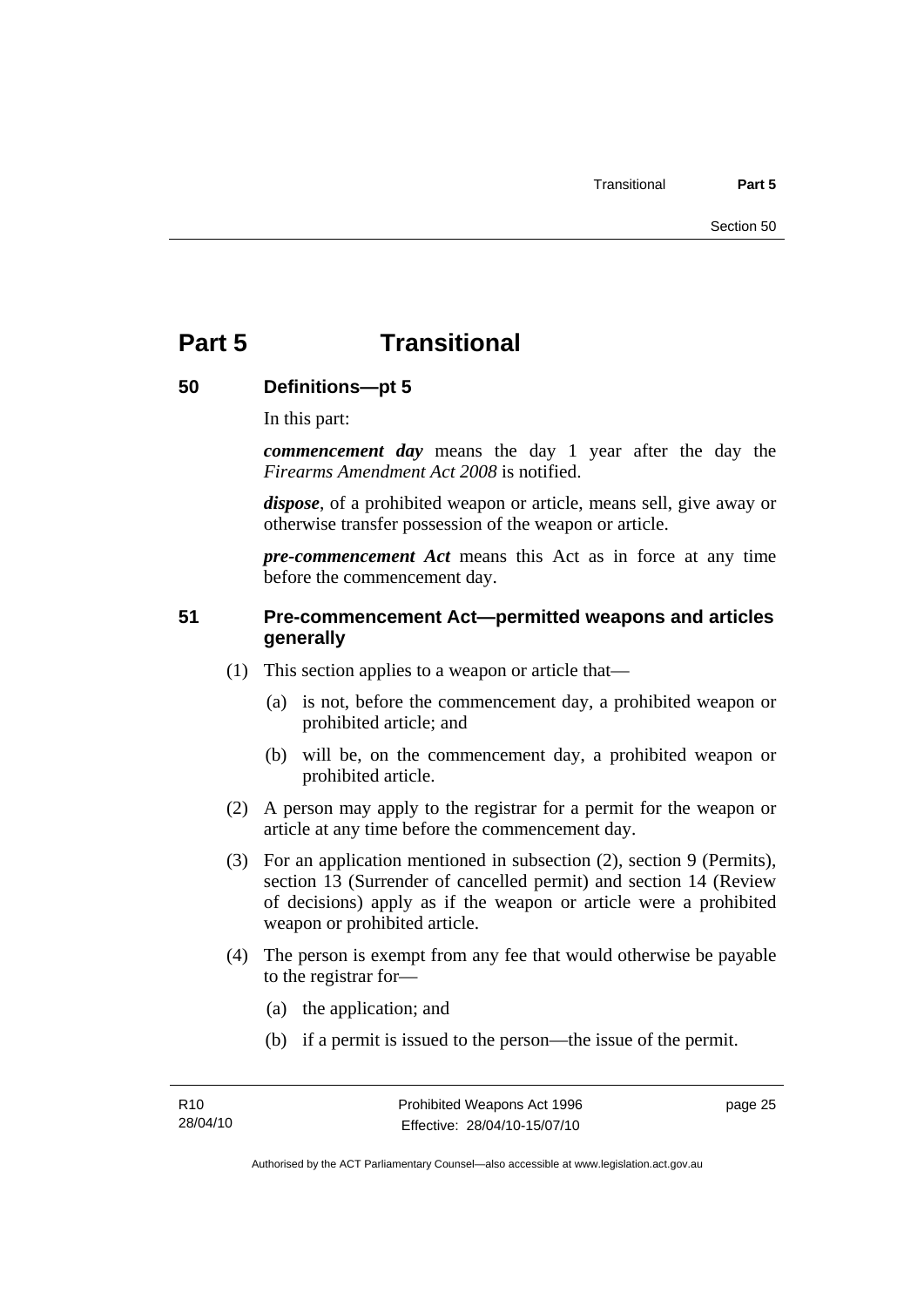- <span id="page-31-0"></span> (5) A person may before the commencement day—
	- (a) surrender the weapon or article to a police officer; or
	- (b) dispose of the weapon or article to someone who is authorised by a permit to possess it.
- (6) A weapon or article surrendered under this section—
	- (a) is forfeited to the Territory; and
	- (b) may be destroyed or otherwise disposed of as the chief executive directs.

## **52 Pre-commencement Act—permitted weapons and articles—late application for permit**

- (1) This section applies if—
	- (a) a person applies under section 51 for a permit for a weapon or article during the period beginning 30 days before the commencement day; and
	- (b) the registrar has not decided whether to issue or refuse to issue the permit before the commencement day.
- (2) The person does not commit an offence against this Act in relation to the possession or use of the weapon or article if the elements of the offence happen—
	- (a) during the period the registrar is deciding; and
	- (b) if the registrar decides to refuse to issue the permit—during the period of 7 days (the *7-day period*) beginning on the day after the day the person receives notice of the registrar's decision.
- (3) A person mentioned in subsection (2) (b) may, during the 7-day period—
	- (a) surrender the weapon or article to a police officer; or
	- (b) dispose of the weapon or article to someone who is authorised by a permit to possess it; or

R10 28/04/10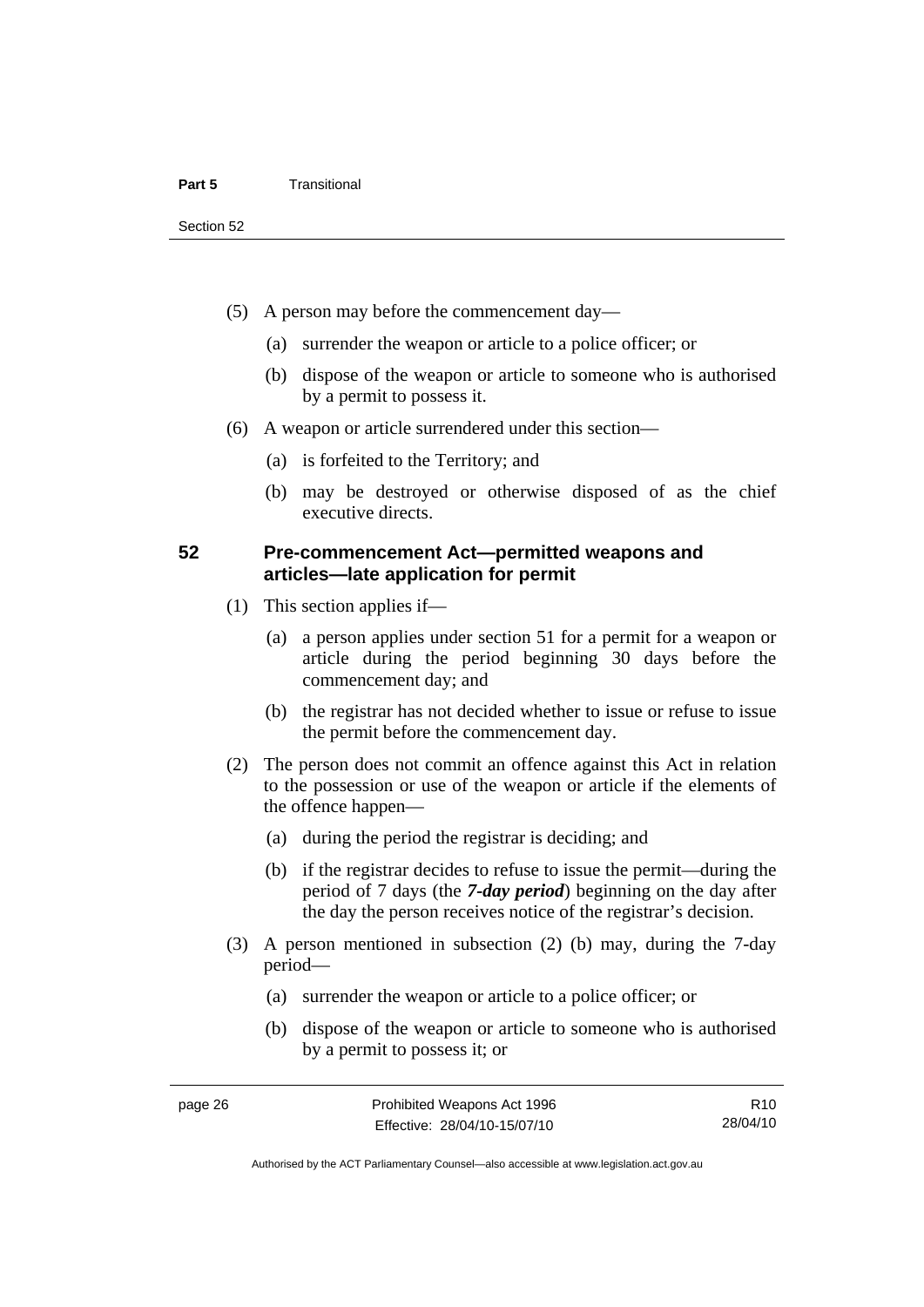- <span id="page-32-0"></span> (c) if the person decides to apply to the AAT for a review of the decision of the registrar to refuse to issue the permit—ask the registrar to store the weapon or article until the application, and any subsequent appeal, are finally decided.
- (4) If the person's application or appeal is successful, the weapon or article must be returned to the person.
- (5) If the person's application or appeal is not successful, the weapon or article is taken to be surrendered to the registrar.
- (6) A weapon or article surrendered under this section—
	- (a) is forfeited to the Territory; and
	- (b) may be destroyed or otherwise disposed of as the chief executive directs.

# **53 Transitional regulations**

- (1) A regulation may prescribe transitional matters necessary or convenient to be prescribed because of the enactment of the *Firearms Amendment Act 2008*.
- (2) A regulation may modify this part to make provision in relation to anything that, in the Executive's opinion, is not, or is not adequately or appropriately, dealt with in this part.
- (3) A regulation under subsection (2) has effect despite anything else in this Act or another territory law.

# **54 Expiry—pt 5**

This part expires 1 year after the commencement day.

page 27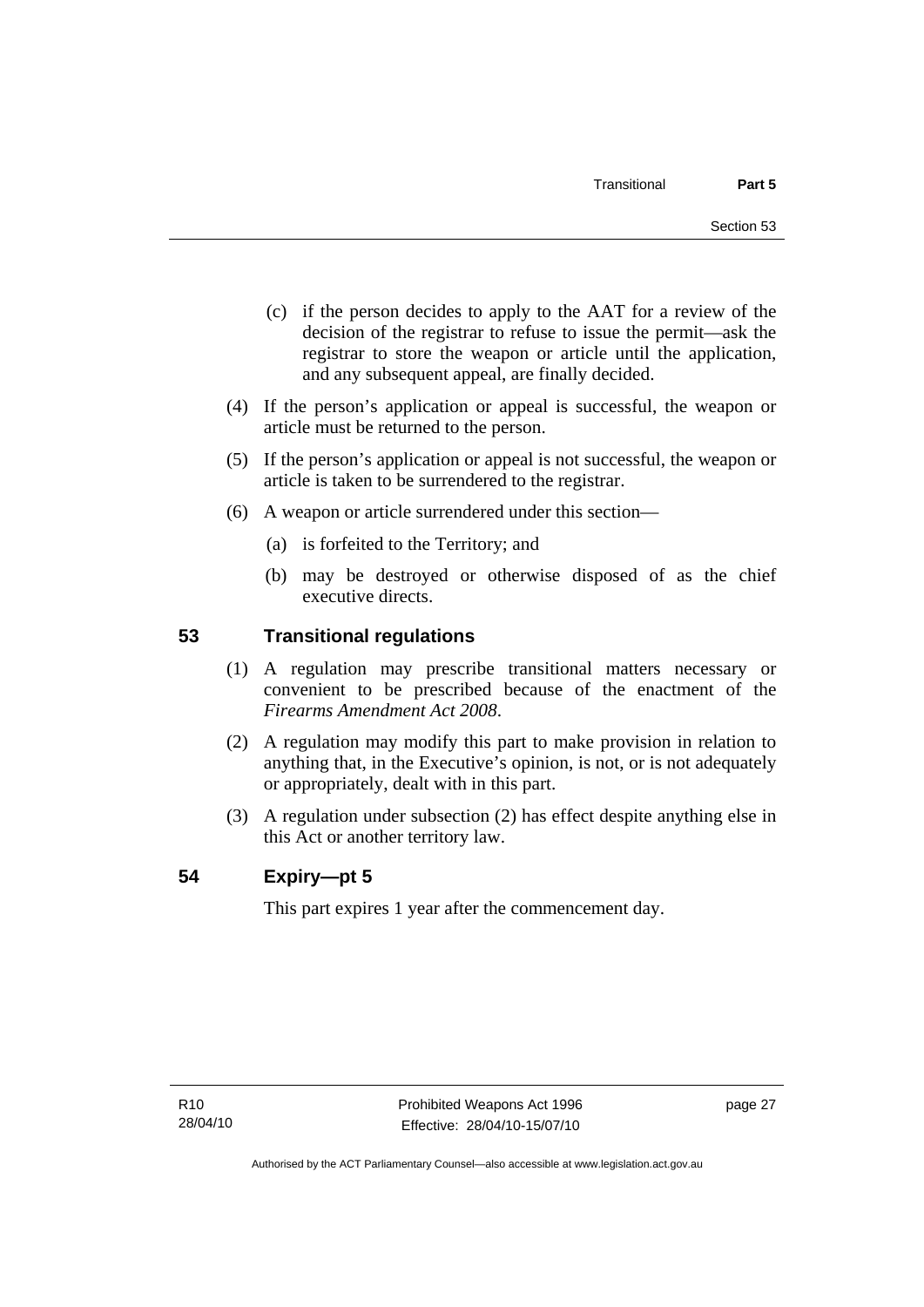# <span id="page-33-0"></span>**Schedule 1 Prohibited weapons**

(see s 4A)

# **Part 1.1** Prohibited bladed weapons

| column 1<br>item | column 2<br>description                                                                                                    |
|------------------|----------------------------------------------------------------------------------------------------------------------------|
|                  | a flick knife or other similar device that has a blade folded or<br>recessed into the handle which opens automatically by— |
|                  | gravity or centrifugal force; or<br>(a)                                                                                    |
|                  | pressure applied to a button, spring or device in or attached<br>(b)<br>to the handle of the device                        |
|                  | a sheath knife or other similar device that has a sheath that<br>withdraws into the handle by—                             |
|                  | gravity or centrifugal force; or<br>(a)                                                                                    |
|                  | pressure applied to a button, spring or device in or attached<br>(b)<br>to the handle of the device                        |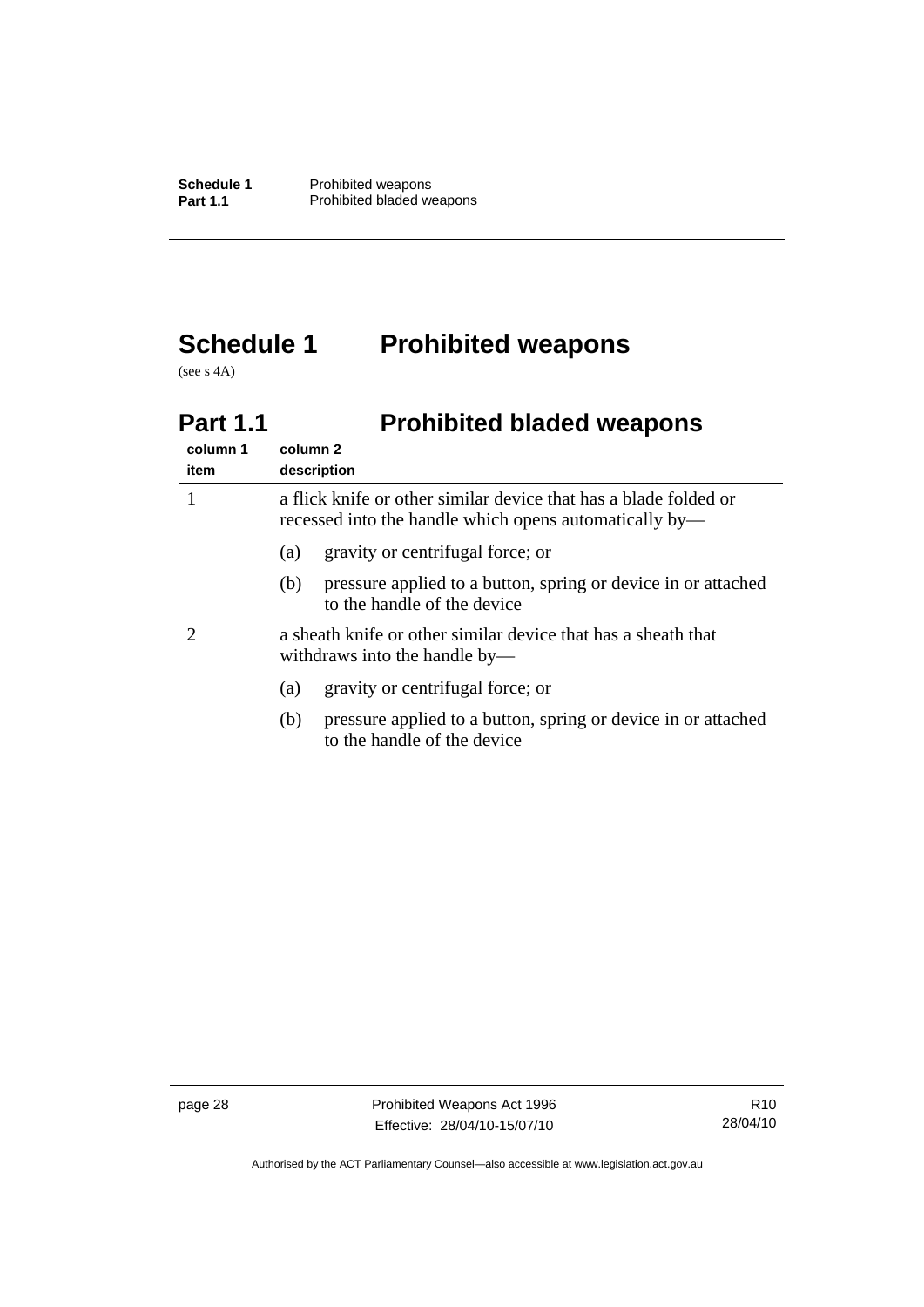| column 1<br>item | column <sub>2</sub> | description                                                                                                                          |                                                                                                                                                                                     |
|------------------|---------------------|--------------------------------------------------------------------------------------------------------------------------------------|-------------------------------------------------------------------------------------------------------------------------------------------------------------------------------------|
| 3                |                     | instrument-                                                                                                                          | a dagger or other similar device, that has a sharp-pointed stabbing                                                                                                                 |
|                  | (a)                 |                                                                                                                                      | that can be concealed on the person; and                                                                                                                                            |
|                  | (b)                 | that-                                                                                                                                |                                                                                                                                                                                     |
|                  |                     | (i)                                                                                                                                  | has a flat blade with cutting edges (whether serrated<br>or non-serrated) along the length of both sides; or                                                                        |
|                  |                     | (ii)                                                                                                                                 | has a needle-like blade, the cross section of which is<br>elliptical or has three or more sides; and                                                                                |
|                  |                     | (iii)                                                                                                                                | is not a sword or bayonet                                                                                                                                                           |
|                  | <b>Example</b>      |                                                                                                                                      |                                                                                                                                                                                     |
|                  |                     | Urban Skinner push dagger                                                                                                            |                                                                                                                                                                                     |
|                  | <b>Note</b>         |                                                                                                                                      | An example is part of the Act, is not exhaustive and may extend, but<br>does not limit, the meaning of the provision in which it appears (see<br>Legislation Act, s 126 and s 132). |
| 4                |                     | a butterfly knife, balisong or other similar device that consists of a<br>blade (whether single-edged or multi-edged) or spike that- |                                                                                                                                                                                     |
|                  | (a)                 |                                                                                                                                      | fits within 2 handles attached to the blade or spike by<br>transverse pivot points; and                                                                                             |
|                  | (b)                 |                                                                                                                                      | can be opened by gravity or centrifugal force                                                                                                                                       |
| 5                |                     | a star knife or other similar device that—                                                                                           |                                                                                                                                                                                     |
|                  | (a)                 |                                                                                                                                      | consists of 2 or more angular points, blades or spikes that<br>spreads out about a central axis point; and                                                                          |
|                  | (b)                 |                                                                                                                                      | is designed to spin around the knife's central axis point in<br>flight when thrown at a target                                                                                      |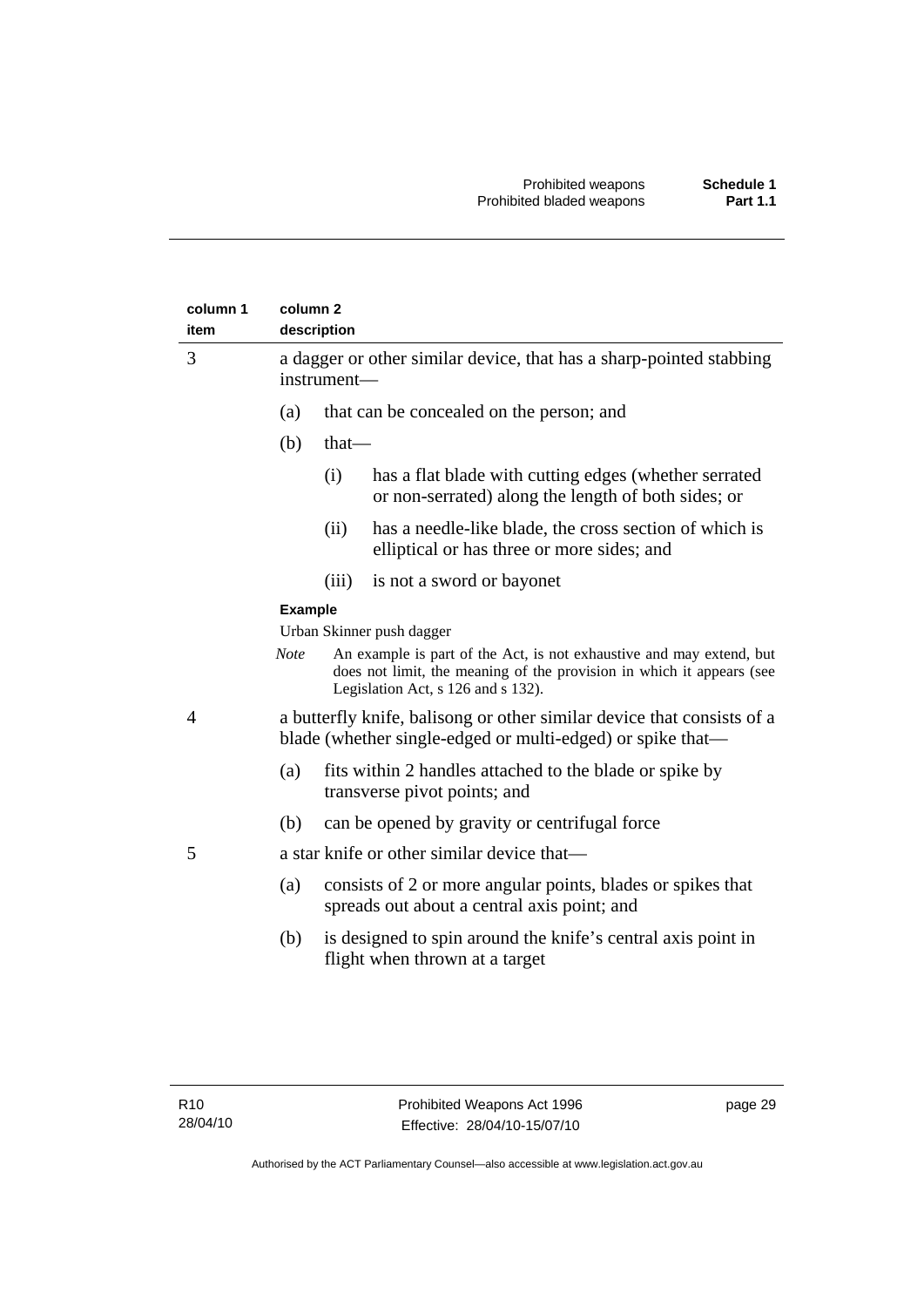| column 1<br>item | column <sub>2</sub><br>description                                                                                                         |  |  |
|------------------|--------------------------------------------------------------------------------------------------------------------------------------------|--|--|
| 6                | a trench knife or other similar device that—                                                                                               |  |  |
|                  | consists of a blade (whether single-edged or multi-edged) or<br>(a)<br>spike; and                                                          |  |  |
|                  | is fitted with a handle made of a hard substance; and<br>(b)                                                                               |  |  |
|                  | is either made or modified to be fitted over the knuckles of<br>(c)<br>the hand of the user—                                               |  |  |
|                  | to protect the knuckles; and<br>(i)                                                                                                        |  |  |
|                  | to increase the effect of a punch or blow<br>(i)                                                                                           |  |  |
| 7                | a knife that can discharge a blade as a projectile by a spring<br>mechanism or other means (known as a ballistic knife)                    |  |  |
| 8                | a blade, knife or axe that is either made or modified to be thrown                                                                         |  |  |
| 9                | a claw (known as a hand or foot claw) made or modified to be<br>attached to or worn on the hand or foot to cause injury to<br>someone else |  |  |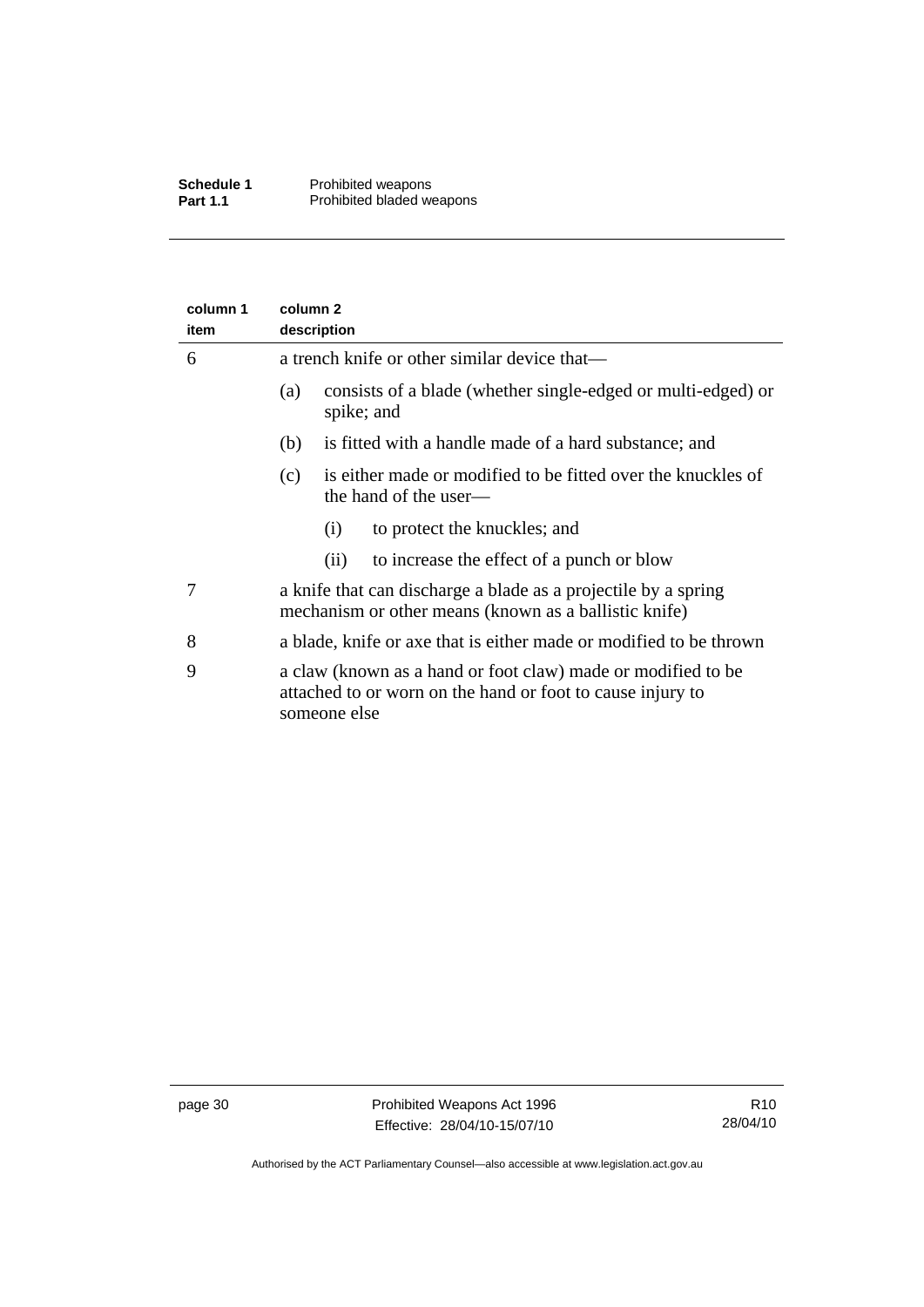| column 1<br>item | column 2<br>description                                                                                                                                                                      |  |  |
|------------------|----------------------------------------------------------------------------------------------------------------------------------------------------------------------------------------------|--|--|
| $\mathbf{1}$     | a knuckle-duster or other similar device, made or modified to be<br>fitted over the knuckles of the hand of the user—                                                                        |  |  |
|                  | to protect the knuckles; and<br>(a)                                                                                                                                                          |  |  |
|                  | to increase the effect of a punch or other blow<br>(b)                                                                                                                                       |  |  |
| $\overline{2}$   | a sap glove or other weighted glove (including a fingerless glove)<br>made or modified to be used as a weapon                                                                                |  |  |
| 3                | a studded glove, or other similar hand covering, that incorporates<br>protrusions designed to puncture or bruise the skin                                                                    |  |  |
| 4                | a mace or other similar device (other than a ceremonial mace<br>made for use solely as a symbol of authority on ceremonial<br>occasions) that-                                               |  |  |
|                  | (a)<br>can cause injury; and                                                                                                                                                                 |  |  |
|                  | (b)<br>consists of a club or staff fitted with a flanged or spiked<br>head                                                                                                                   |  |  |
| 5                | a flail or other similar device consisting of a staff or handle that<br>has fitted to 1 end, by any means, a freely swinging part armed<br>with spikes or studded with any protruding matter |  |  |
| 6                | a whip, the lash of which is comprised completely or partly of<br>metal                                                                                                                      |  |  |
| 7                | a cat-o'-nine-tails or other similar device whether or not it has<br>9 lashes                                                                                                                |  |  |
| 8                | nunchakus or kung-fu sticks or other similar device                                                                                                                                          |  |  |

# <span id="page-36-0"></span>**Part 1.2 Prohibited hand weapons**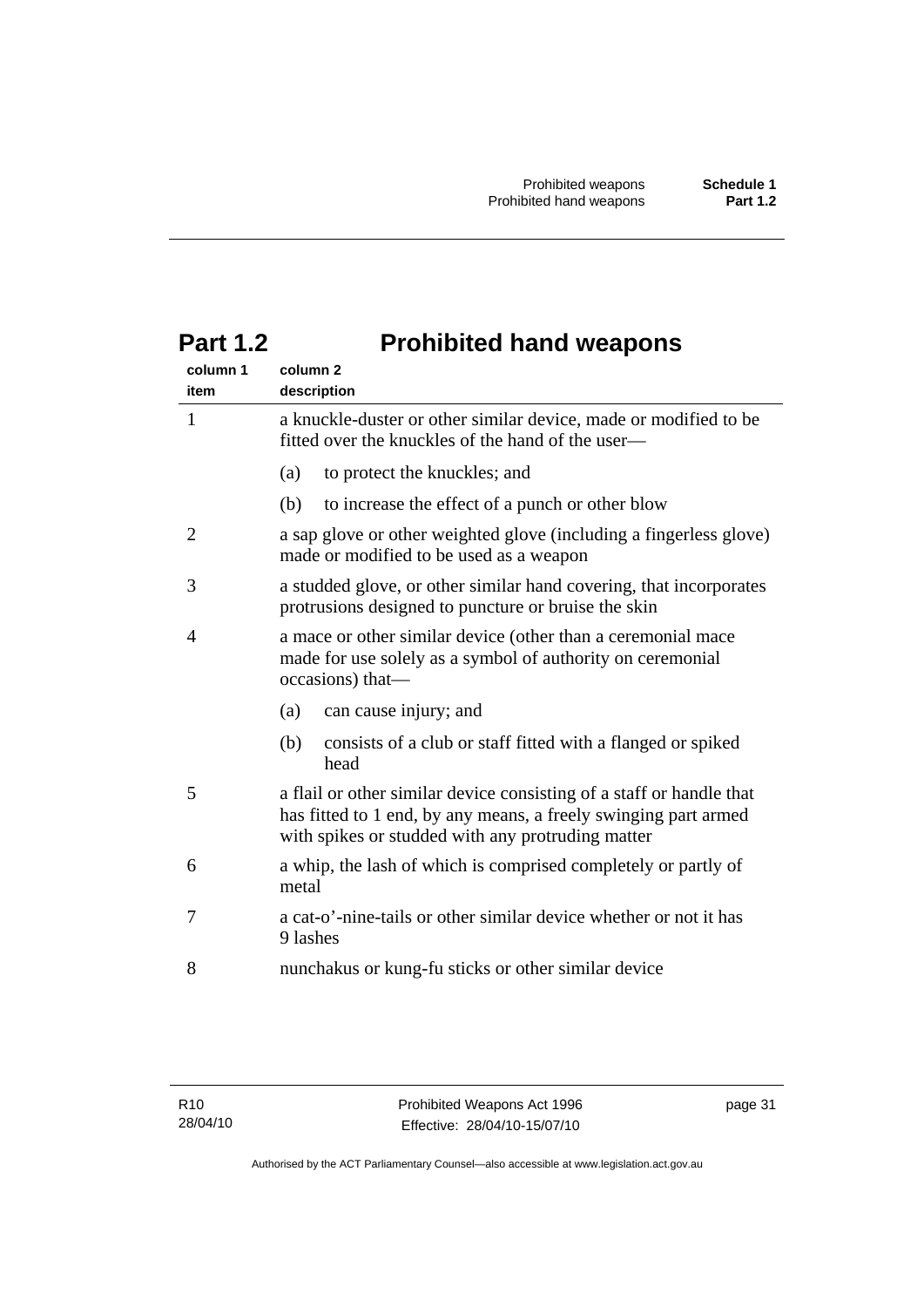| Schedule 1      | Prohibited weapons      |
|-----------------|-------------------------|
| <b>Part 1.2</b> | Prohibited hand weapons |

| column 1<br>item | column 2<br>description                                                                            |  |
|------------------|----------------------------------------------------------------------------------------------------|--|
| 9                | a side-handled baton or other similar device that—                                                 |  |
|                  | consists of a baton, staff or rod; and<br>(a)                                                      |  |
|                  | is made of a hard substance; and<br>(b)                                                            |  |
|                  | has fitted to 1 side a handle (whether or not permanently<br>(c)<br>fixed)                         |  |
| 10               | an extendable or telescopic baton, made or modified so that the<br>length of the baton extends by— |  |
|                  | gravity; or<br>(a)                                                                                 |  |
|                  | centrifugal force; or<br>(b)                                                                       |  |
|                  | pressure applied to a button, spring or device in or attached<br>(c)<br>to the handle of the baton |  |
|                  |                                                                                                    |  |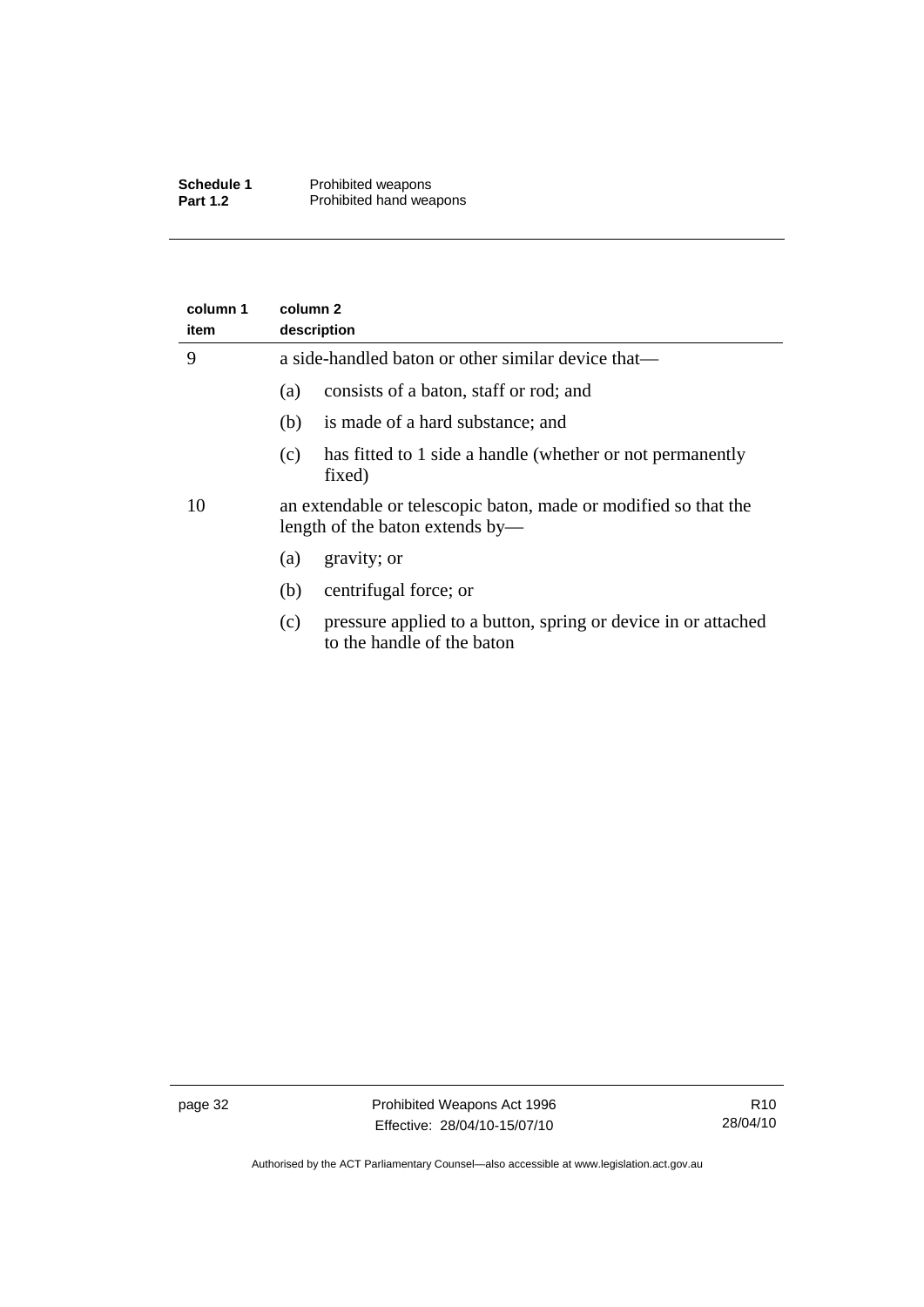<span id="page-38-0"></span>

| column 1<br>item | column <sub>2</sub><br>description                                                                                                                                                                 |  |
|------------------|----------------------------------------------------------------------------------------------------------------------------------------------------------------------------------------------------|--|
| $\mathbf{1}$     | a spear gun with an overall length of less than 45cm when<br>unloaded                                                                                                                              |  |
| $\overline{2}$   | a hunting sling, catapult or sling shot made or modified for use<br>with, or a component part of which is, a brace that—                                                                           |  |
|                  | fits or rests on the forearm or other part of the body; and<br>(a)                                                                                                                                 |  |
|                  | (b)<br>supports the wrist or forearm against the tension of the<br>material used to propel a projectile                                                                                            |  |
|                  | <b>Example</b>                                                                                                                                                                                     |  |
|                  | a Saunders 'falcon' hunting sling                                                                                                                                                                  |  |
|                  | <b>Note</b><br>An example is part of the Act, is not exhaustive and may extend, but<br>does not limit, the meaning of the provision in which it appears (see<br>Legislation Act, s 126 and s 132). |  |
| 3                | a crossbow or other similar device manufactured on or after<br>1 January 1900                                                                                                                      |  |
| 4                | a blow gun, blow-pipe or dart projector that consists of a pipe or<br>tube through which a dart or other device can be projected by—                                                               |  |
|                  | the exhaled breath of the user; or<br>(a)                                                                                                                                                          |  |
|                  | the use of an elasticised band; or<br>(b)                                                                                                                                                          |  |
|                  | (c)<br>means other than by an explosive                                                                                                                                                            |  |
| 5                | a shark dart or other similar device designed to expel, on or after<br>contact, a gas or other substance that can cause bodily harm                                                                |  |
|                  | <b>Example</b>                                                                                                                                                                                     |  |
|                  |                                                                                                                                                                                                    |  |

a Farallon shark dart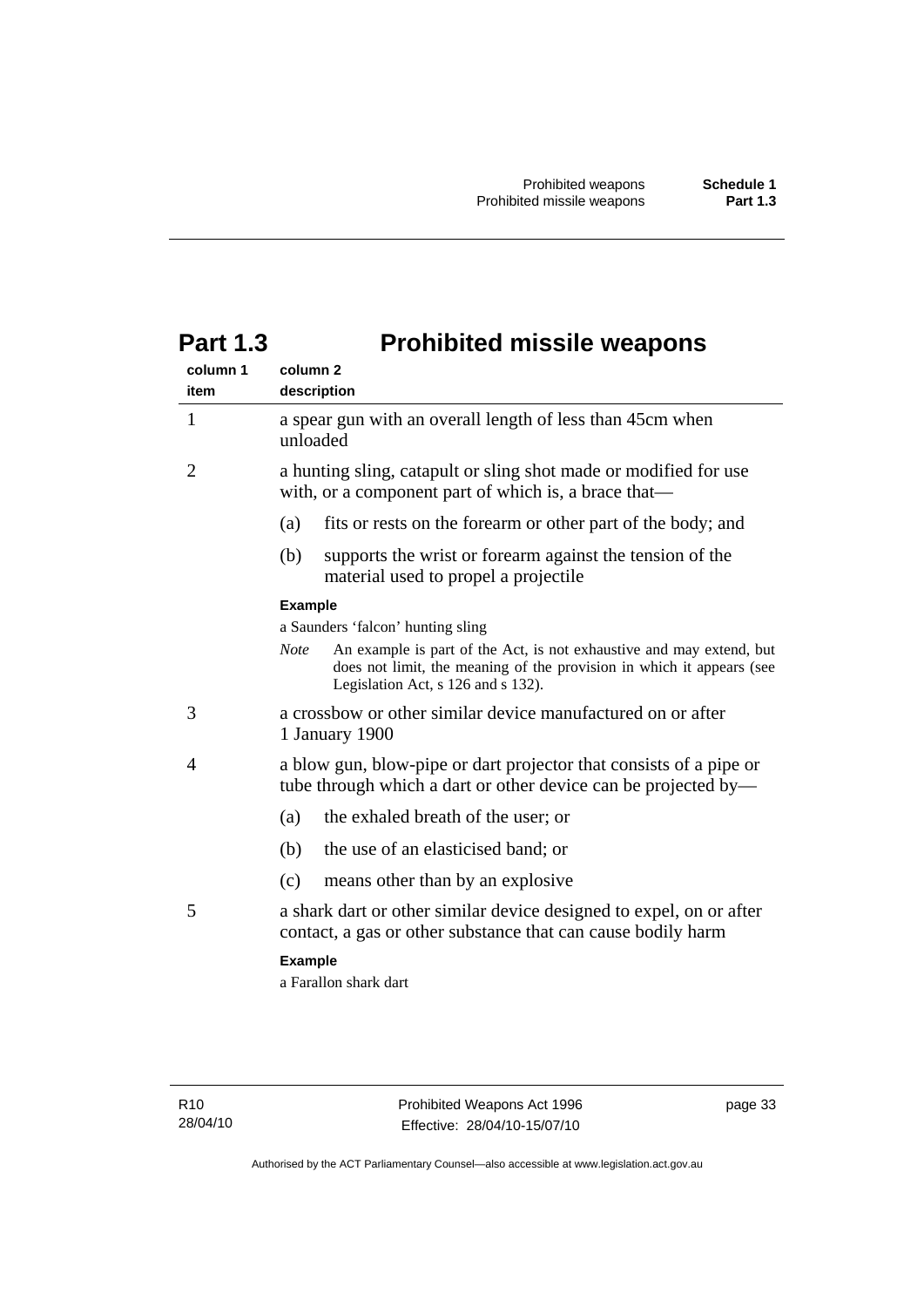# <span id="page-39-0"></span>**Part 1.4 Other prohibited weapons**

| column 1<br>item | column <sub>2</sub><br>description                                                                                                                                                                                                                                                                              |  |
|------------------|-----------------------------------------------------------------------------------------------------------------------------------------------------------------------------------------------------------------------------------------------------------------------------------------------------------------|--|
| 1                | an explosive, incendiary, irritant or poison gas—                                                                                                                                                                                                                                                               |  |
|                  | bomb; or<br>(a)                                                                                                                                                                                                                                                                                                 |  |
|                  | (b)<br>grenade; or                                                                                                                                                                                                                                                                                              |  |
|                  | rocket with a propellant charge of more than 100g; or<br>(c)                                                                                                                                                                                                                                                    |  |
|                  | missile with an explosive or incendiary charge of more than<br>(d)<br>$7g$ ; or                                                                                                                                                                                                                                 |  |
|                  | (e)<br>mine                                                                                                                                                                                                                                                                                                     |  |
| 2                | a device or apparatus made or modified for use with a gas or<br>liquid, if the device or apparatus is—                                                                                                                                                                                                          |  |
|                  | (a)<br>capable of killing or incapacitating someone; or                                                                                                                                                                                                                                                         |  |
|                  | (b)<br>made or modified to kill or incapacitate someone                                                                                                                                                                                                                                                         |  |
| 3                | A flame thrower or any other device of military design that can<br>propel ignited incendiary fuel                                                                                                                                                                                                               |  |
| 4                | A hand-held or other electric device designed to administer an<br>electric shock on contact, other than a piece of medical equipment<br>or electric prod designed exclusively for use with animals<br>Example-hand-held electric device<br>a taser self-defence weapon<br><b>Examples-other electric device</b> |  |
|                  |                                                                                                                                                                                                                                                                                                                 |  |
|                  |                                                                                                                                                                                                                                                                                                                 |  |
|                  | a taxi protection cushion system<br>1                                                                                                                                                                                                                                                                           |  |
|                  | a super safety suitcase<br>2                                                                                                                                                                                                                                                                                    |  |
|                  | An example is part of the Act, is not exhaustive and may extend, but<br><b>Note</b><br>does not limit, the meaning of the provision in which it appears (see                                                                                                                                                    |  |

page 34 Prohibited Weapons Act 1996 Effective: 28/04/10-15/07/10

Legislation Act, s 126 and s 132).

R10 28/04/10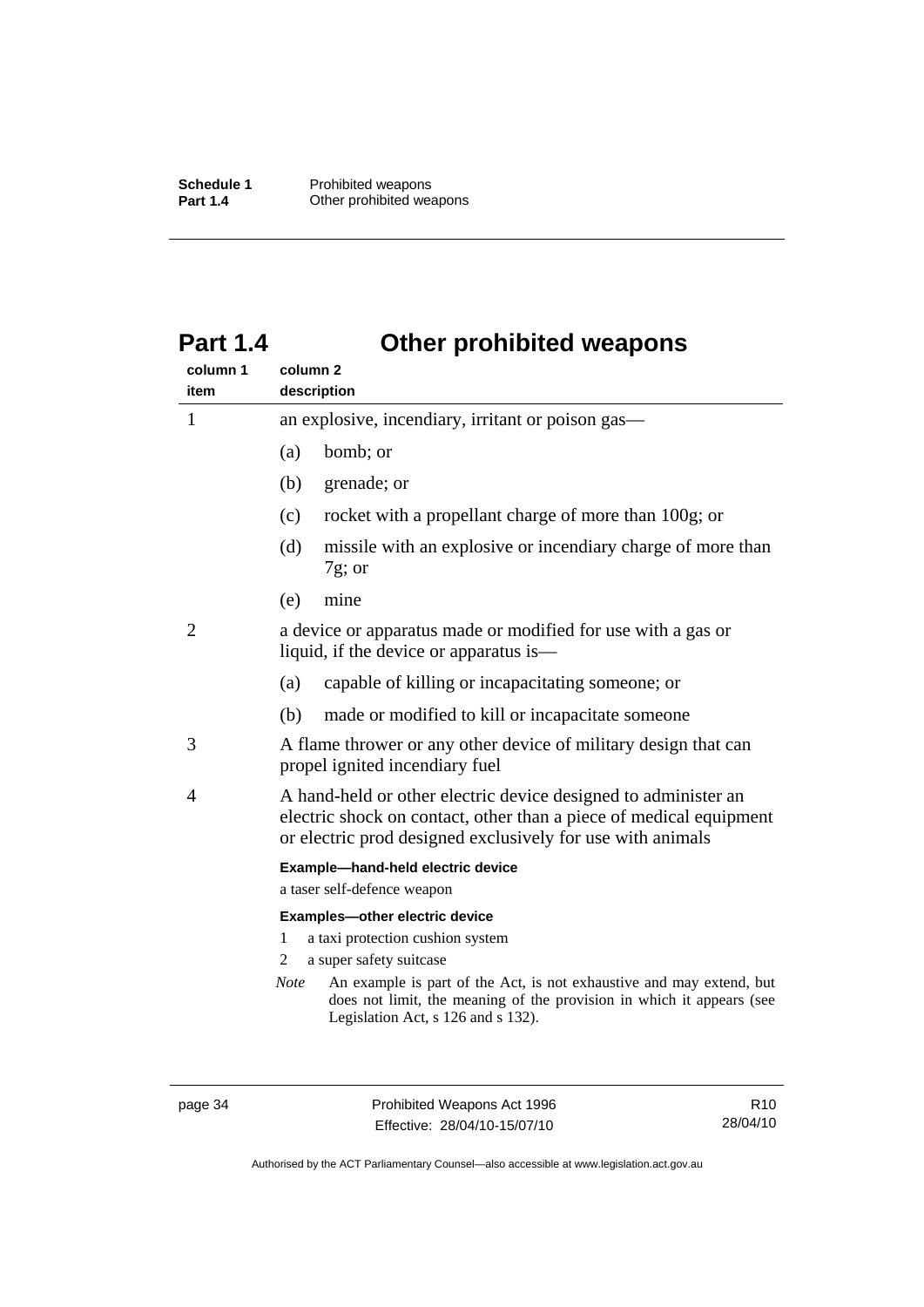| column <sub>2</sub><br>description                                                                                                                                                                            |  |
|---------------------------------------------------------------------------------------------------------------------------------------------------------------------------------------------------------------|--|
| a thing made or intended as a defence or antipersonnel spray that<br>can discharge by any means an irritant (other than an irritant<br>matter mentioned in item 6) in liquid, powder, gas or chemical<br>form |  |
| a thing made or intended as a defence or antipersonnel spray that<br>can discharge by any means an irritant in liquid, powder, gas or<br>chemical form, including but not limited to the following:           |  |
| chloroacetophenone, known as CN;<br>(a)                                                                                                                                                                       |  |
| orthochlorobenzalmalononitrile, known as CS;<br>(b)                                                                                                                                                           |  |
| dypenylaminechloroarsone, known as DM or Adamsite;<br>(c)                                                                                                                                                     |  |
| (d)<br>oleoresin capsicum, known as OC                                                                                                                                                                        |  |
| an acoustic or light-emitting antipersonnel device made or<br>modified-                                                                                                                                       |  |
| to cause permanent or temporary incapacity or disability to<br>(a)<br>a person; or                                                                                                                            |  |
| to otherwise physically disorientate a person<br>(b)                                                                                                                                                          |  |
| hand-held articles, commonly known as laser pointers, designed<br>or adapted to emit a laser beam with an accessible emission level<br>of greater than 1mW                                                    |  |
|                                                                                                                                                                                                               |  |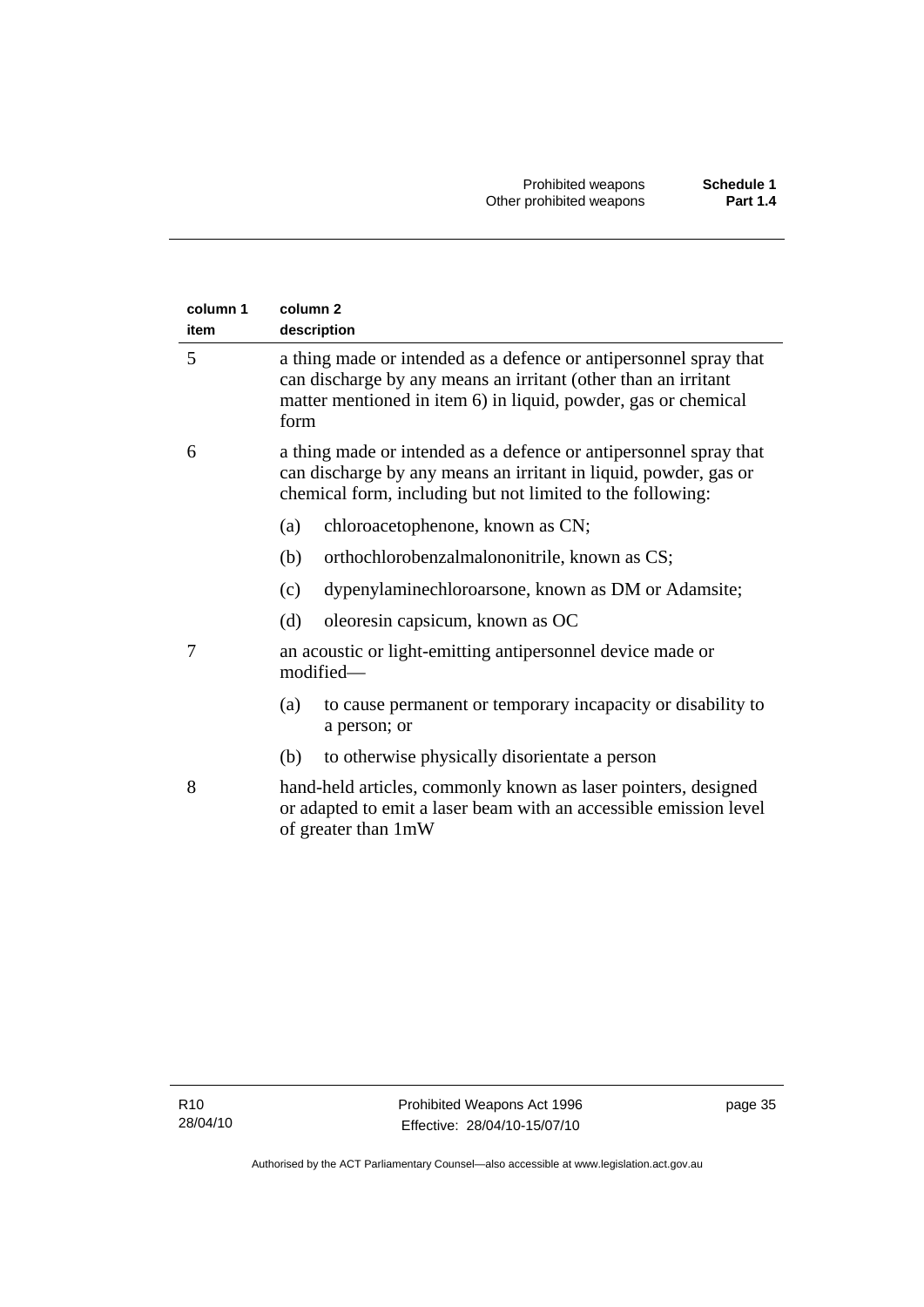# <span id="page-41-0"></span>**Schedule 2 Prohibited articles**

| (see $s$ 4B)     |                                                                                                                                                                                                                                                                                                                                                           |  |
|------------------|-----------------------------------------------------------------------------------------------------------------------------------------------------------------------------------------------------------------------------------------------------------------------------------------------------------------------------------------------------------|--|
| column 1<br>item | column <sub>2</sub><br>description                                                                                                                                                                                                                                                                                                                        |  |
| 1                | an article commonly known as soft body armour                                                                                                                                                                                                                                                                                                             |  |
| $\overline{2}$   | a modified article of clothing, accessory or adornment a purpose<br>of which is to disguise or conceal a weapon                                                                                                                                                                                                                                           |  |
|                  | <b>Examples-modified articles</b><br>a walking stick containing a sword<br>1<br>a riding crop containing a stiletto<br>2<br>a Bowen knife belt<br>3<br>An example is part of the Act, is not exhaustive and may extend, but<br><b>Note</b><br>does not limit, the meaning of the provision in which it appears (see<br>Legislation Act, s 126 and s 132). |  |
| 3                | an article or device intended for use to muffle, reduce or stop the<br>noise created by firing a firearm                                                                                                                                                                                                                                                  |  |
| 4                | equipment made or modified to make a smoke screen                                                                                                                                                                                                                                                                                                         |  |
| 5                | a trip flare                                                                                                                                                                                                                                                                                                                                              |  |
| 6                | a rimfire magazine with a capacity of more than 15 rounds                                                                                                                                                                                                                                                                                                 |  |
| 7                | a pistol magazine with a capacity of more than 10 rounds                                                                                                                                                                                                                                                                                                  |  |
| 8                | a centre-fire self-loading rifle magazine, or shotgun magazine,<br>with a capacity of more than 5 rounds                                                                                                                                                                                                                                                  |  |
| 9                | a shotgun tubular magazine extension to extend the capacity of a<br>shotgun magazine to more than 5 rounds                                                                                                                                                                                                                                                |  |
| 10               | a device that converts a firearm so it can fire in a fully automatic<br>condition                                                                                                                                                                                                                                                                         |  |
| 11               | a folding, detachable, telescopic or collapsible stock                                                                                                                                                                                                                                                                                                    |  |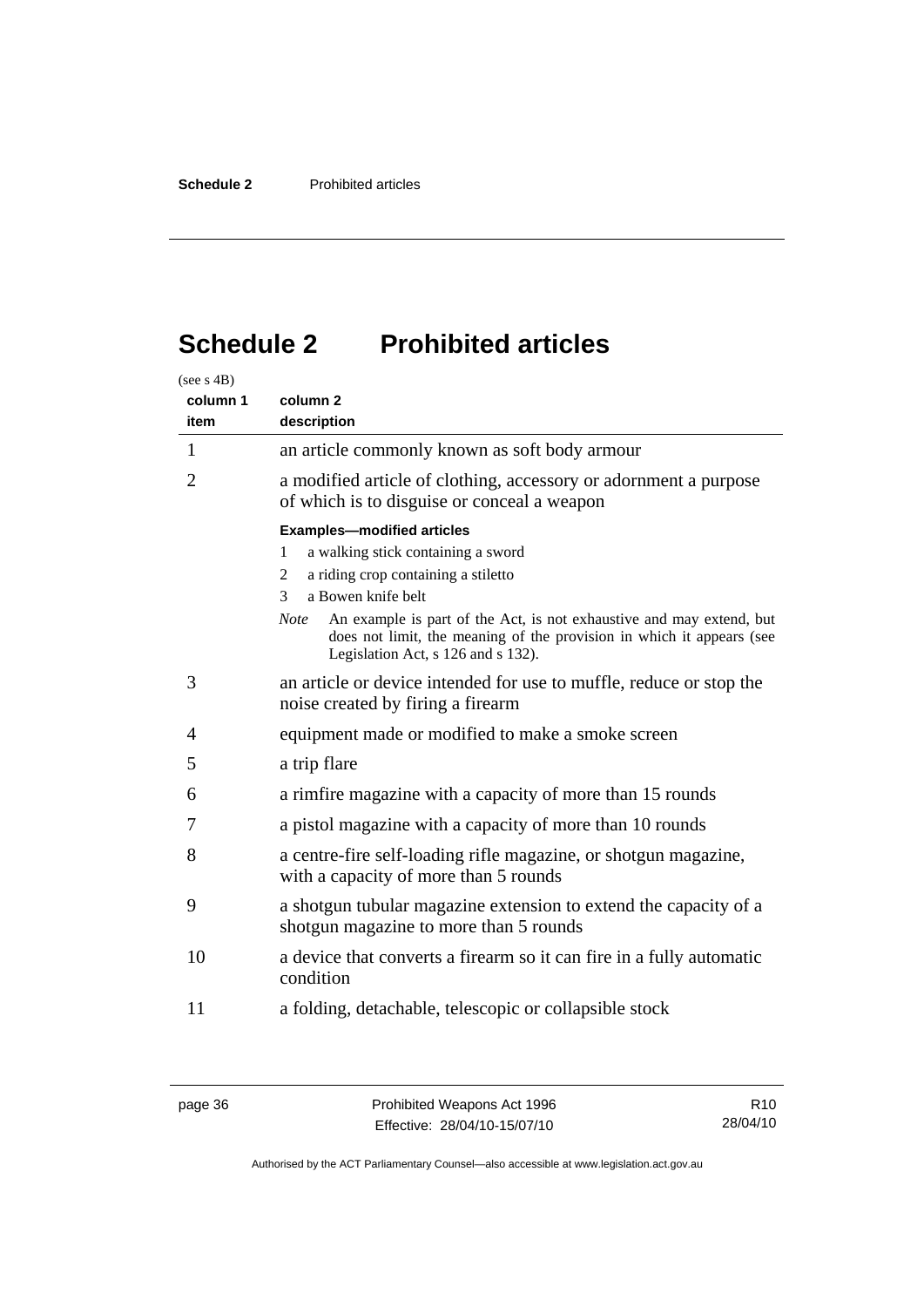# <span id="page-42-0"></span>**Schedule 3 Reviewable decisions**

(see pt 3A)

| column 1<br>item | column 2<br>section | column 3<br>decision      | column 4<br>entity     |
|------------------|---------------------|---------------------------|------------------------|
|                  | 9(1)                | refuse to issue<br>permit | applicant for permit   |
|                  | 9 (5)               | cancel permit             | person who held permit |

R10 28/04/10 Prohibited Weapons Act 1996 Effective: 28/04/10-15/07/10

page 37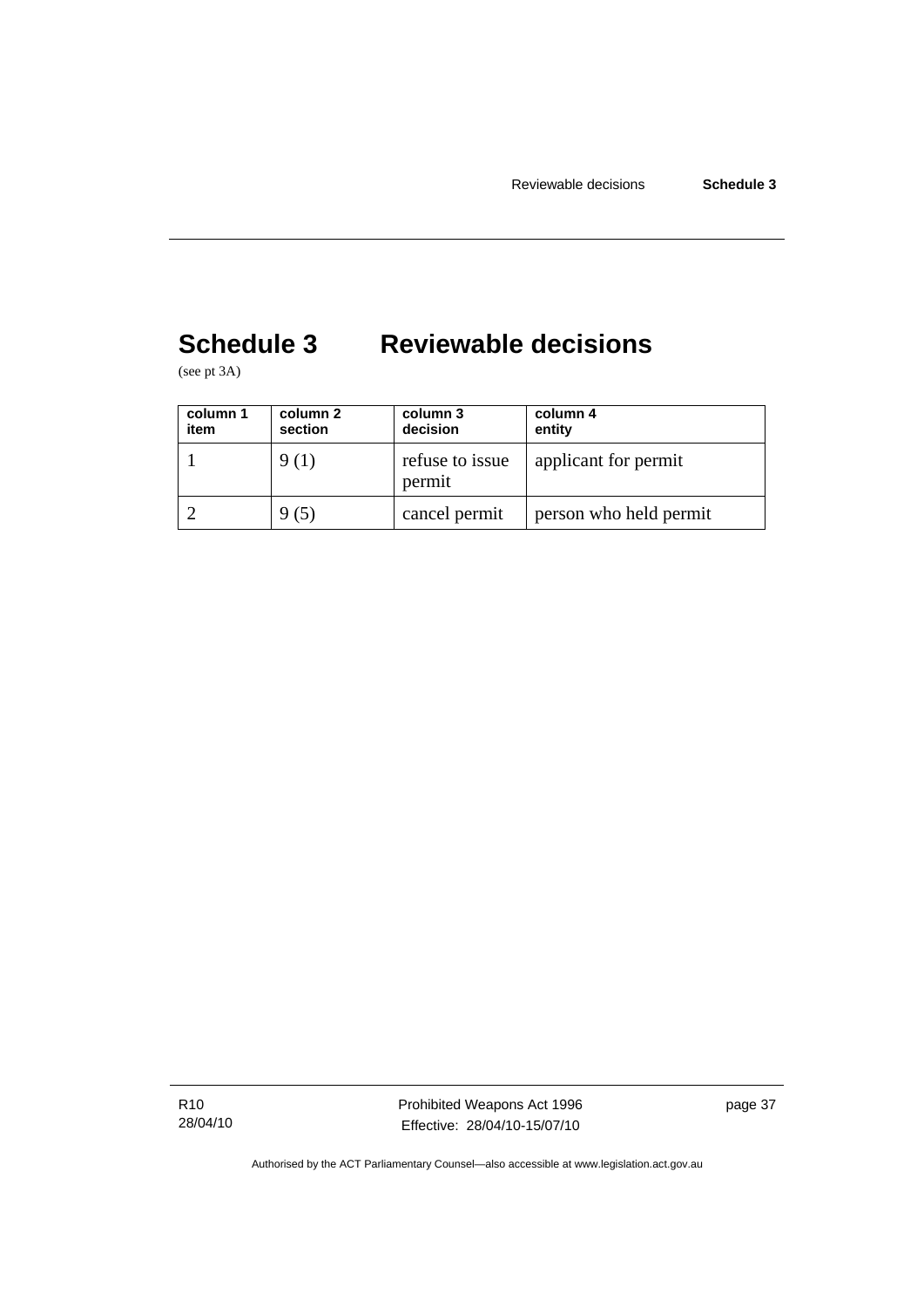# <span id="page-43-0"></span>**Dictionary**

(see s 2)

- *Note 1* The Legislation Act contains definitions and other provisions relevant to this Act.
- *Note 2* For example, the Legislation Act, dict, pt 1, defines the following terms:
	- ACAT
	- ACT
	- corrections officer
	- Criminal Code
	- exercise
	- **function**
	- police officer
	- registrar of firearms
	- reviewable decision notice
	- under.

*connected* with an offence, for part 1B (Unregulated weapons)—see section 4CA.

*dispose*, of a prohibited weapon or article, means sell, give away or otherwise transfer possession of the weapon or article.

*firearm*—see the *Firearms Act 1996*, section 6.

*permit* means a permit under part 3.

*possession*—see section 3.

*premises* means the whole or any part of any land, building or other structure, vehicle, vessel, aircraft or place.

*prohibited article*—see section 4B.

*prohibited weapon*—see section 4A.

*registrar* means the registrar of firearms.

R10 28/04/10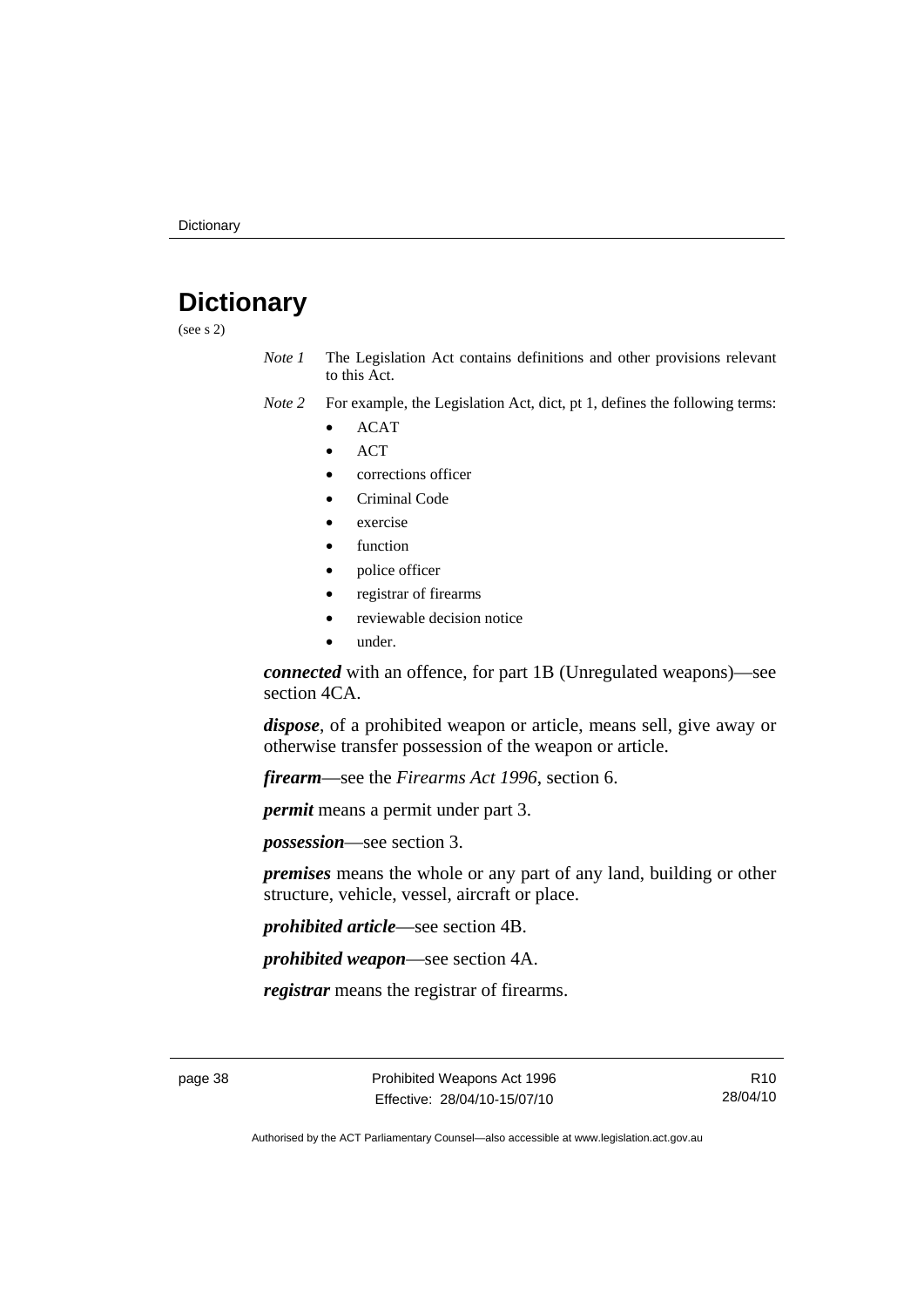*reviewable decision*, for part 3A (Notification and review of decisions)—see section 14.

*unregulated weapon*—see section 4C.

Prohibited Weapons Act 1996 Effective: 28/04/10-15/07/10

page 39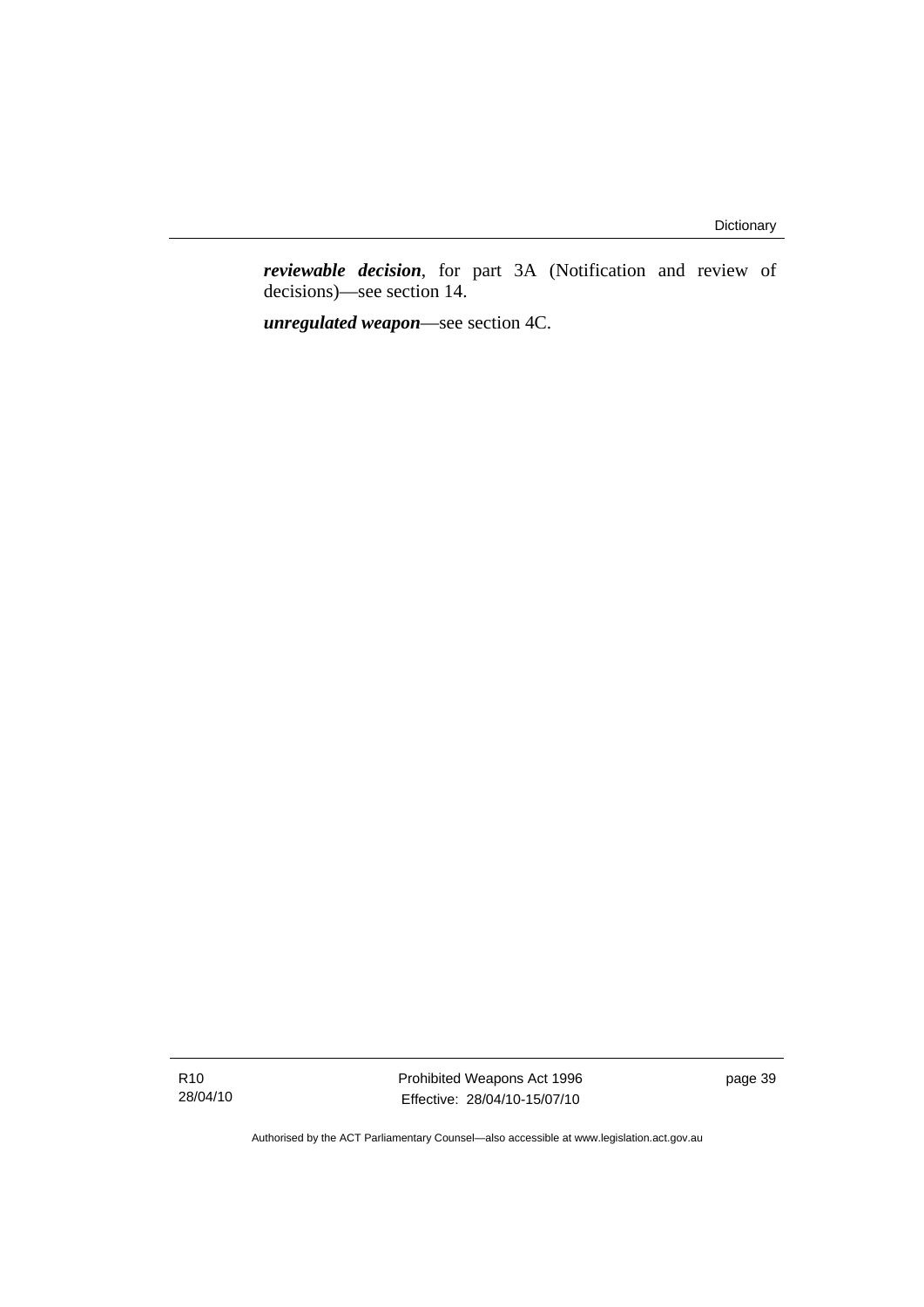<span id="page-45-0"></span>1 About the endnotes

# **Endnotes**

# **1 About the endnotes**

Amending and modifying laws are annotated in the legislation history and the amendment history. Current modifications are not included in the republished law but are set out in the endnotes.

Not all editorial amendments made under the *Legislation Act 2001*, part 11.3 are annotated in the amendment history. Full details of any amendments can be obtained from the Parliamentary Counsel's Office.

Uncommenced amending laws and expiries are listed in the legislation history and the amendment history. These details are underlined. Uncommenced provisions and amendments are not included in the republished law but are set out in the last endnote.

If all the provisions of the law have been renumbered, a table of renumbered provisions gives details of previous and current numbering.

The endnotes also include a table of earlier republications.

| $am = amended$<br>$amdt = amendment$<br>$ch = chapter$<br>$def = definition$<br>$dict = dictionary$<br>disallowed = disallowed by the Legislative<br>Assembly<br>$div = division$<br>$exp = expires/expired$<br>$Gaz = gazette$<br>$h dq =$ heading<br>$IA = Interpretation Act 1967$<br>$ins = inserted/added$<br>$LA =$ Legislation Act 2001<br>$LR =$ legislation register<br>$LRA =$ Legislation (Republication) Act 1996<br>$mod = modified/modification$<br>$o = order$ | $ord = ordinance$<br>$orig = original$<br>par = paragraph/subparagraph<br>$pres = present$<br>$prev = previous$<br>$(\text{prev}) = \text{previously}$<br>$pt = part$<br>$r = rule/subrule$<br>$renum = renumbered$<br>$reloc = relocated$<br>$R[X]$ = Republication No<br>$RI = reissue$<br>$s = section/subsection$<br>$sch = schedule$<br>$sdiv = subdivision$<br>$sub = substituted$<br>SL = Subordinate Law<br>underlining = whole or part not commenced |
|-------------------------------------------------------------------------------------------------------------------------------------------------------------------------------------------------------------------------------------------------------------------------------------------------------------------------------------------------------------------------------------------------------------------------------------------------------------------------------|---------------------------------------------------------------------------------------------------------------------------------------------------------------------------------------------------------------------------------------------------------------------------------------------------------------------------------------------------------------------------------------------------------------------------------------------------------------|
| $om = omitted/repealed$                                                                                                                                                                                                                                                                                                                                                                                                                                                       | or to be expired                                                                                                                                                                                                                                                                                                                                                                                                                                              |
|                                                                                                                                                                                                                                                                                                                                                                                                                                                                               |                                                                                                                                                                                                                                                                                                                                                                                                                                                               |

### **2 Abbreviation key**

page 40 **Prohibited Weapons Act 1996** Effective: 28/04/10-15/07/10

R10 28/04/10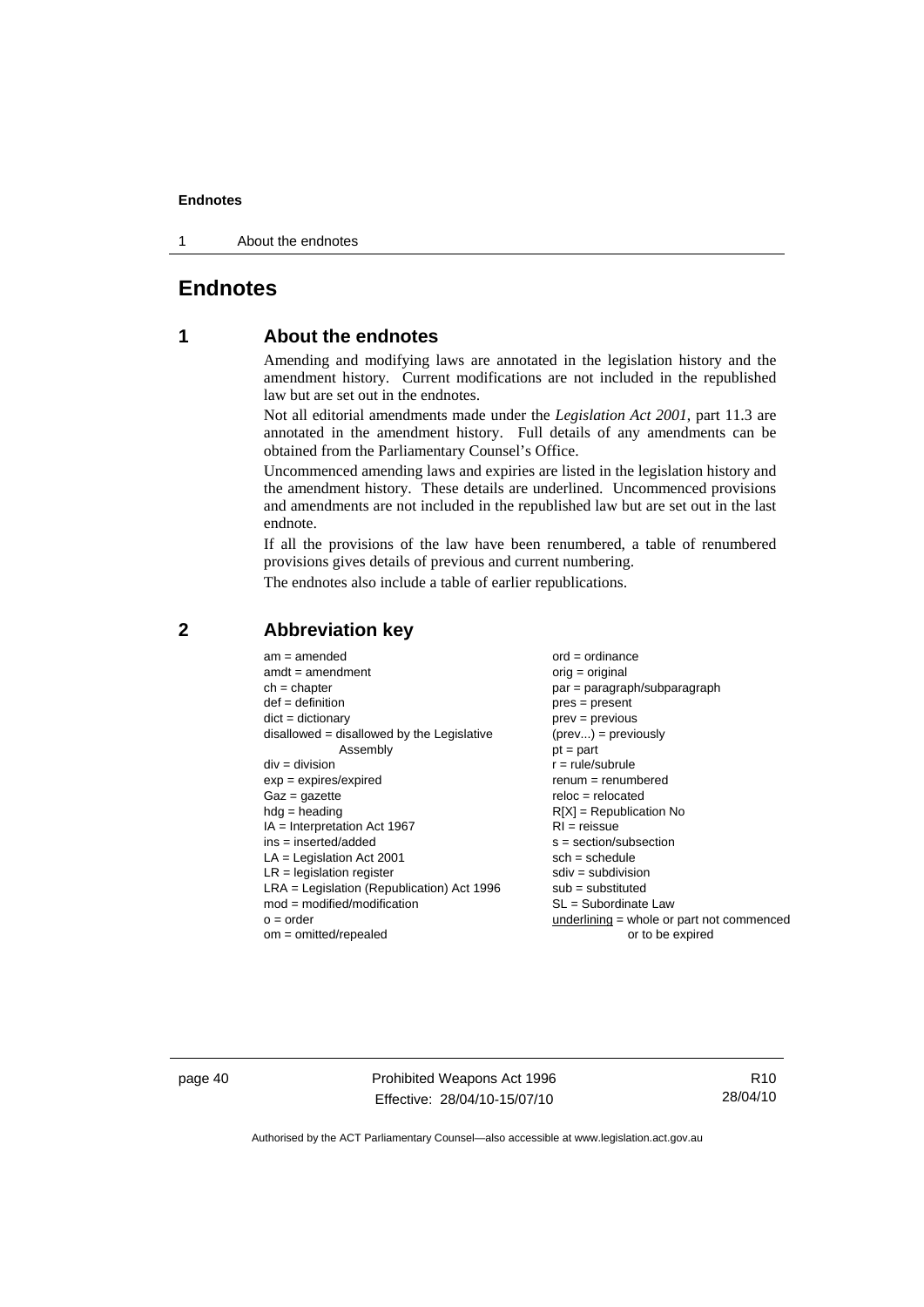# <span id="page-46-0"></span>**3 Legislation history**

| Prohibited Weapons Act 1996 No 75<br>notified 20 December 1996 (Gaz 1998 No S328)<br>s 1, s 2 commenced 20 December 1996 (s 2 (1))<br>remainder commenced 22 May 1997 (s 2 (2) and Gaz 1997 No S140)                                                                                                                                                                |
|---------------------------------------------------------------------------------------------------------------------------------------------------------------------------------------------------------------------------------------------------------------------------------------------------------------------------------------------------------------------|
| as amended by                                                                                                                                                                                                                                                                                                                                                       |
| Prohibited Weapons Regulations 1997 SL No 12<br>notified 19 May 1997 (Gaz 1997 No S137)<br>commenced 22 May 1997 (s 2)                                                                                                                                                                                                                                              |
| Legislation (Consequential Amendments) Act 2001 No 44 pt 301<br>notified 26 July 2001 (Gaz 2001 No 30)<br>s 1, s 2 commenced 26 July 2001 (IA s 10B)<br>pt 301 commenced 12 September 2001 (s 2 and see Gaz 2001<br>No S65)                                                                                                                                         |
| <b>Criminal Code (Theft, Fraud, Bribery and Related Offences)</b><br>Amendment Act 2004 A2004-15 sch 2 pt 2.71<br>notified LR 26 March 2004<br>s 1, s 2 commenced 26 March 2004 (LA s 75 (1))<br>sch 2 pt 2.71 commenced 9 April 2004 (s 2 (1))                                                                                                                     |
| Sentencing Legislation Amendment Act 2006 A2006-23 sch 1 pt 1.29<br>notified LR 18 May 2006<br>s 1, s 2 commenced 18 May 2006 (LA s 75 (1))<br>sch 1 pt 1.29 commenced 2 June 2006 (s 2 (1) and see Crimes<br>(Sentence Administration) Act 2005 A2005-59 s 2, Crimes<br>(Sentencing) Act 2005 A2005-58, s 2 and LA s 79)                                           |
| Firearms Amendment Act 2008 A2008-25 pt 3, sch 1 pt 1.2<br>notified LR 15 July 2008<br>s 1, s 2 commenced 15 July 2008 (LA s 75 (1))<br>s 76, s 81 commenced 16 July 2008 (s 2 (2))<br>s 71, s 72, s 82, sch 1 amdt 1.14, amdt 1.16 commenced 15 July 2009<br>(s 2(3))<br>pt 3 remainder, sch 1 pt 1.2 remainder commenced 15 January 2009<br>(s 2 (1) and LA s 79) |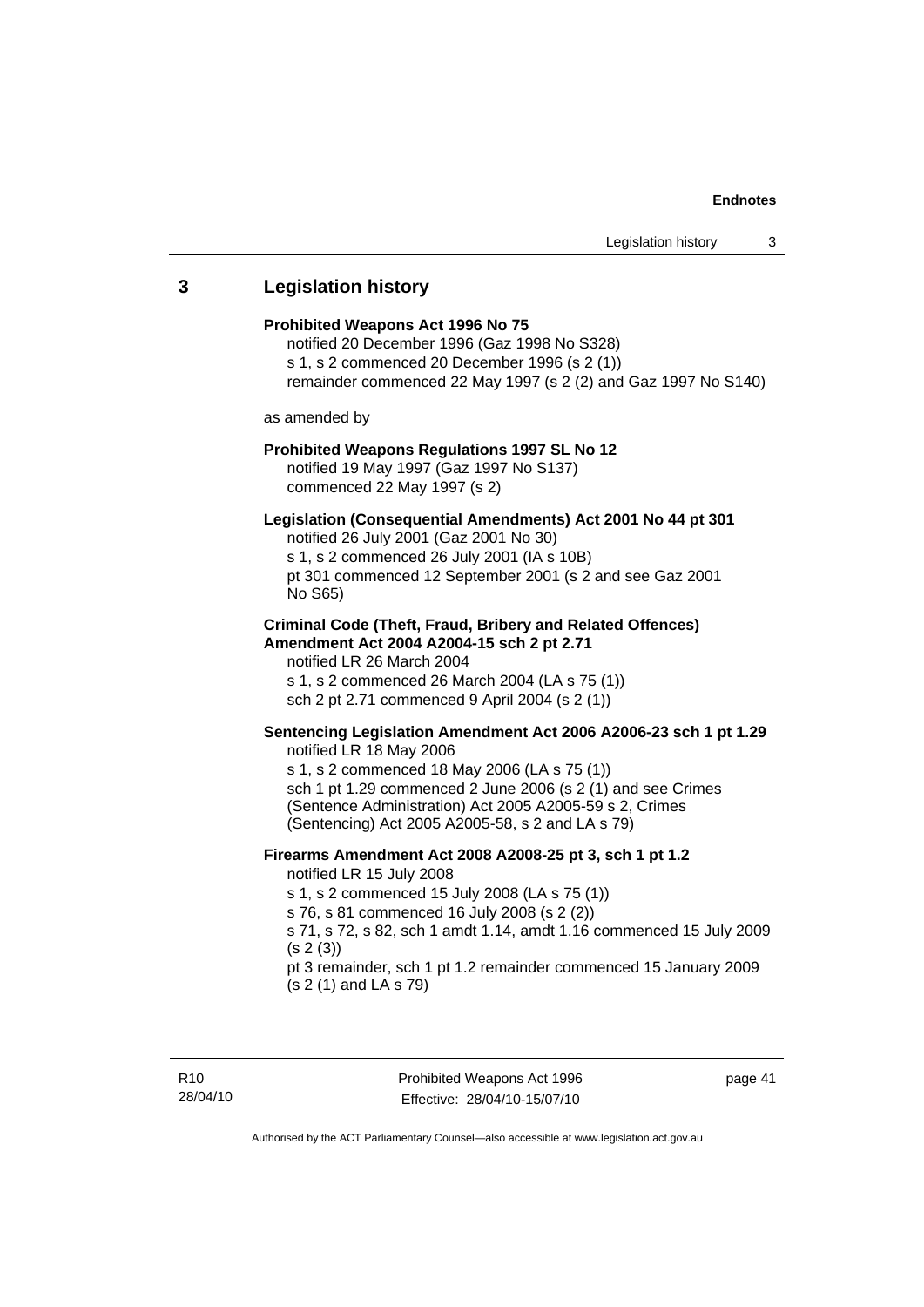<span id="page-47-0"></span>4 Amendment history

### **ACT Civil and Administrative Tribunal Legislation Amendment Act 2008 A2008-36 sch 1 pt 1.41**

notified LR 4 September 2008

s 1, s 2 commenced 4 September 2008 (LA s 75 (1)) sch 1 pt 1.41 commenced 15 July 2009 (s 2 (4) and see Firearms Amendment Act 2008 A2008-25, s 2 (3))

### **Justice and Community Safety Legislation Amendment Act 2009 (No 2) A2009-19 pt 12**

notified LR 1 September 2009 s 1, s 2 commenced 1 September 2009 (LA s 75 (1)) pt 12 commenced 29 September 2009 (s 2)

### **Statute Law Amendment Act 2009 A2009-20 sch 3 pt 3.60**

notified LR 1 September 2009

s 1, s 2 commenced 1 September 2009 (LA s 75 (1)) sch 3 pt 3.60 commenced 22 September 2009 (s 2)

### **Justice and Community Safety Legislation Amendment Act 2010 A2010-13 sch 1 pt 1.5**

notified LR 31 March 2010 s 1, s 2 commenced 31 March 2010 (LA s 75 (1)) s 3 commenced 1 April 2010 (LA s 75AA) sch 1 pt 5 commenced 28 April 2010 (s 2 (4))

# **4 Amendment history**

| Name of Act<br>s 1                                                                              | sub A2008-25 amdt 1.13                              |  |
|-------------------------------------------------------------------------------------------------|-----------------------------------------------------|--|
| <b>Dictionary</b><br>S <sub>2</sub>                                                             | om 2001 No 44 amdt 1.3294<br>ins A2008-25 amdt 1.14 |  |
| <b>Notes</b><br>s 2A                                                                            | ins A2008-25 amdt 1.15                              |  |
| Offences against Act—application of Criminal Code etc<br>ins A2008-25 amdt 1.15<br>s 2B         |                                                     |  |
| Meaning of possession-Act<br>sub A2008-25 s 71<br>s 3                                           |                                                     |  |
| Evidence of possession--prohibited weapons or articles at premises<br>ins A2008-25 s 71<br>s 3A |                                                     |  |
|                                                                                                 |                                                     |  |

page 42 **Prohibited Weapons Act 1996** Effective: 28/04/10-15/07/10

R10 28/04/10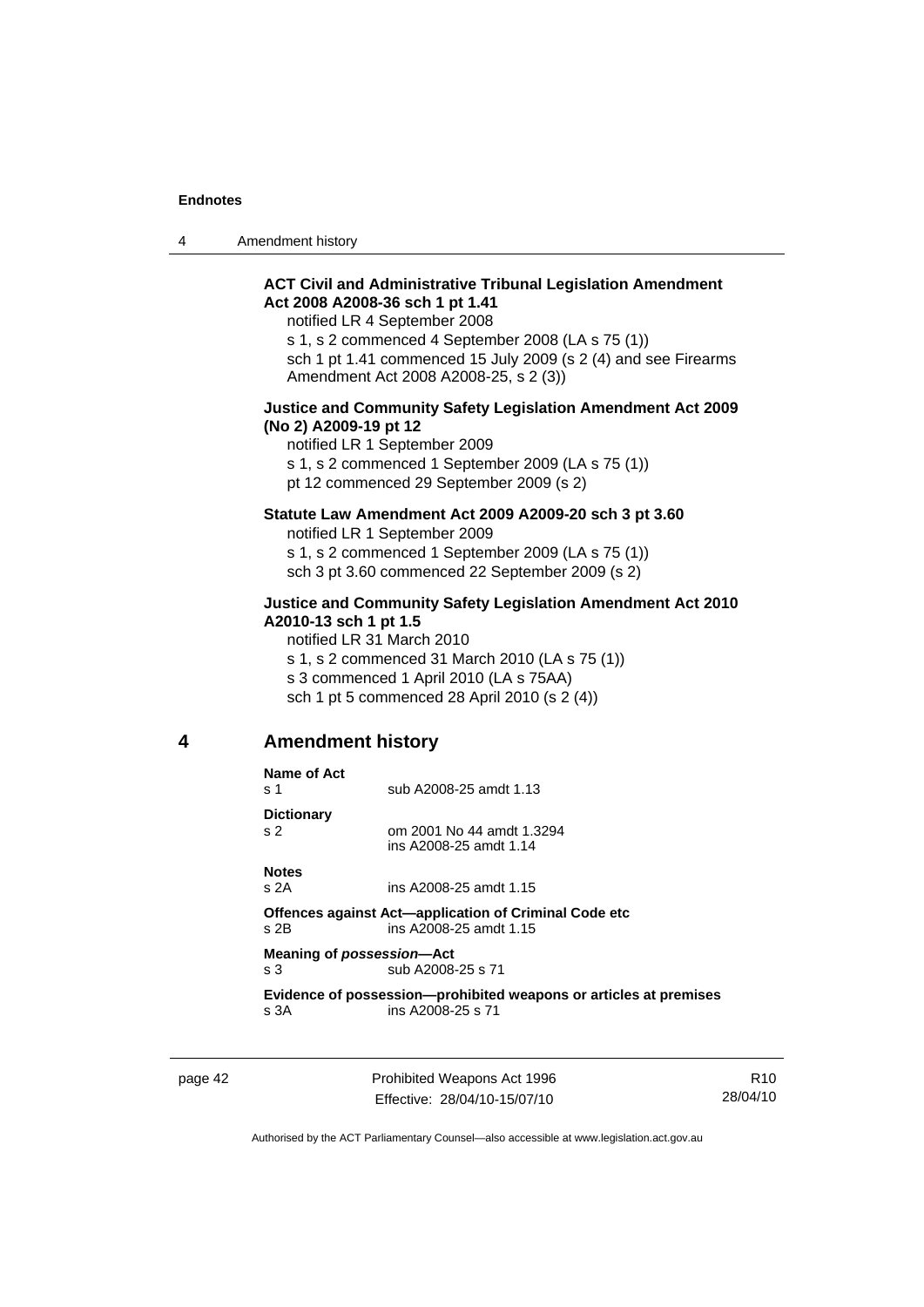Amendment history 4

| s 3B                                      | ins A2008-25 s 71                                                                                                             |
|-------------------------------------------|-------------------------------------------------------------------------------------------------------------------------------|
| <b>Application of Act</b>                 |                                                                                                                               |
| s <sub>4</sub>                            | am 2001 No 44 amdt 1.3295, amdt 1.3296; A2006-23<br>amdts 1.272-1.275; A2009-19 s 60; pars renum R9 LA;<br>A2010-13 amdt 1.27 |
| <b>Important concepts</b><br>pt 1A hdg    | ins A2008-25 s 72                                                                                                             |
| s 4A                                      | Meaning of prohibited weapon-Act<br>ins A2008-25 s 72                                                                         |
| s 4B                                      | Meaning of prohibited article-Act<br>ins A2008-25 s 72                                                                        |
| <b>Unregulated weapons</b><br>pt 1B hdg   | ins A2008-25 s 73                                                                                                             |
| s 4C                                      | Meaning of unregulated weapon-Act<br>ins A2008-25 s 73                                                                        |
| s 4CA                                     | Meaning of connected-pt 1B<br>ins A2008-25 s 73                                                                               |
| s 4D                                      | Unregulated weapons-seizure by police<br>ins A2008-25 s 73                                                                    |
| s 4F                                      | Unregulated weapons-receipt for seizure<br>ins A2008-25 s 73                                                                  |
| s 4F                                      | Unregulated weapons-examination<br>ins A2008-25 s 73                                                                          |
| $s$ 4G                                    | Unregulated weapons-access to things seized<br>ins A2008-25 s 73                                                              |
| s 4H                                      | Unregulated weapons-review of decision to seize<br>ins A2008-25 s 73                                                          |
| s 4l                                      | Unregulated weapons-forfeiture<br>ins A2008-25 s 73                                                                           |
| <b>Minister's guidelines</b><br>pt 1C hdg | ins A2008-25 s 73                                                                                                             |
| <b>Minister's guidelines</b><br>s 4K      | ins A2008-25 s 73                                                                                                             |
| pt 1D hdg                                 | Declarations about prohibited articles and weapons<br>ins A2008-25 s 73                                                       |

R10 28/04/10 Prohibited Weapons Act 1996 Effective: 28/04/10-15/07/10

page 43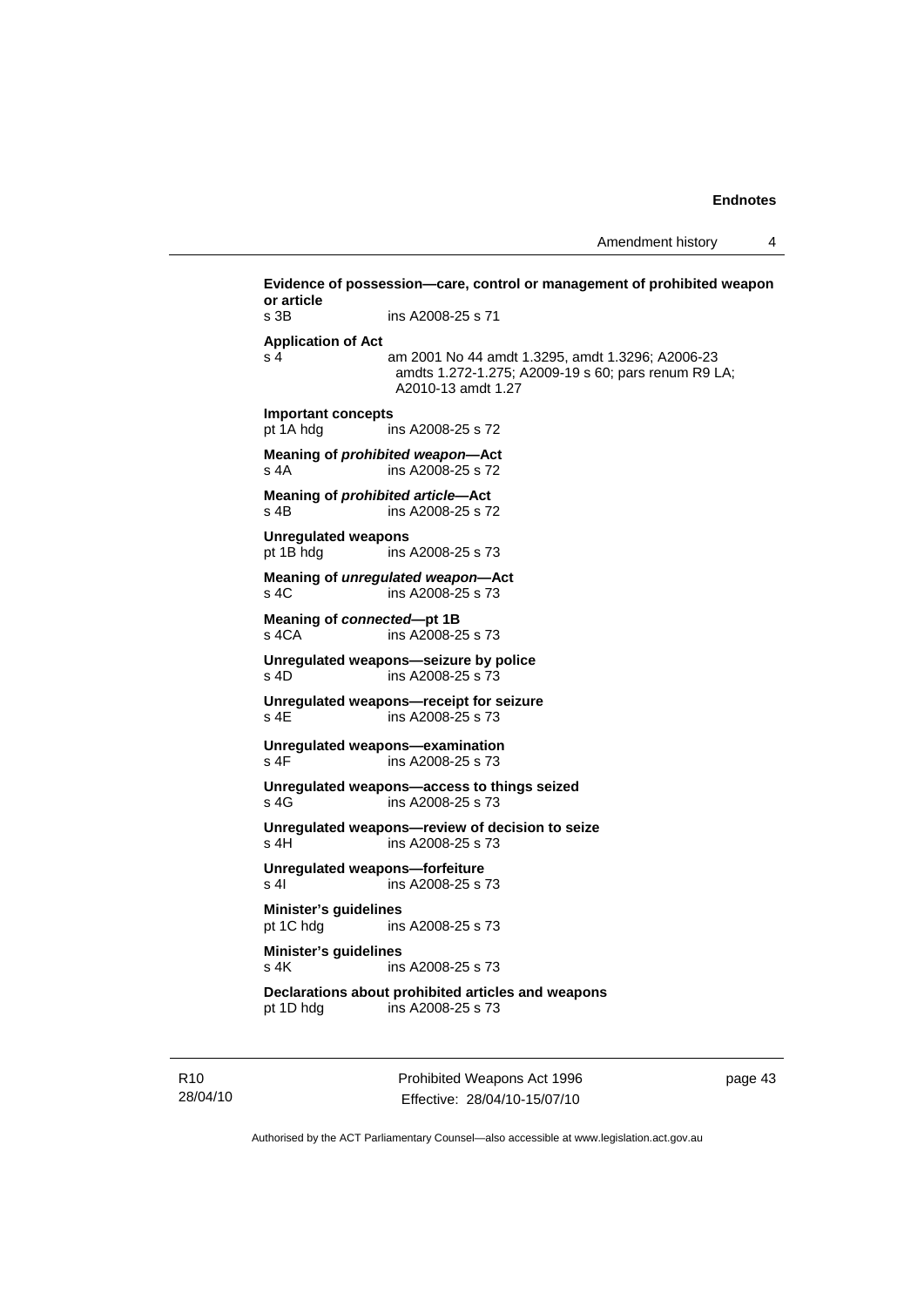4 Amendment history

**Prohibited articles and weapons declarations by registrar**  s 4L ins A2008-25 s 73 am A2009-20 amdt 3.165, amdt 3.166 **Effect of certain declarations**  s 4M ins A2008-25 s 73 **Offences**<br>pt 2 hdg sub A2008-25 s 74 **Offence—unauthorised possession or use of prohibited weapons**  s 5 am 2001 No 44 amdt 1.3297 sub A2008-25 s 75 **Offence—unauthorised possession or use of prohibited articles**  s 6 am 2001 No 44 amdt 1.3298 sub A2008-25 s 75 **Declarations about authorised possession and use of laser pointers**  s 6A ins A2008-25 s 76 **Guidelines for declarations under section 6A**  s 6B ins A2008-25 s 76 **Offence—disposal of prohibited weapons and articles by unauthorised holders**  s 8 sub A2008-25 s 77 **Notification and review of decisions**  pt 3A hdg ins A2008-36 amdt 1.571 **Meaning of** *reviewable decision—***pt 3A**  s 14 sub A2008-36 amdt 1.571 **Reviewable decision notices**  s 14A ins A2008-36 amdt 1.571 **Applications for review**  s 14B ins A2008-36 amdt 1.571 **Applications—false or misleading particulars**  s 10 om A2004-15 amdt 2.148 **Evidentiary provisions**  s 17 sub A2008-25 s 78 **Determination of fees**  s 17A ins A2008-25 s 78 **Approved forms**  s 18 sub 2001 No 44 amdt 1.3299 (4)-(7) exp 12 September 2002 (s 18 (7)) am A2008-25 s 79

page 44 **Prohibited Weapons Act 1996** Effective: 28/04/10-15/07/10

R10 28/04/10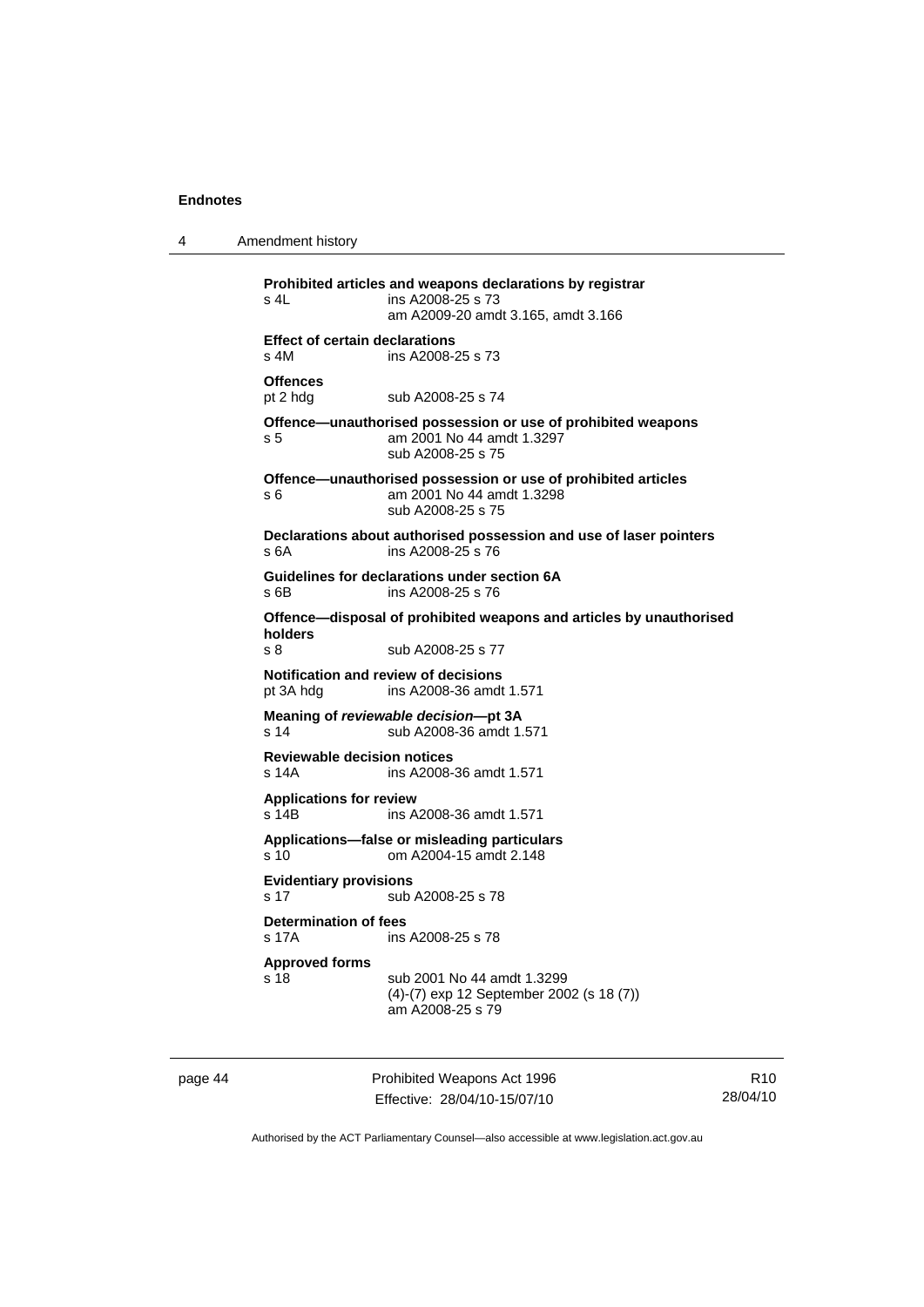### **Regulation-making power**

s 19 ins 2001 No 44 amdt 1.3299

| Transitional |                         |
|--------------|-------------------------|
| pt 5 hdg     | ins A2008-25 s 80       |
|              | exp 15 July 2010 (s 54) |

# **Definitions—pt 5**

ins A2008-25 s 80 exp 15 July 2010 (s 54) def *commencement day* ins A2008-25 s 80 def *dispose* ins A2008-25 s 80 def *pre*-*commencement day* ins A2008-25 s 80

### **Pre-commencement Act—permitted weapons and articles generally**

s 51 ins A2008-25 s 80 exp 15 July 2010 (s 54)

### **Pre-commencement Act—permitted weapons and articles—late application for permit**

| s 52 | ins A2008-25 s 80       |  |
|------|-------------------------|--|
|      | exp 15 July 2010 (s 54) |  |

#### **Transitional regulations**

s 53 ins A2008-25 s 80 exp 15 July 2010 (s 54)

**Expiry—pt 5**   $s\overline{54}$ 

| s 54 | ins A2008-25 s 80       |  |  |
|------|-------------------------|--|--|
|      | exp 15 July 2010 (s 54) |  |  |

#### **Prohibited weapons**

| sch 1 hdg | (prev sch hdg) am SL 1997 No 12 reg 15 |
|-----------|----------------------------------------|
|           | renum R1 LA                            |
| sch 1     | am A2008-25 s 81                       |
|           | sub A2008-25 s 82                      |

**Prohibited articles** 

- ins A2008-25 s 82
- *Note for sch 2* sch 2 also ins A2008-36 amdt 1.572 renum as sch 3 R7 LA

### **Reviewable decisions**

sch 3 (prev sch 2) ins A2008-36 amdt 1.572 renum as sch 3 R7 LA

### **Dictionary**

dict ins A2008-25 amdt 1.16 am A2008-36 amdt 1.573, amdt 1.574 def *connected* ins A2008-25 amdt 1.16 def *dispose* ins A2008-25 amdt 1.16

R10 28/04/10 Prohibited Weapons Act 1996 Effective: 28/04/10-15/07/10 page 45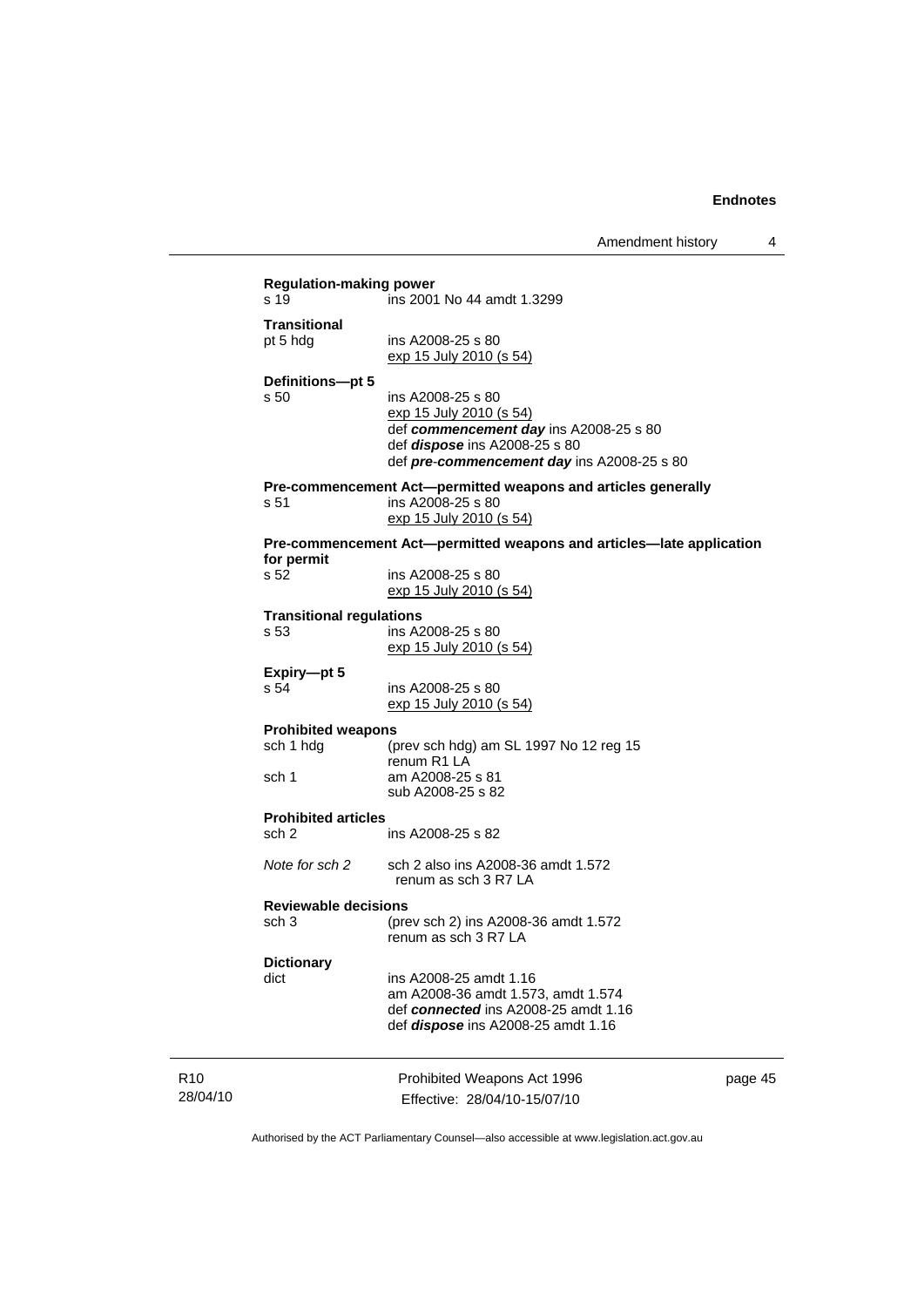<span id="page-51-0"></span> def *firearm* ins A2008-25 amdt 1.16 def *permit* ins A2008-25 amdt 1.16 def *possession* ins A2008-25 amdt 1.16 def *premises* ins A2008-25 amdt 1.16 def *prohibited article* ins A2008-25 amdt 1.16 def *prohibited weapon* ins A2008-25 amdt 1.16 def *registrar* ins A2008-25 amdt 1.16 def *reviewable decision* ins A2008-36 amdt 1.575 def *unregulated weapon* ins A2008-25 amdt 1.16

### **5 Earlier republications**

Some earlier republications were not numbered. The number in column 1 refers to the publication order.

Since 12 September 2001 every authorised republication has been published in electronic pdf format on the ACT legislation register. A selection of authorised republications have also been published in printed format. These republications are marked with an asterisk  $(*)$  in column 1. Electronic and printed versions of an authorised republication are identical.

| <b>Republication</b><br>No and date | <b>Effective</b>              | Last<br>amendment<br>made by | <b>Republication</b><br>for               |
|-------------------------------------|-------------------------------|------------------------------|-------------------------------------------|
| R <sub>0</sub> A                    | 22 May 1997-                  | SL1997-12                    | amendments by                             |
| 30 July 2003                        | 11 Sept 2001                  |                              | SL1997-12                                 |
| R <sub>1</sub>                      | 12 Sept 2001-                 | A2001-44                     | amendments by                             |
| 18 Feb 2002                         | 12 Sept 2002                  |                              | A2001-44                                  |
| R <sub>2</sub><br>13 Sept 2002      | 13 Sept 2002-<br>8 Apr 2004   | A2001-44                     | commenced expiry                          |
| R <sub>3</sub>                      | 9 Apr 2004-                   | A2004-15                     | amendments by                             |
| 9 Apr 2004                          | 1 June 2006                   |                              | A2004-15                                  |
| R4                                  | 2 June 2006-                  | A2006-23                     | amendments by                             |
| 2 June 2006                         | 15 July 2008                  |                              | A2006-23                                  |
| R <sub>5</sub>                      | 16 July 2008-                 | A2008-25                     | amendments by                             |
| 16 July 2008                        | 14 Jan 2009                   |                              | A2008-25                                  |
| R <sub>6</sub>                      | 15 Jan 2009-                  | A2008-36                     | amendments by                             |
| 15 Jan 2009                         | 14 July 2009                  |                              | A2008-25                                  |
| R7<br>15 July 2009                  | 15 July 2009-<br>21 Sept 2009 | A2008-36                     | amendments by<br>A2008-25 and<br>A2008-36 |
|                                     |                               |                              |                                           |

page 46 **Prohibited Weapons Act 1996** Effective: 28/04/10-15/07/10

R10 28/04/10